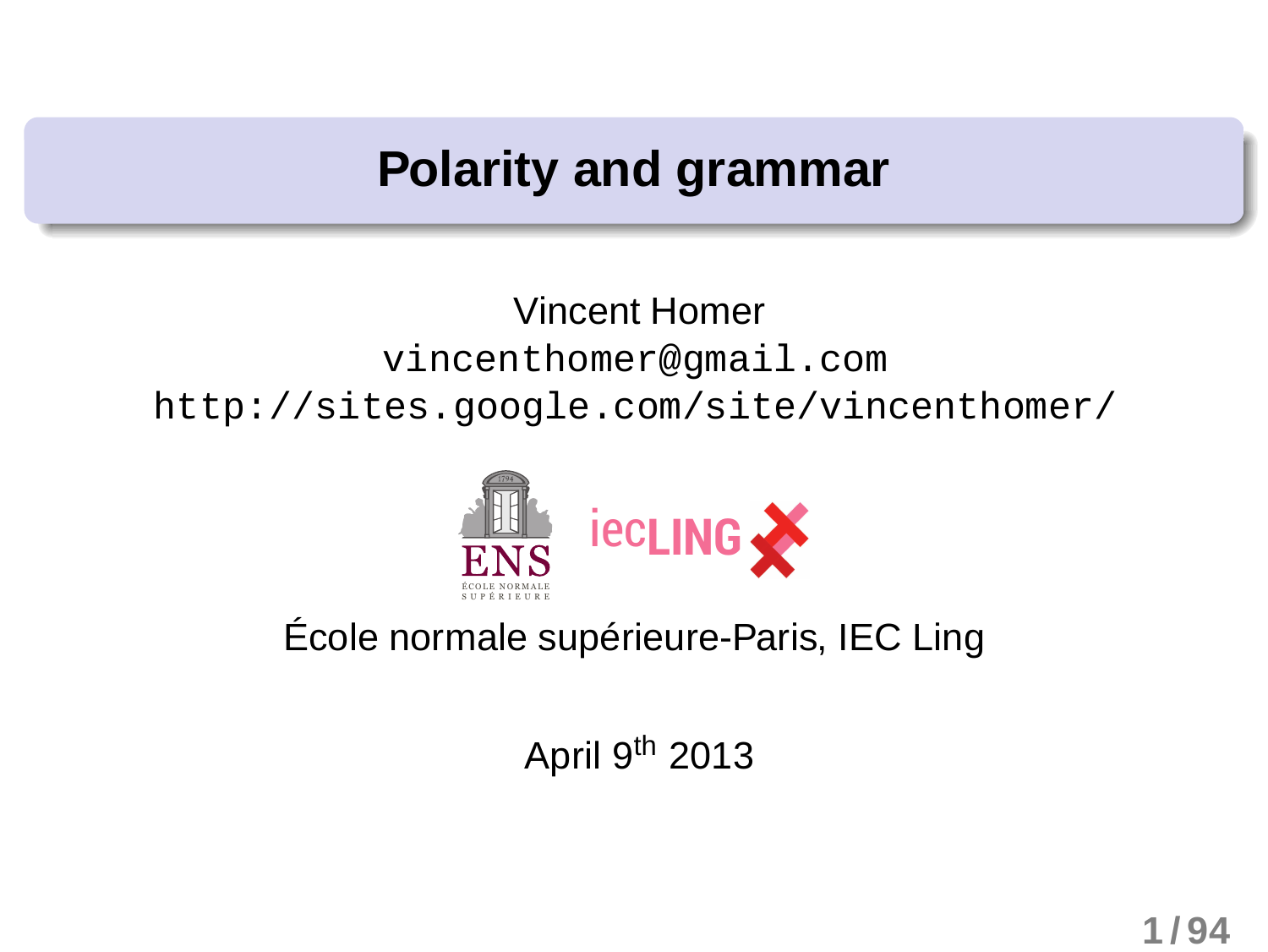- Deep question: does **logic play a role** in grammar?
- Important findings about polarity in the mid-seventies (Ladusaw 1979); hope for a simple explanation in terms of logical properties.
- $\blacksquare$  The picture has since become murkier.
- It now seems hard to vindicate the intuition of the pioneers.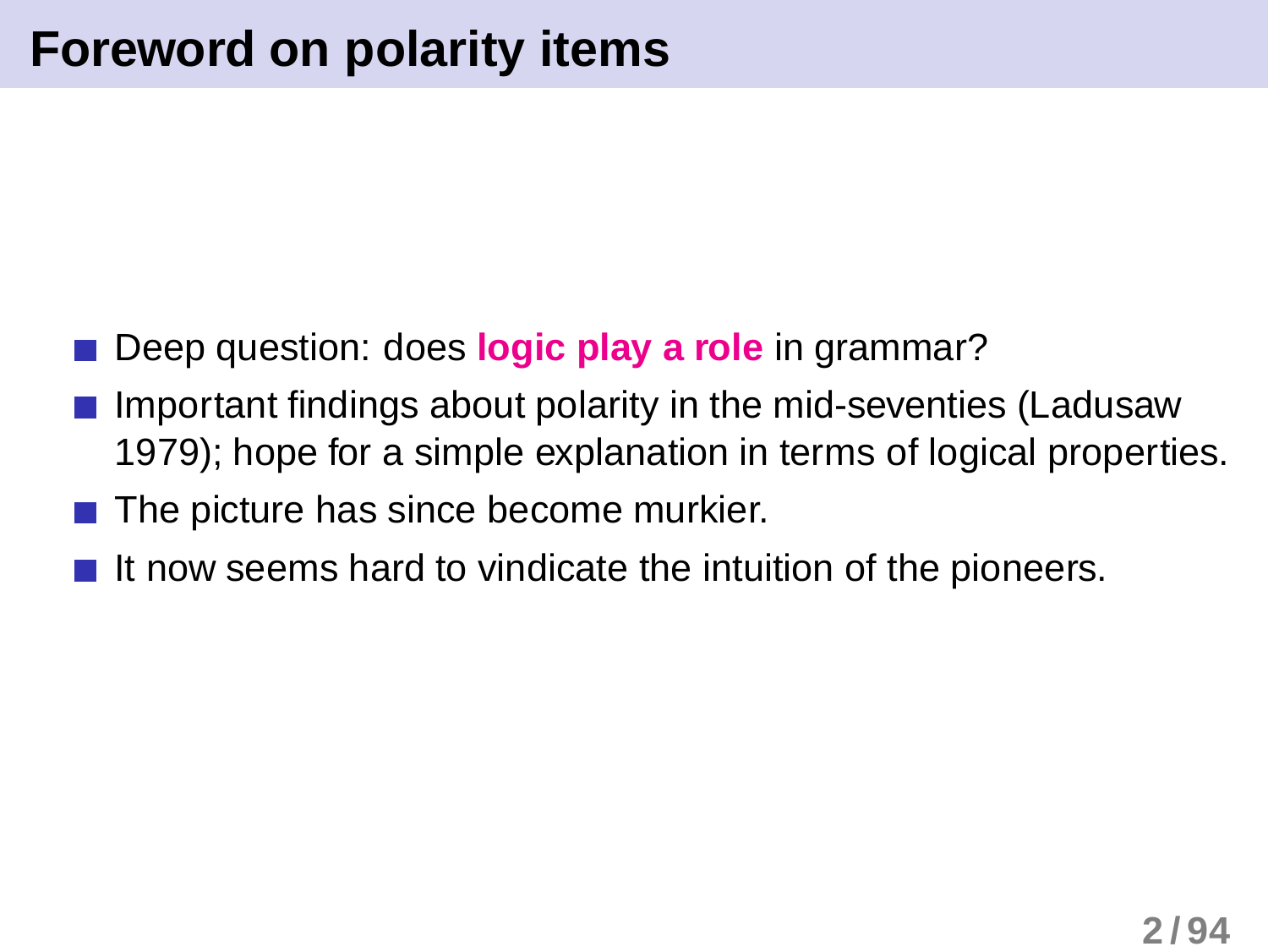# **Licensing**

Negative Polarity Items (NPIs)

- (1) \*John understood **anything.** Anti-licensing
- (2) John didn't understand **anything.** Licensing

Positive Polarity Items (PPIs)

(3) John understood **something.** Licensing

- <span id="page-2-0"></span>(4) John didn't understand **something.** Anti-Licensing  $\neq$  John understood nothing.  $*NEG\gg$ SOME
	- = There is something that J. didn't understand.  $\sqrt{\text{SOME}}$ >NEG
	- The **narrow scope** reading of some (¬∃) is not available; only the wide scope reading (∃¬) is;
	- This is why some is said to be a PPI.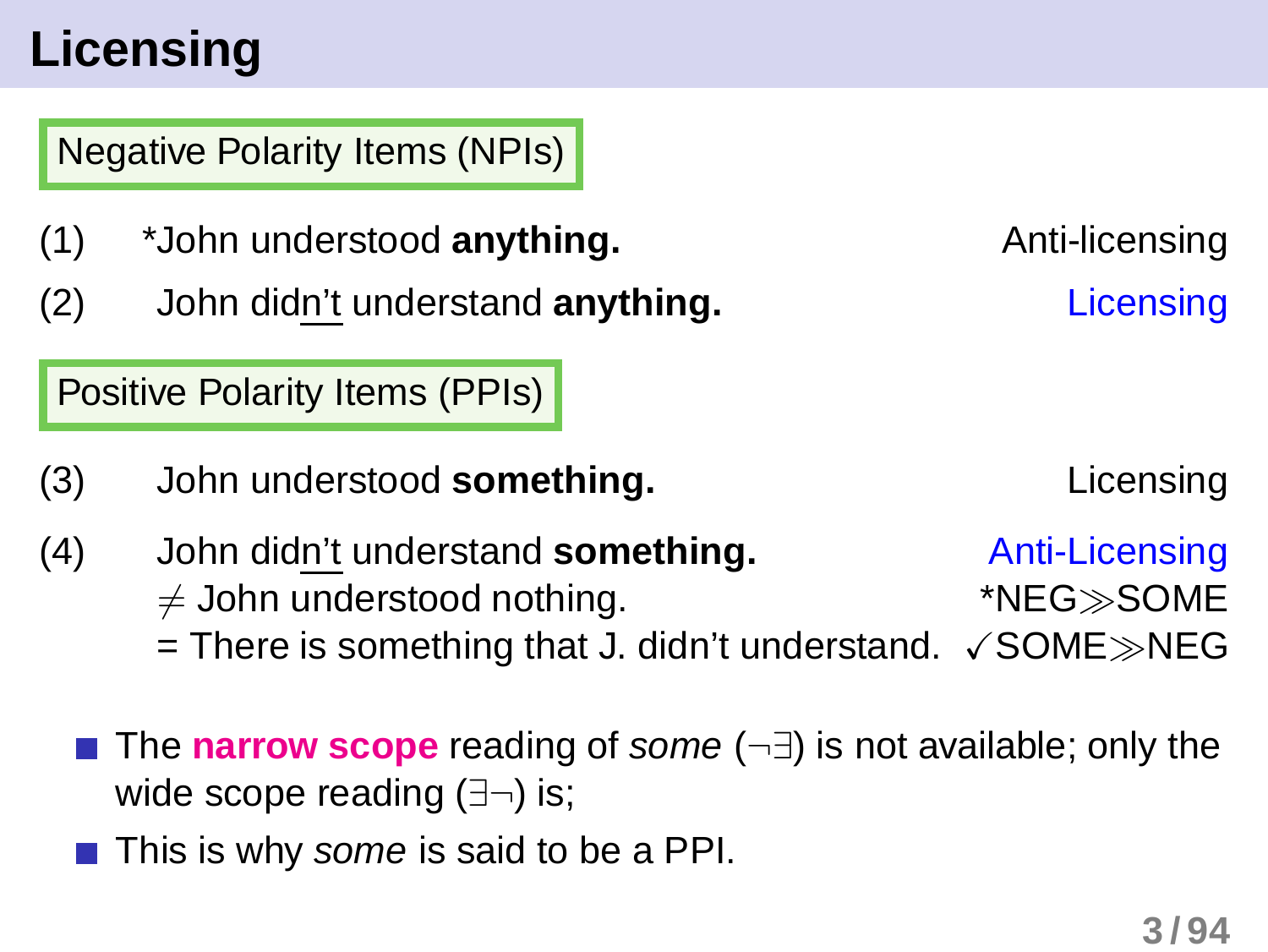I am going to show that a unified account (NPIs and PPIs) is possible, and this account is one where constituency and logic both play a role.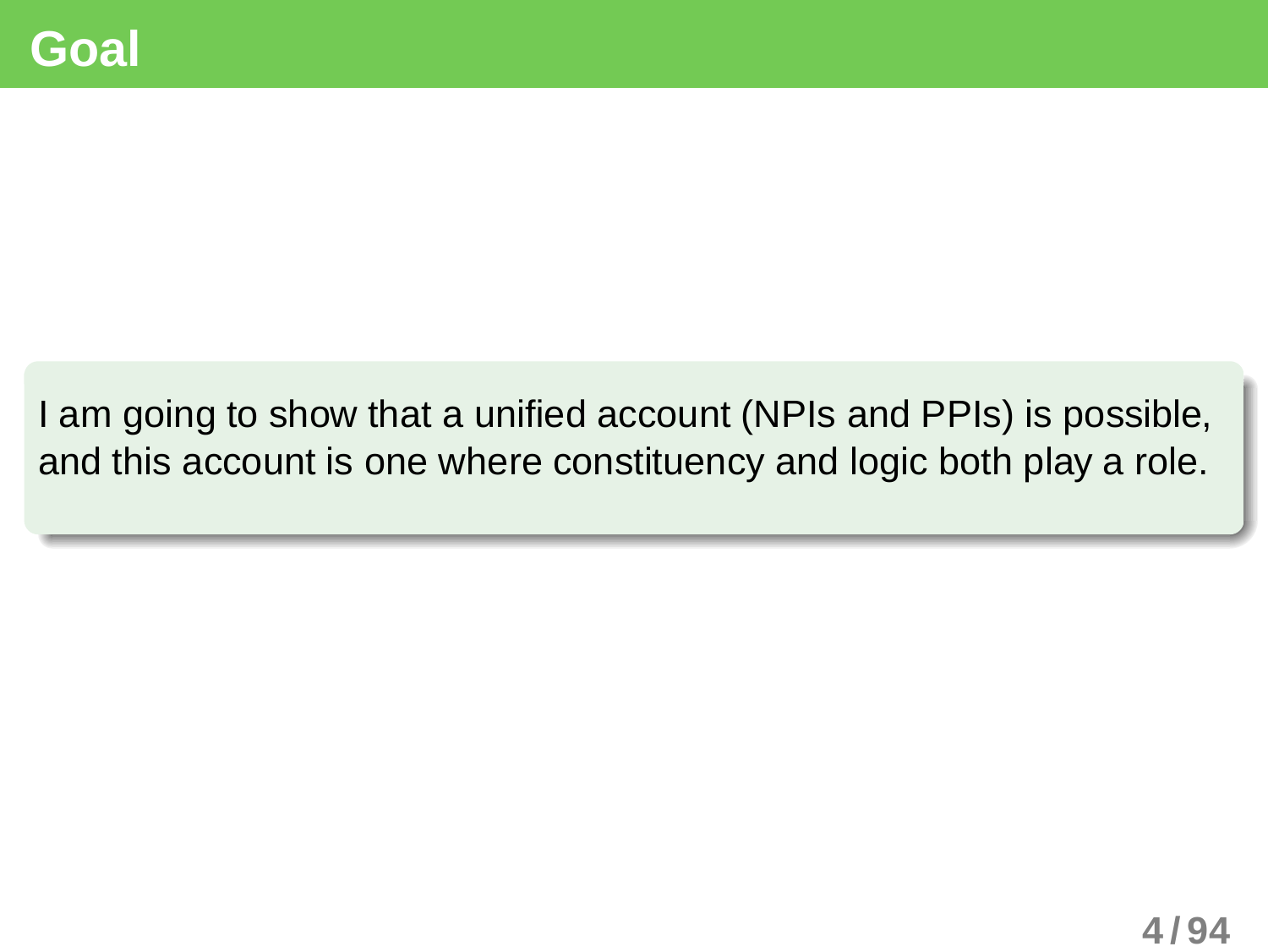#### **Claim:** What matters is the **monotonicity of the environment** of PIs.



The system that evaluates Polarity Items has access to **constituents** but **only to some** of them, i.e. the **eligible** ones.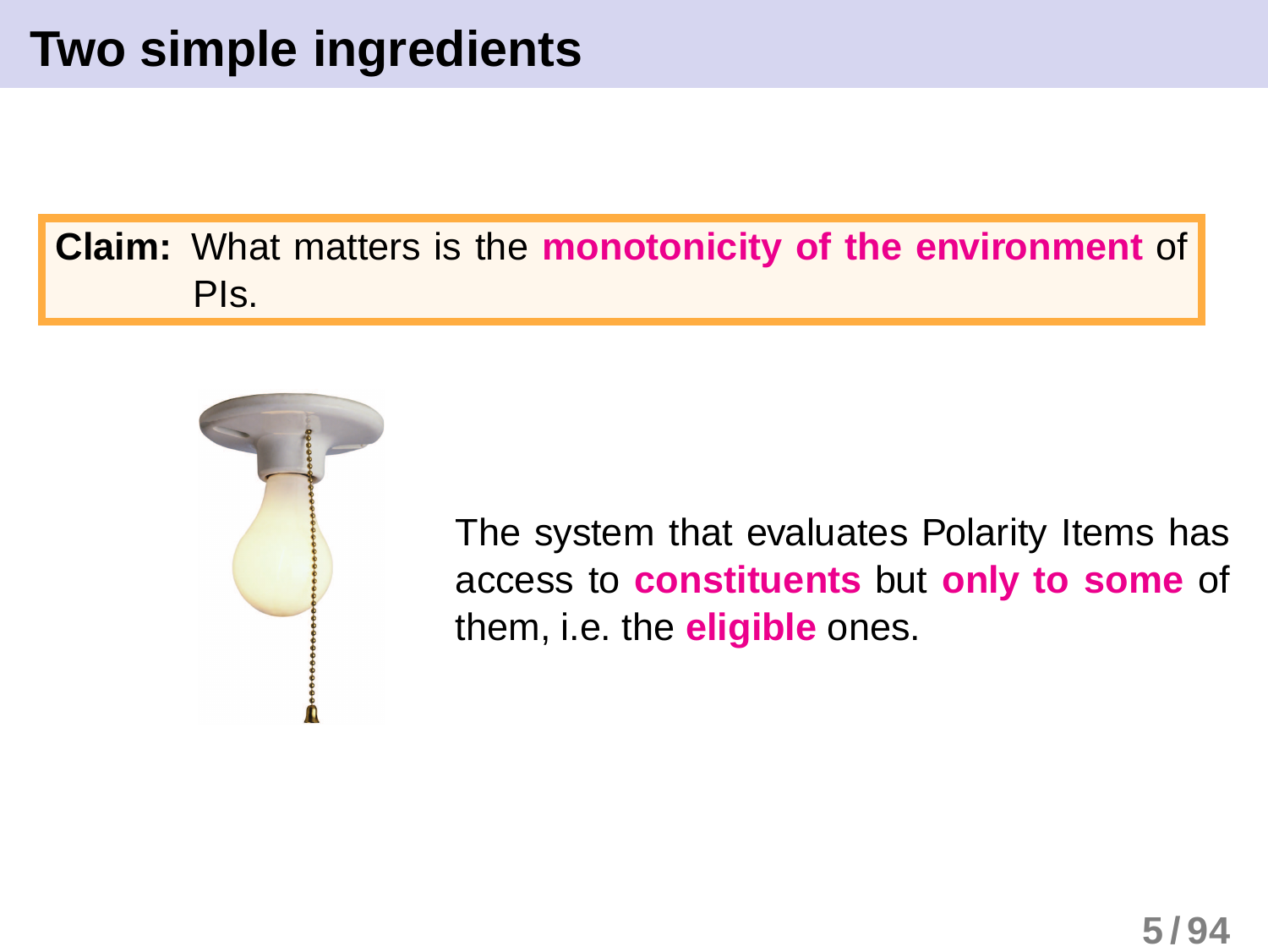# **Preview (1)**

**Principle:** Find **at least one eligible** constituent in which the PI is acceptable.

NPI

$$
\text{``I}_{\text{TP}}\text{I}_{\text{PolP}}\text{~DM~DM}\dots\text{I}_{\text{CP}}\dots\pi^-
$$

(5) \*Il n'est **[ pas impossible** que Léa ait mangé **quoi que ce soit.**

#### PPI

$$
{}^{\star}\mathfrak{l}_{\mathsf{TP}}\;\mathfrak{l}_{\mathsf{PolP}}\;\mathsf{DM}\!\ldots\pi^+
$$

(6) John did**[n't** understand **something.** ([=\(4\)\)](#page-2-0)

\*NEG≫SOME

**6 / 94**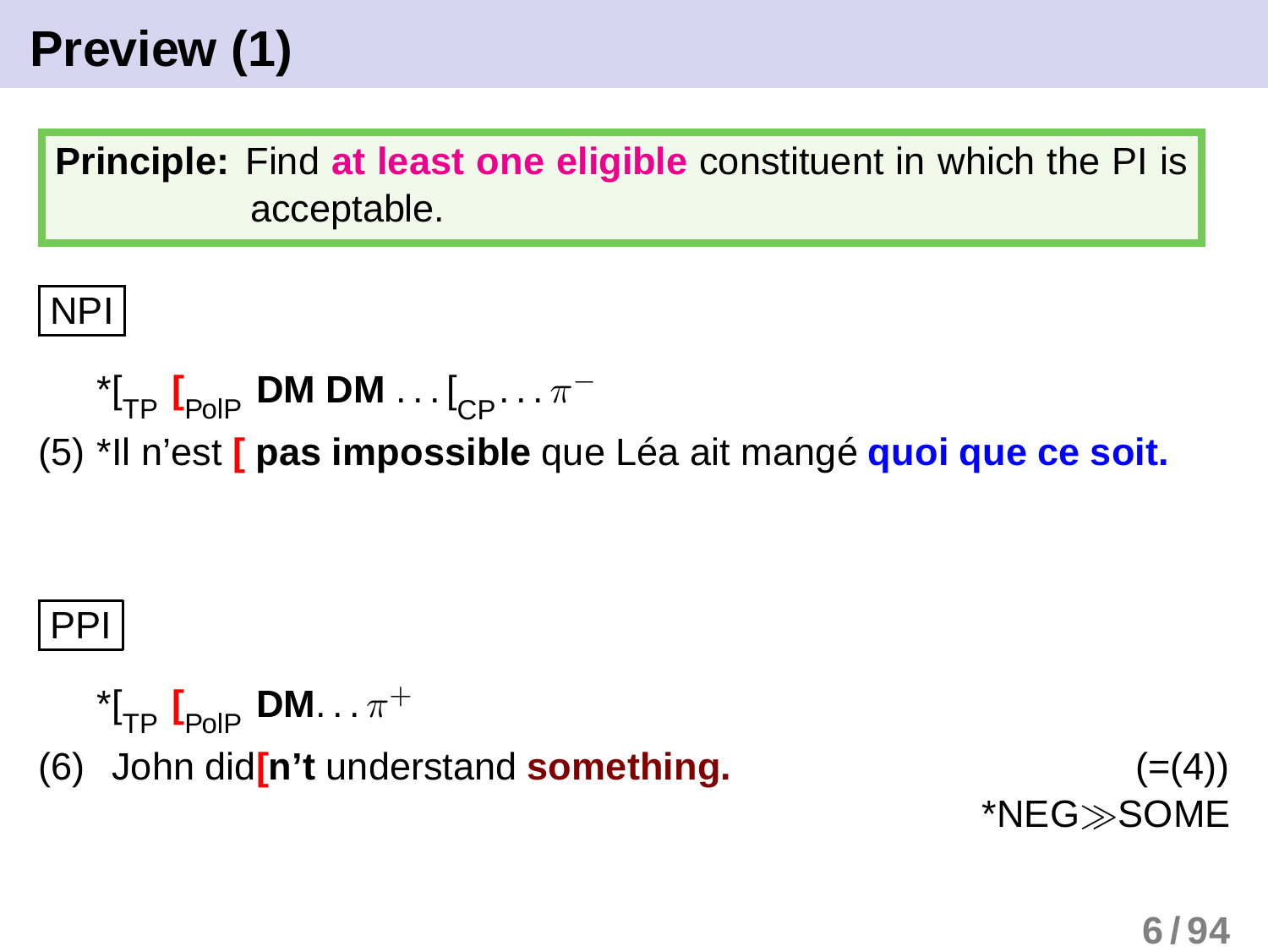**Entanglement:** In a given constituent C, the acceptability of a PI **depends** on the acceptability of other PIs in C.

$$
{}^{*}I_{TP} \text{ DM} \dots I_{CP} \pi^{+} \dots I_{PoIP} \pi^{-}
$$
\n
$$
(7) \quad \text{It's } \boxed{\text{impossible that } \boxed{\text{someone understood anything.}}}
$$
\n
$$
{}^{*}IMPOS. \gg \text{SOME}
$$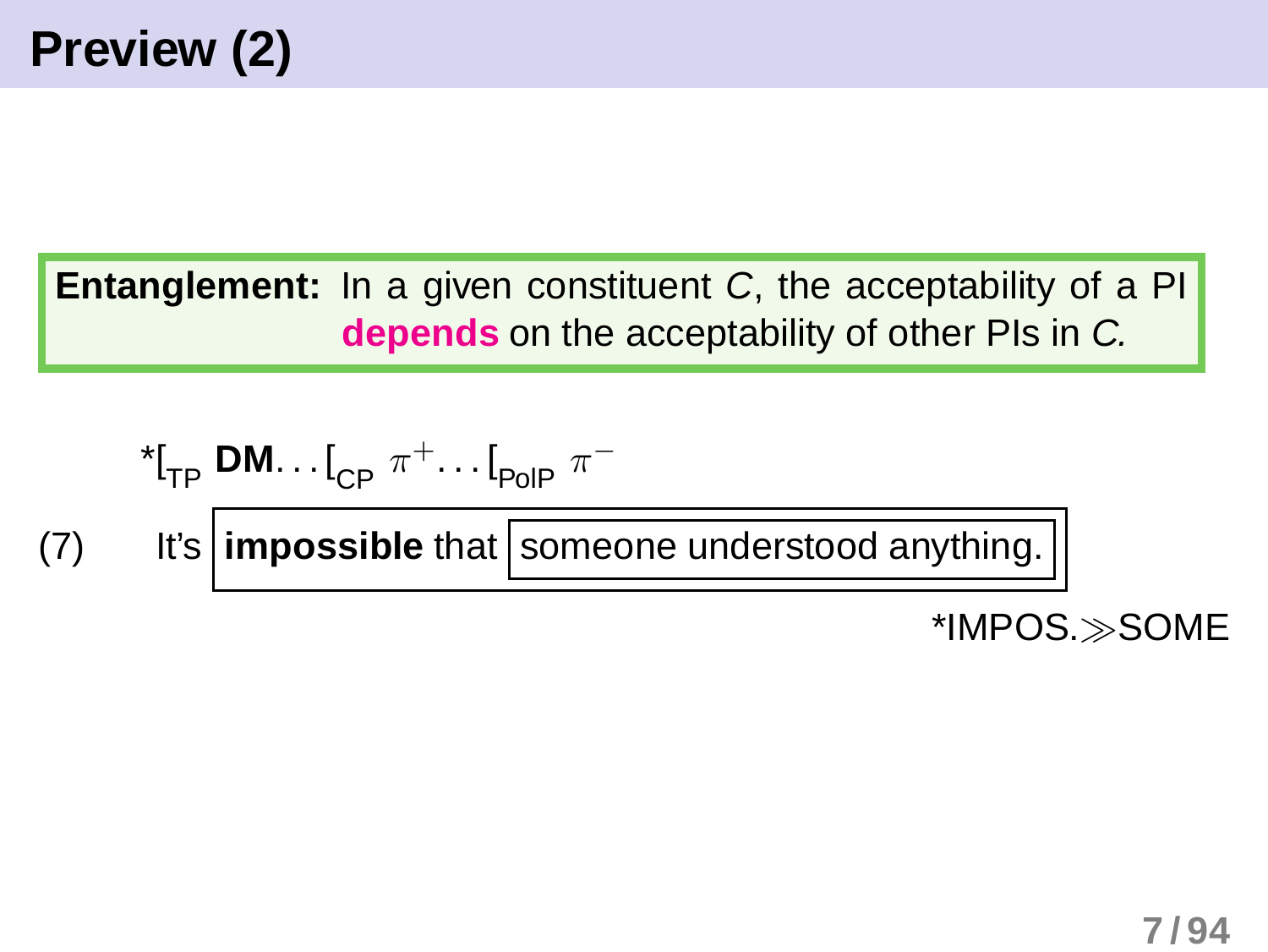

- favor of environments, against operators)
- **3** Two unnoticed properties: entanglement and cyclicity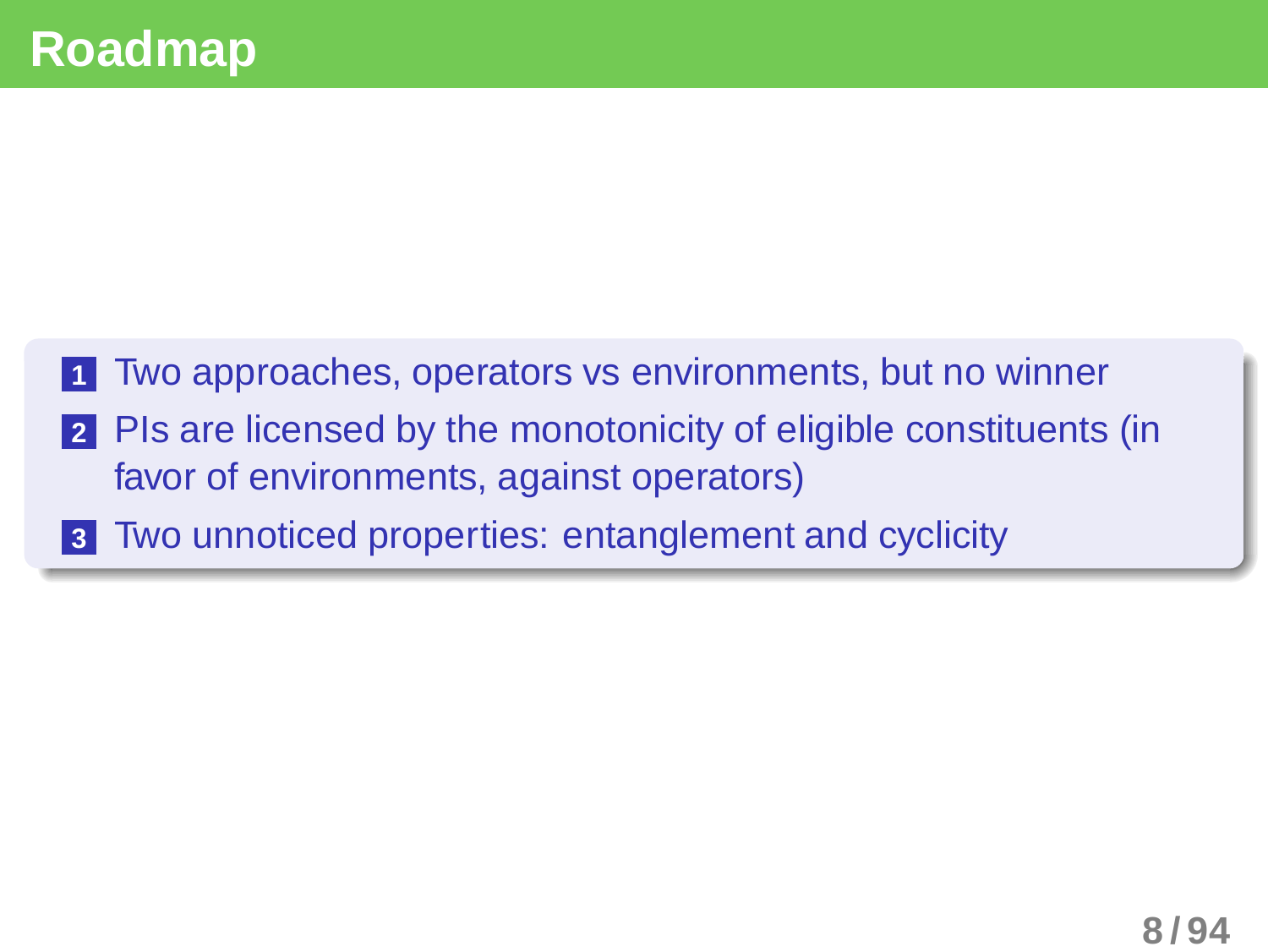## **Part 1: Operators or environments?**

#### **<sup>1</sup>** Preamble

**2** Composition of an even number of DM functions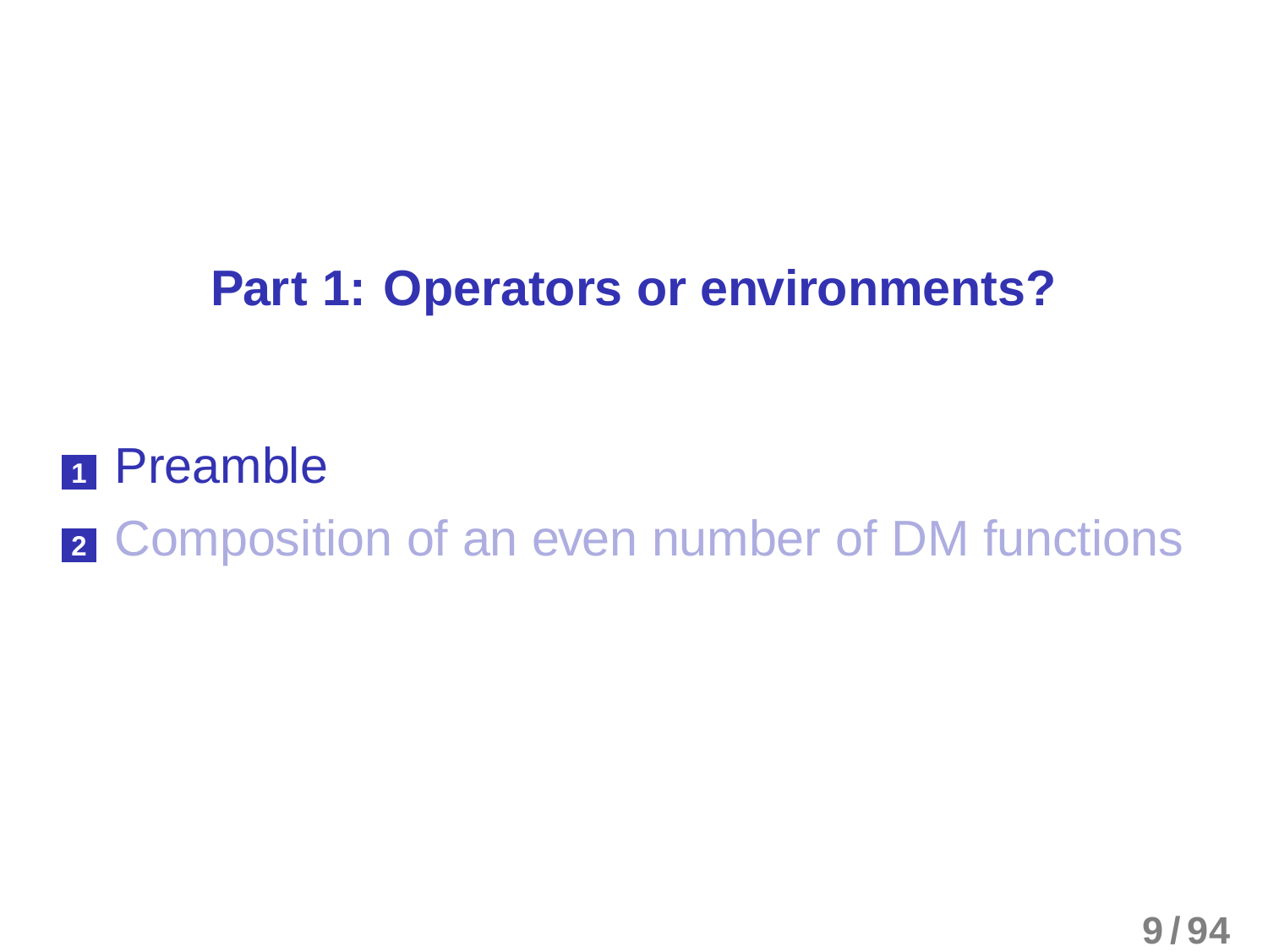# **Preamble: downward-monotonicity (1)**

| (8)  | *John ate anything.                                                               | Anti-licensing |
|------|-----------------------------------------------------------------------------------|----------------|
|      | A family of 'licensers':                                                          |                |
| (9)  | John didn't eat anything.                                                         | Licensing      |
| (10) | At most five people ate <b>anything.</b><br>Only John ate anything.               | w<br><b>W</b>  |
|      | Everyone who ate anything feels better.<br>If John ate anything, he feels better. | ш<br>ш         |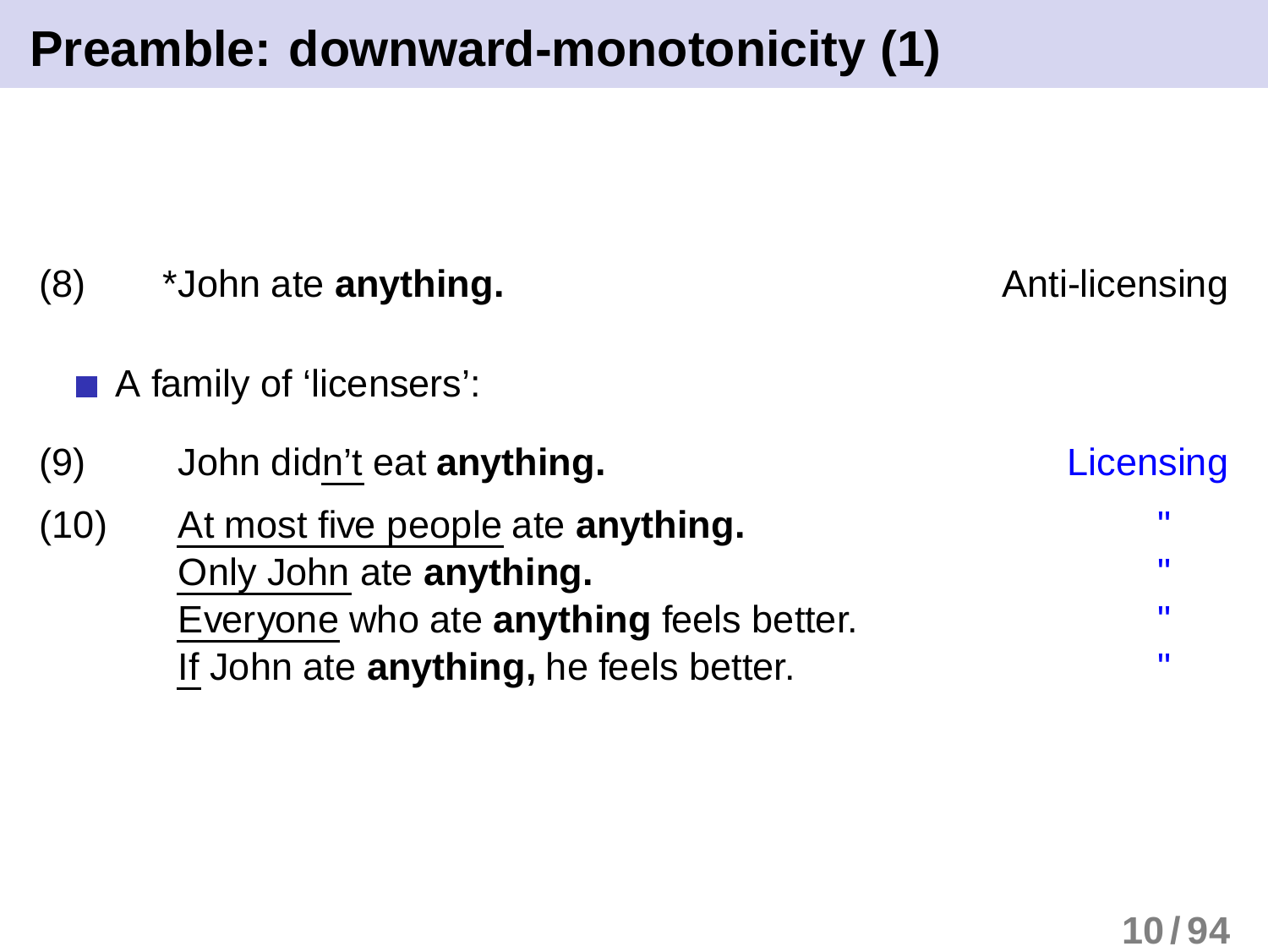# **Preamble: downward-monotonicity (2)**

All 'licensers' share the property of denoting **downward-monotonic** functions.



| John didn't eat                                                        | John ate                                             |
|------------------------------------------------------------------------|------------------------------------------------------|
| John didn't eat salmon. $\Downarrow$<br>John didn't eat smoked salmon. | John ate salmon. <i>\</i><br>John ate smoked salmon. |
| John didn't eat anything.                                              | *John ate anything.                                  |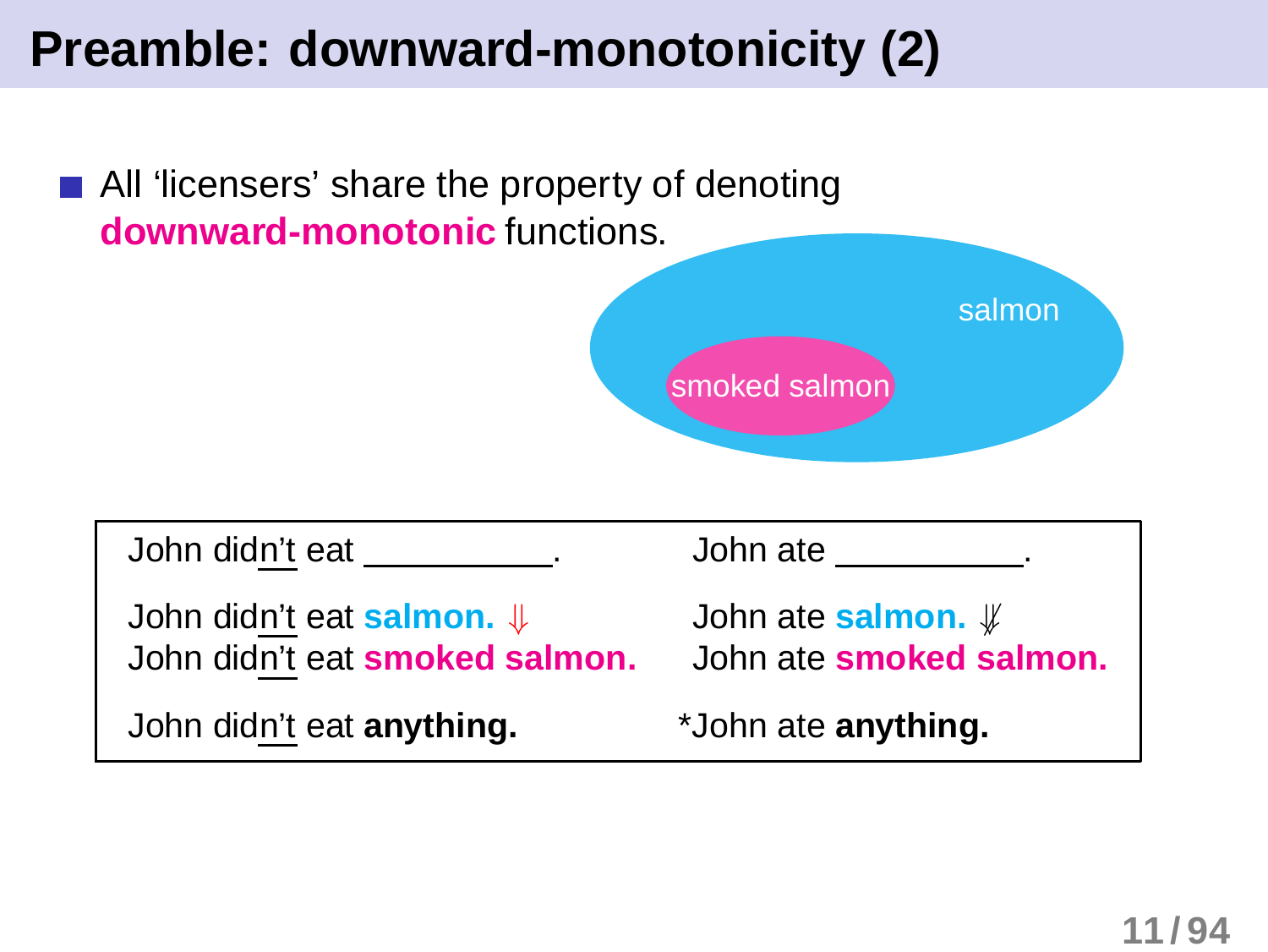## **Preamble: downward-monotonicity (3)**

- Strikingly, the class of expressions that take part in the licensing of NPIs is characterized by a **logical** property;
- Downward-monotonicity is a generalized notion of **negativity.**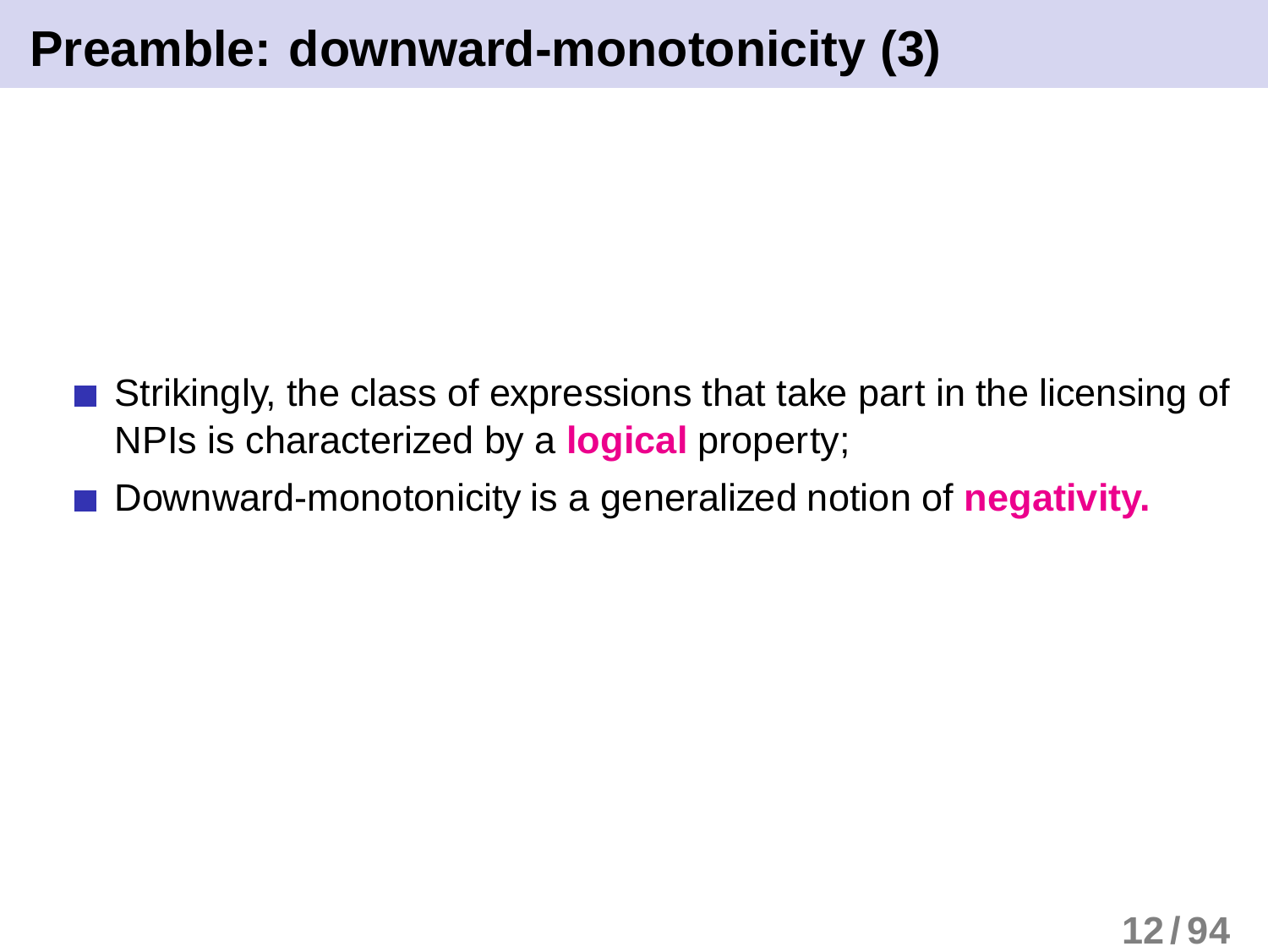#### **Part 1: Operators or environments?**

#### **<sup>1</sup>** Preamble

**2** Composition of an even number of DM functions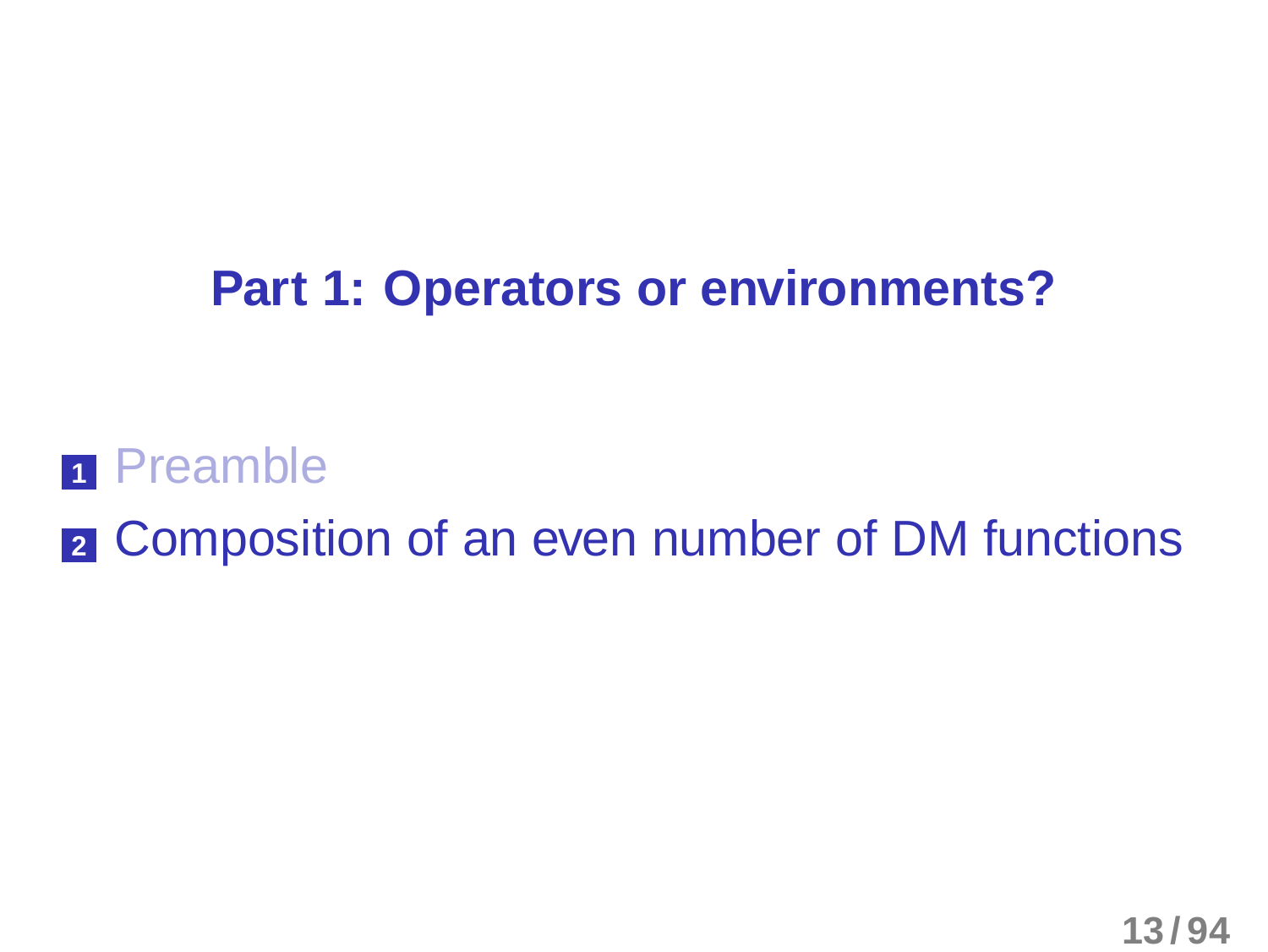- <span id="page-13-1"></span><span id="page-13-0"></span>**Two** negations **cancel** each other out; more generally, the composition of **two DM** functions creates an **upward-monotonic environment.**
- (11) a. It is not the case that John didn't eat **salmon.**  $\sqrt{\hspace{1em}}\Uparrow$ b. It is not the case that John didn't eat **smoked salmon.** c.  $(11b) \Rightarrow (11a)$  $(11b) \Rightarrow (11a)$  (UM) d.  $(11a) \neq (11b)$  $(11a) \neq (11b)$  (not DM)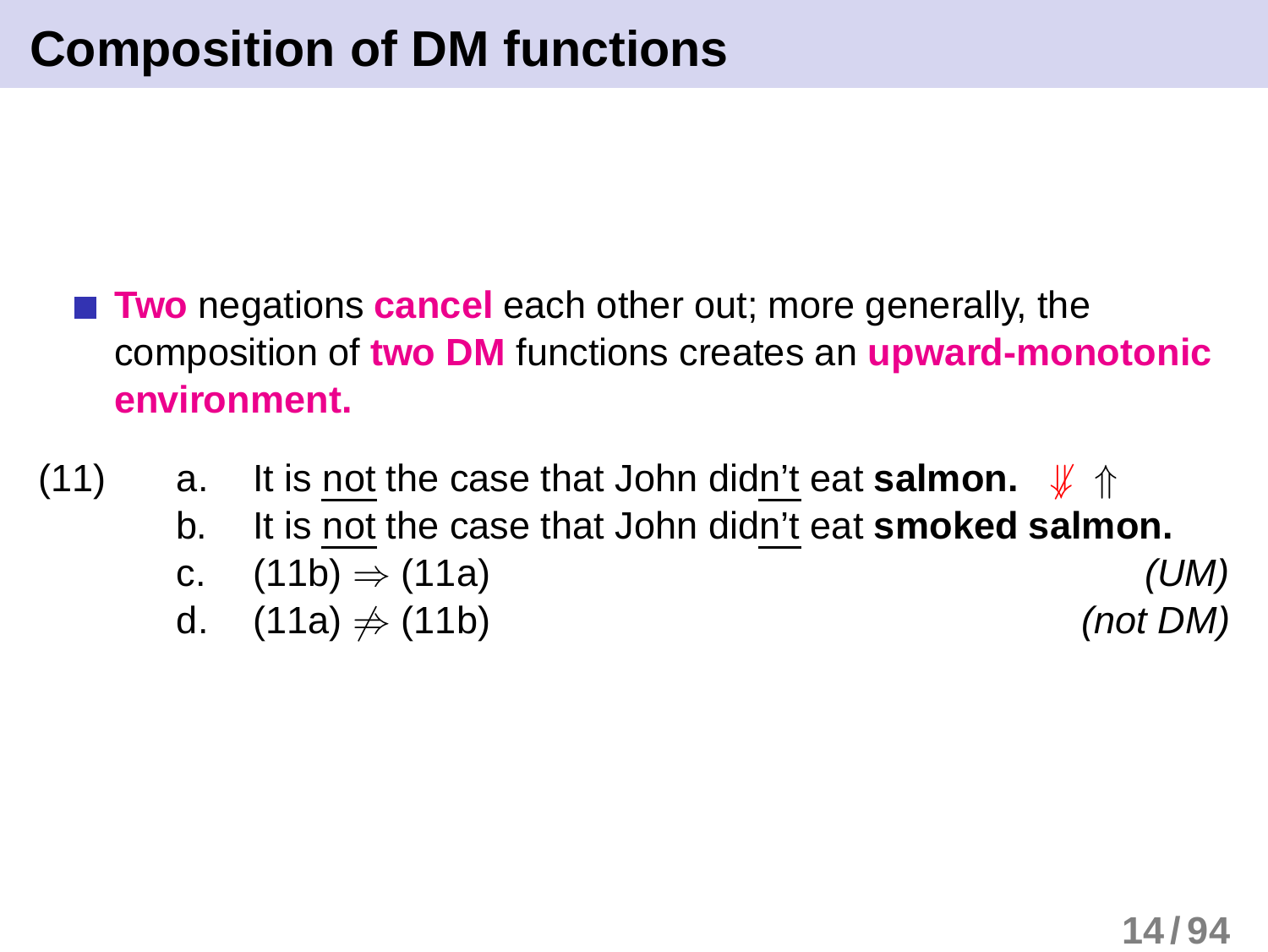#### **No apparent effect on NPIs**

- (12) It is not the case that John didn't eat .
	- a. It is not the case that John didn't eat **salmon.**  $\psi \Uparrow$
	- b. It is not the case that John didn't eat **smoked salmon.** It is not the case that John didn't eat **anything.**

<span id="page-14-0"></span>Still, structures such as [\(13\)](#page-14-0) seem to be generally licit:



**'Flip-flop'** doesn't seem to exist = it looks like NPIs are impervious to the composition of an even number of DM expressions.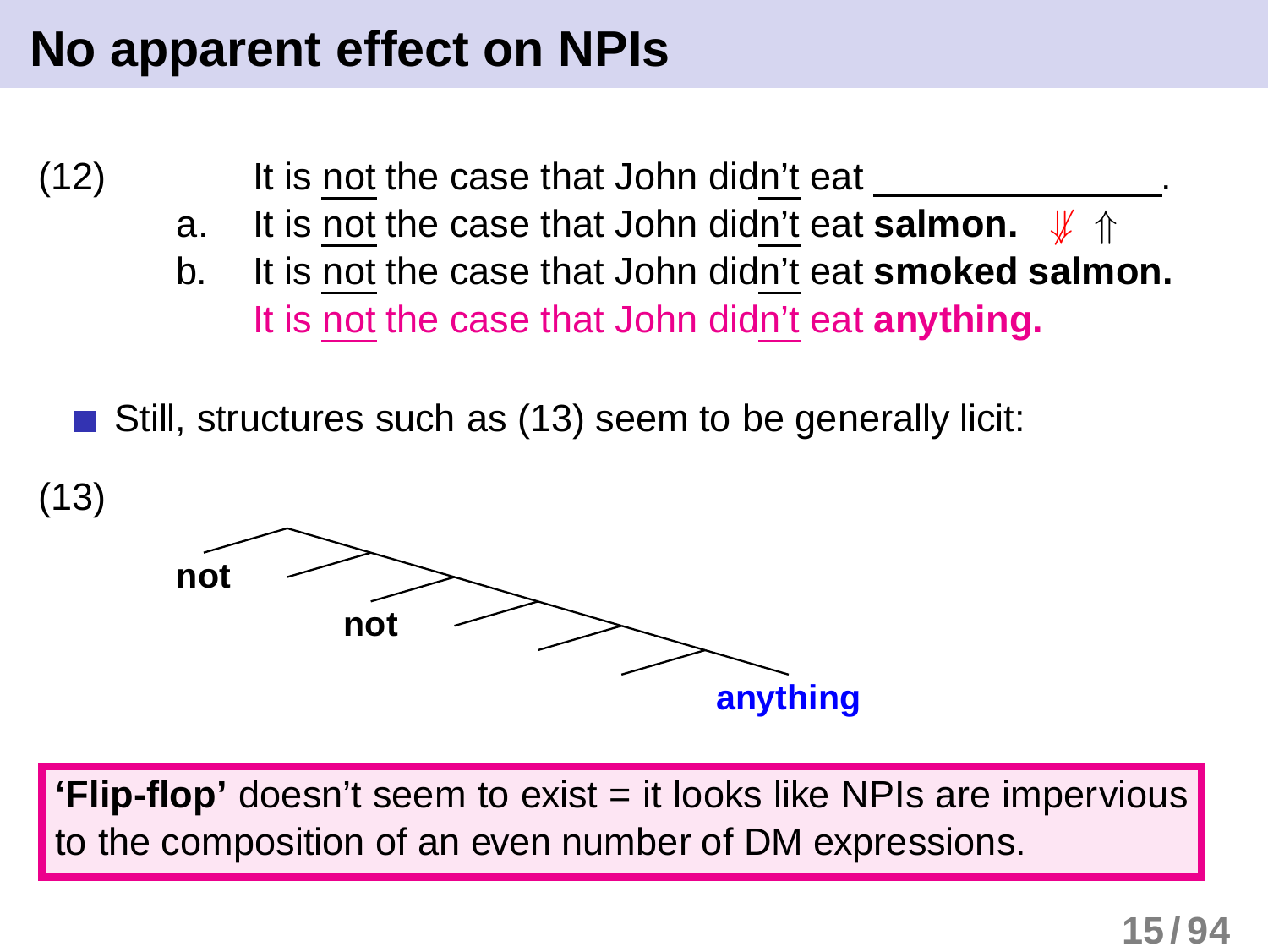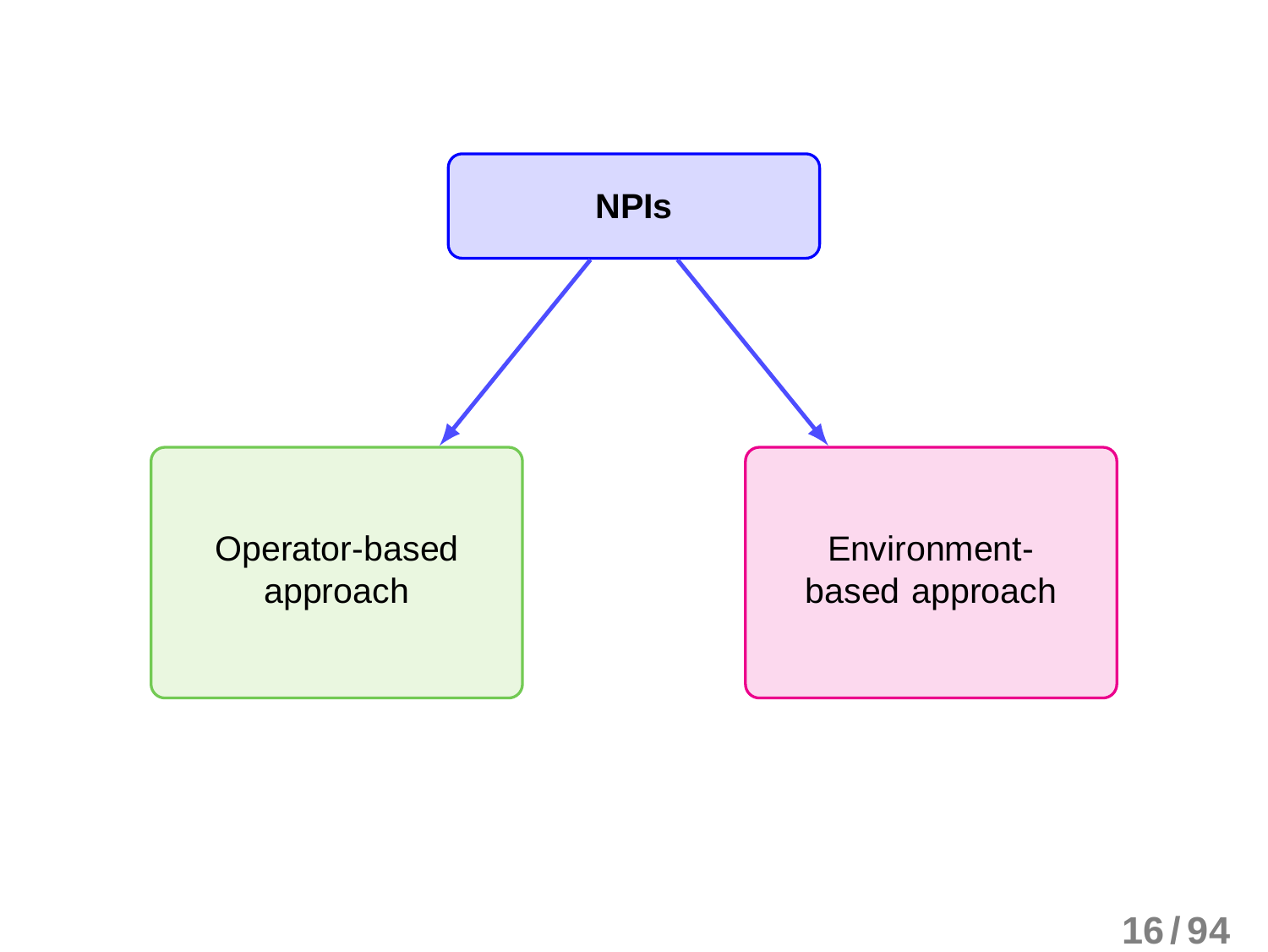#### **NPIs: operator-based approach**

Ladusaw 1979, Progovac 1994, von Fintel 1999, Szabolcsi 2004, Guerzoni 2006, Gajewski 2009 a.o.

- (14) It is **not** the case that John did**n't** eat **anything.**
	- An NPI needs a **DM operator;**
	- Once licensed, an NPI can no longer be anti-licensed (or so it seems): there can be an even number of DM expressions above an NPI:

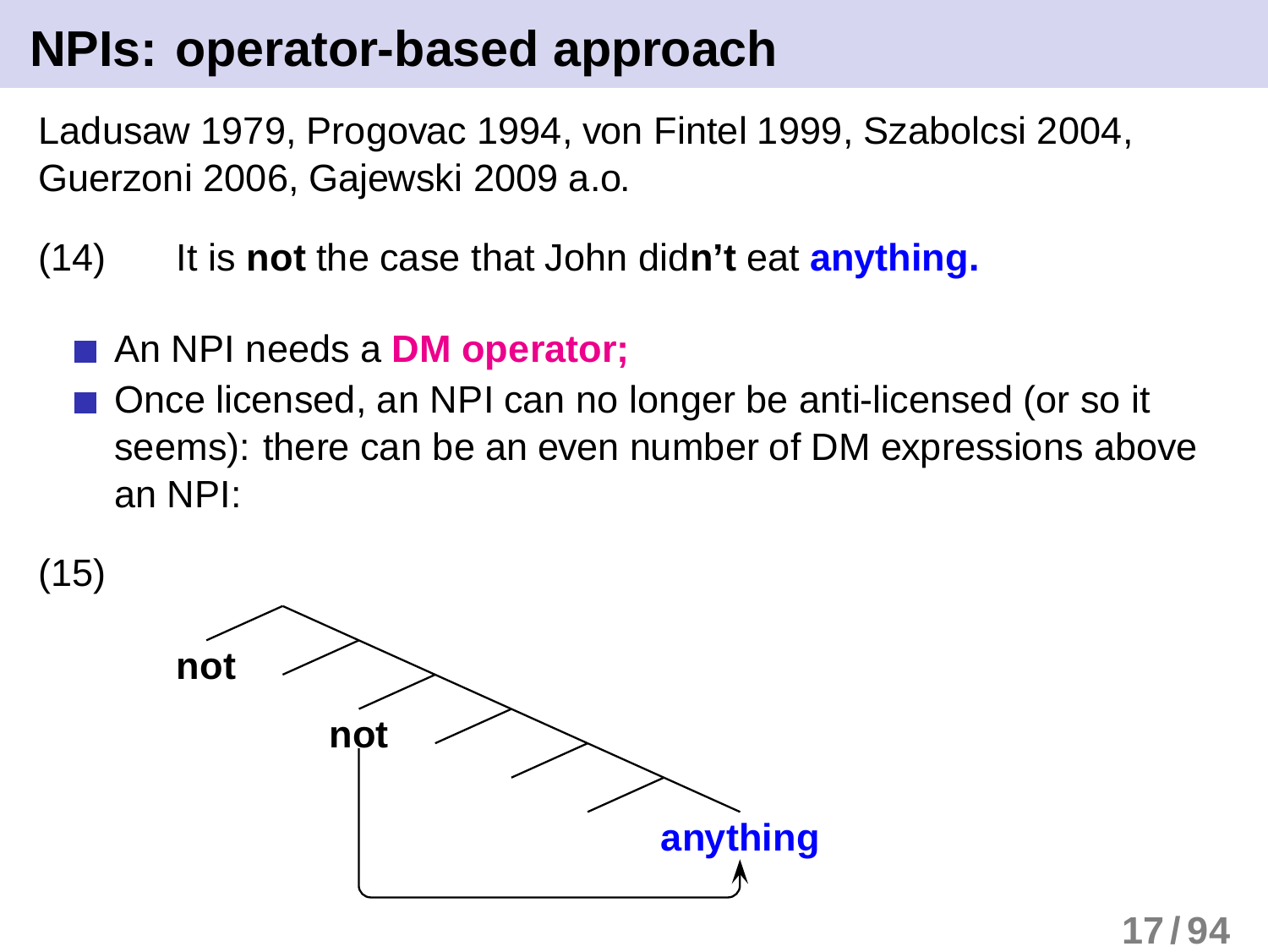### **NPIs: operator-based approach**

Licensing by operators

A **structural dependency** between an operator and the NPI.



■ Licensing is a structural relation (**c-command**).

Operator-based licensing: An NPI π<sup>-</sup> is licensed in a sentence only if π<sup>-</sup> is **c-commanded by an operator**  $\alpha$  such that  $\llbracket \alpha \rrbracket$  is DM.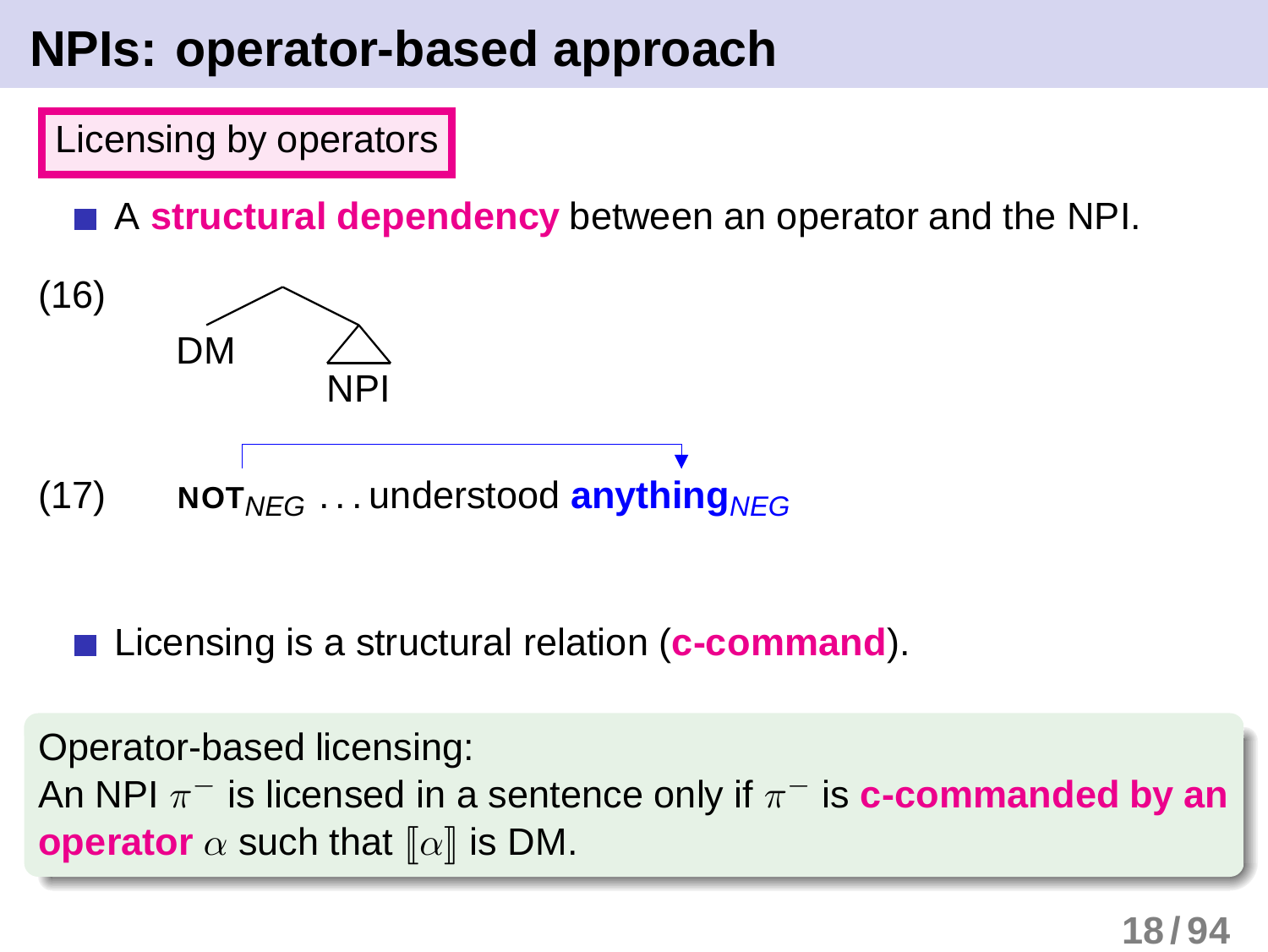#### Licensing by operators

- **DMity characterizes the class of licensing operators, it does not license** NPIs directly;
- $\blacksquare$  The meaning of other elements in the surroundings is, in principle, immaterial.

#### **Prediction:**

An even number of DM expressions cannot lead to anti-licensing of an NPI **(grammar doesn't count).**

**Problem:** How come it is not monotonicity per se which licenses PIs? Why a mediation by a structural requirement?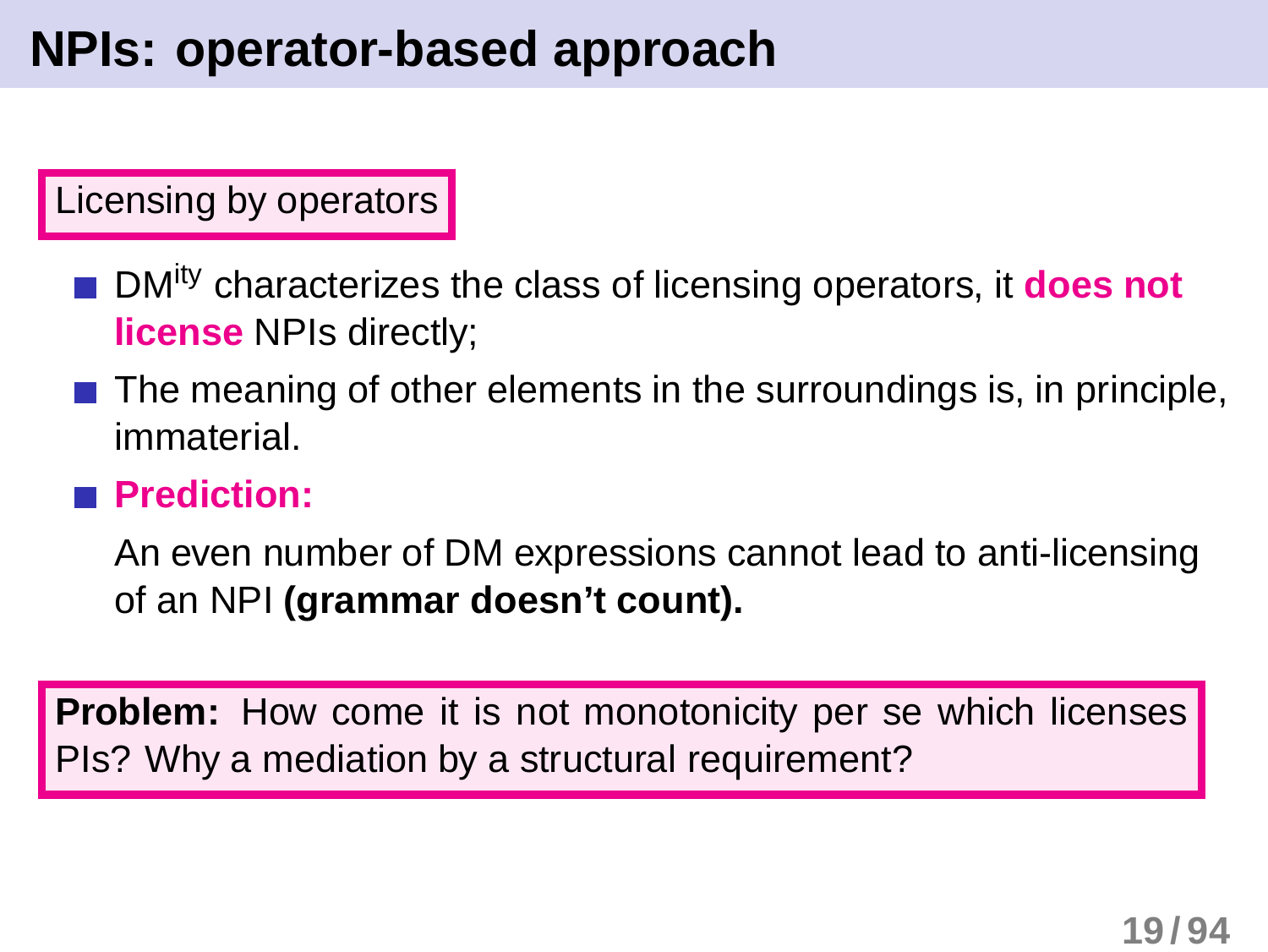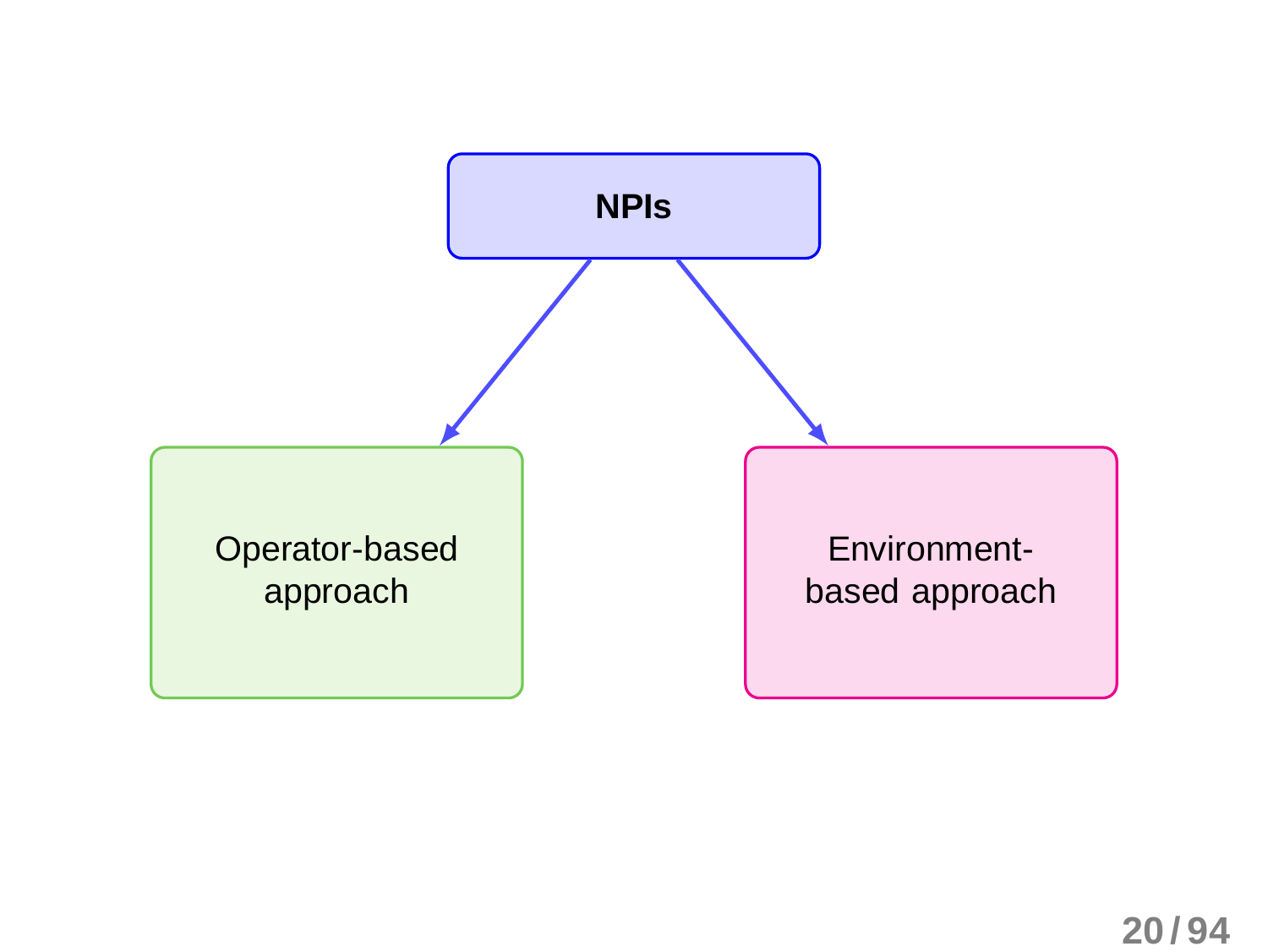### **NPIs: environment-based approach**

- Polarity Items are sensitive to **monotonicity directly**, not to the structural relation of c-command;
- NPIs must be in a **downward-monotonic environment.**



- The above tree is only a problem if the monotonicity of the environment must be computed **globally** (no 'flip-flop' observed);
- It is not if the monotonicity of the environment of **anything** can be computed **locally** (=in a subtree).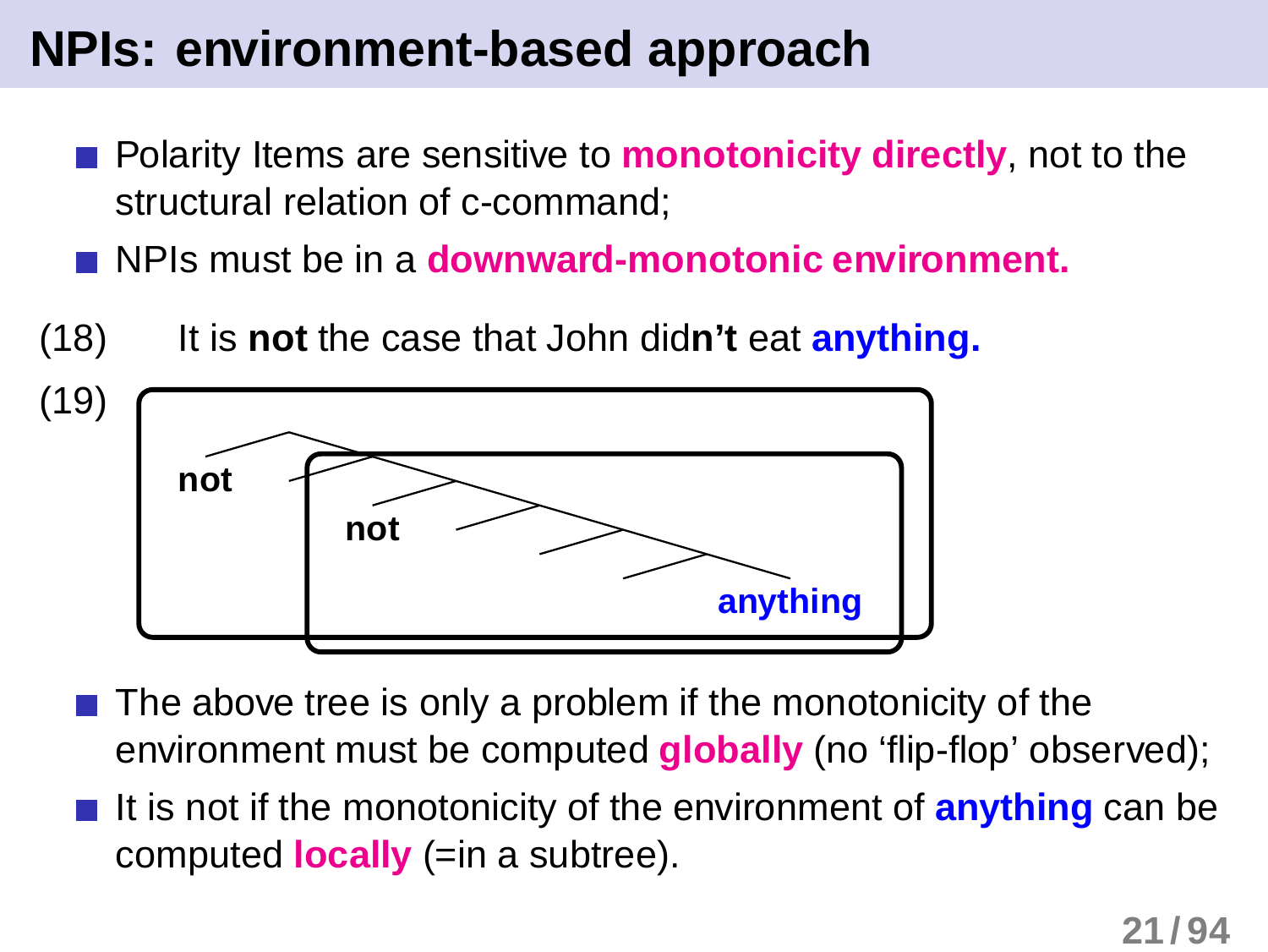## **NPIs: environment-based approach**

Licensing by monotonicity

■ **Logical properties (monotonicity)** are what matters to the acceptability of PIs;

■ The source of licensing is the monotonicity of **constituents;** 

**The contribution to meaning of all the parts of the constituents** that a PI finds itself in is taken into account.

Environment-based licensing (**localist version**): An NPI π<sup>-</sup> is licensed in a sentence S only if π<sup>-</sup> is in some **constituent** A of S such that  $\pi^-$  is in a DM environment in A. Chierchia 2004, Gajewski 2005

N.B.:

• A constituent A is DM with respect to the **position** of  $\alpha$  ( $\llbracket \alpha \rrbracket \in D_{\sigma}$ ) iff the function  $\lambda$ x. $\llbracket$  A[ $\alpha/v_{\sigma,i}$ ]  $\rrbracket^{\mathcal{g}[v_{<\sigma,i>}\to x]}$  is DM.

•  $\alpha[\beta/\gamma]$  is the result of replacing  $\beta$  with  $\gamma$  in  $\alpha$ . Gajews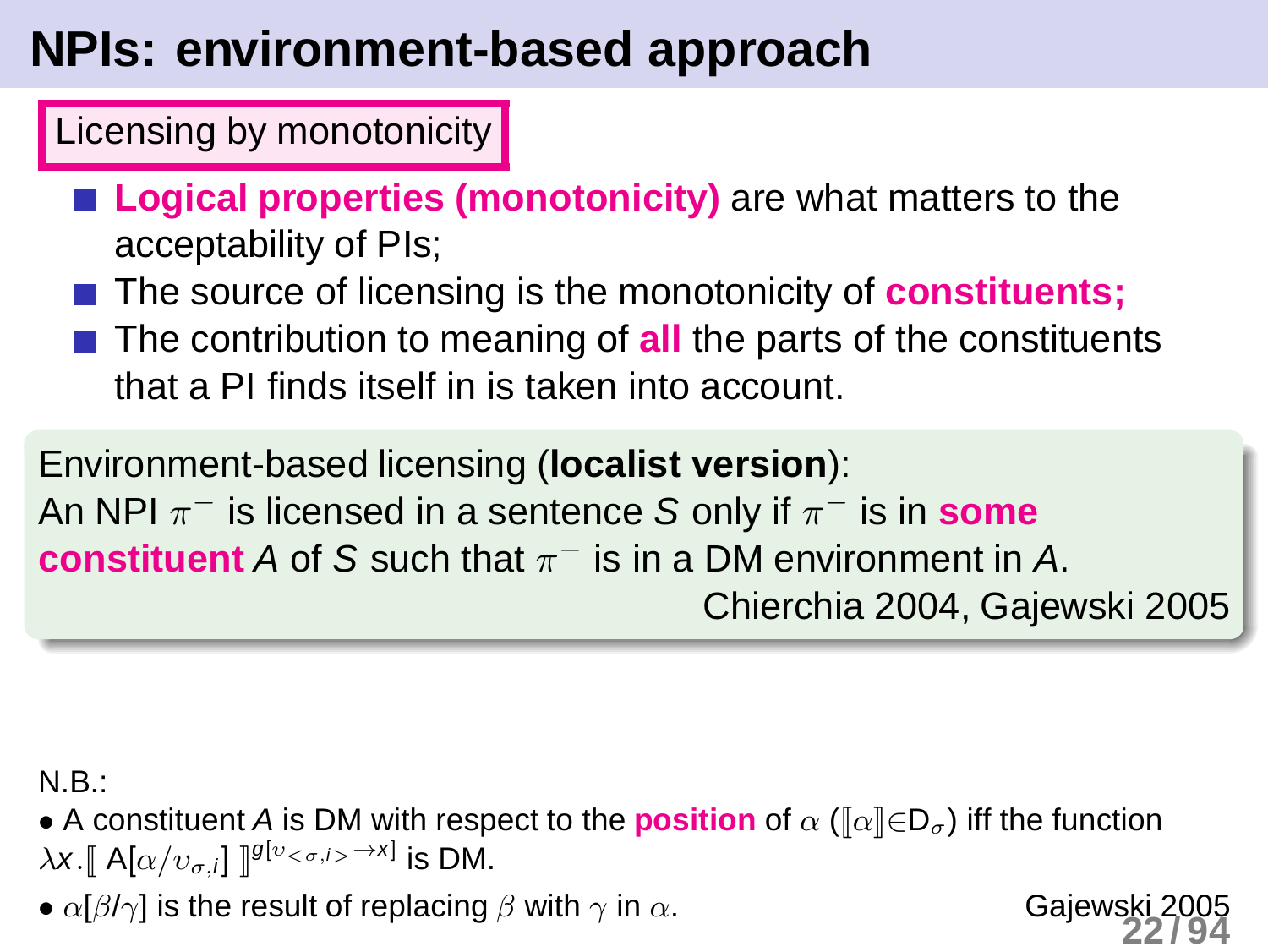But the theory is too weak in its localist version:

**Problem:** The localist version of the environment-based approach is weak (hard to **falsify**), since one can always find **a** constituent in which there is an odd number of DM expressions.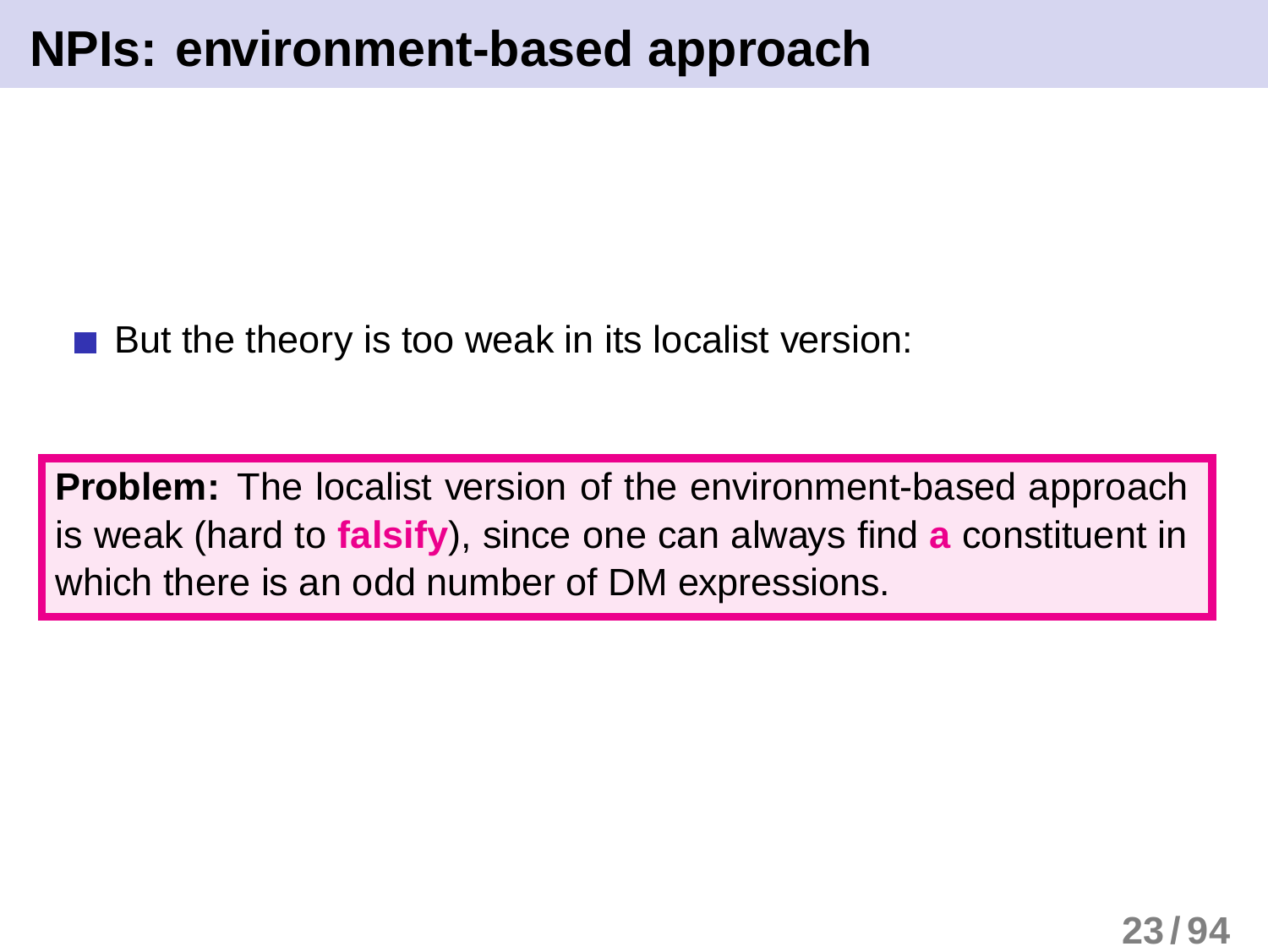#### **Summing up the issue**

|                                | Predicts observed<br>lack of flip-flop | Direct usage of<br>downward-monotonicity |
|--------------------------------|----------------------------------------|------------------------------------------|
| Operator-based<br>licensing    | Yes                                    | No                                       |
| Environment-based<br>licensing | Unclear                                | Yes                                      |

**Table:** No winner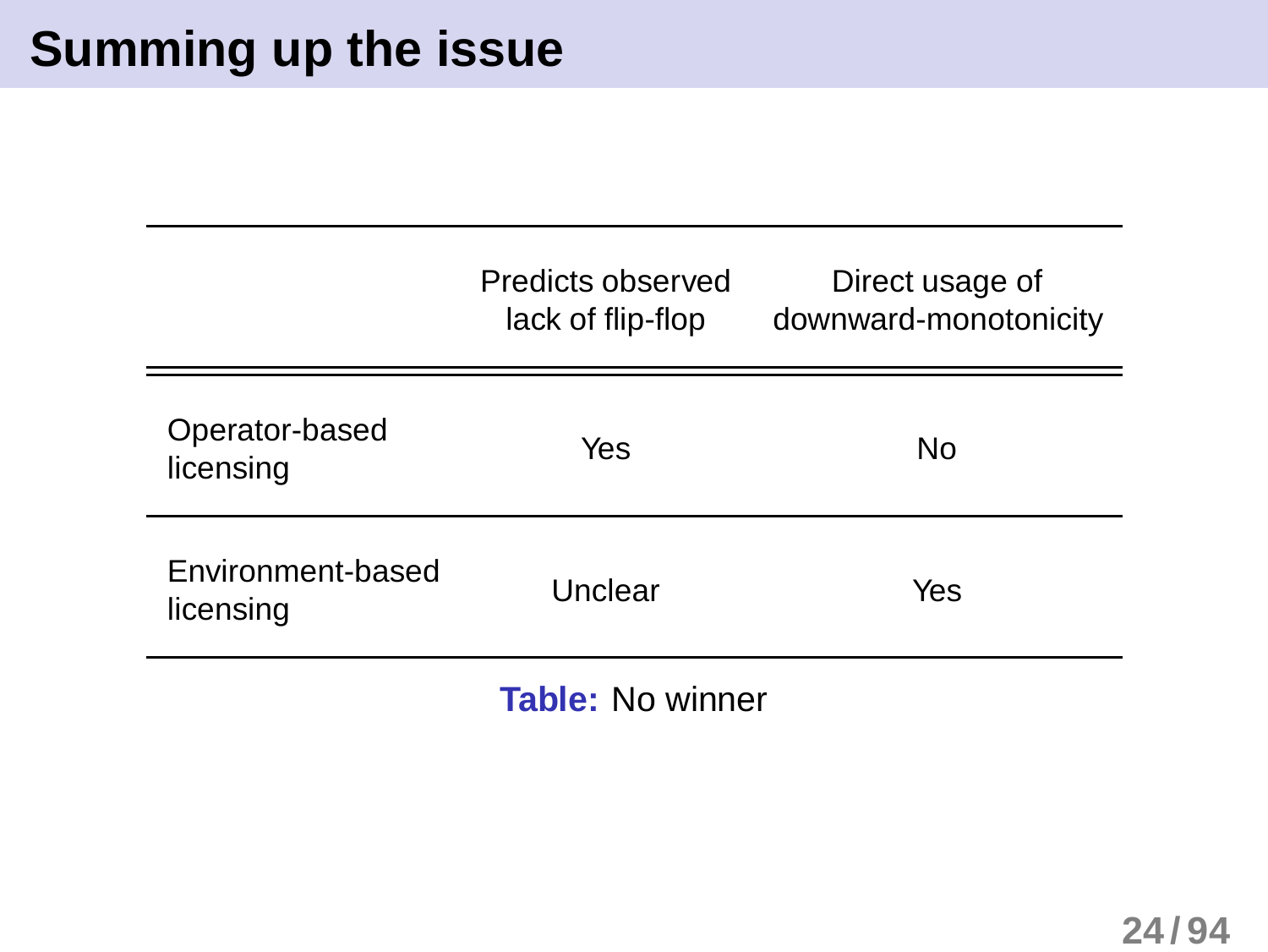- Downward-monotonicity defines the natural class of NPI licensers;
- But it takes a **back seat** in almost all accounts of licensing (**operator**-based accounts);
- The idea that licensing is done by **monotonicity** seems more principled;
- But to vindicate it, one has to show that the licensing system can **compute the meaning of subtrees;**
- There was so far little evidence that this does indeed happen.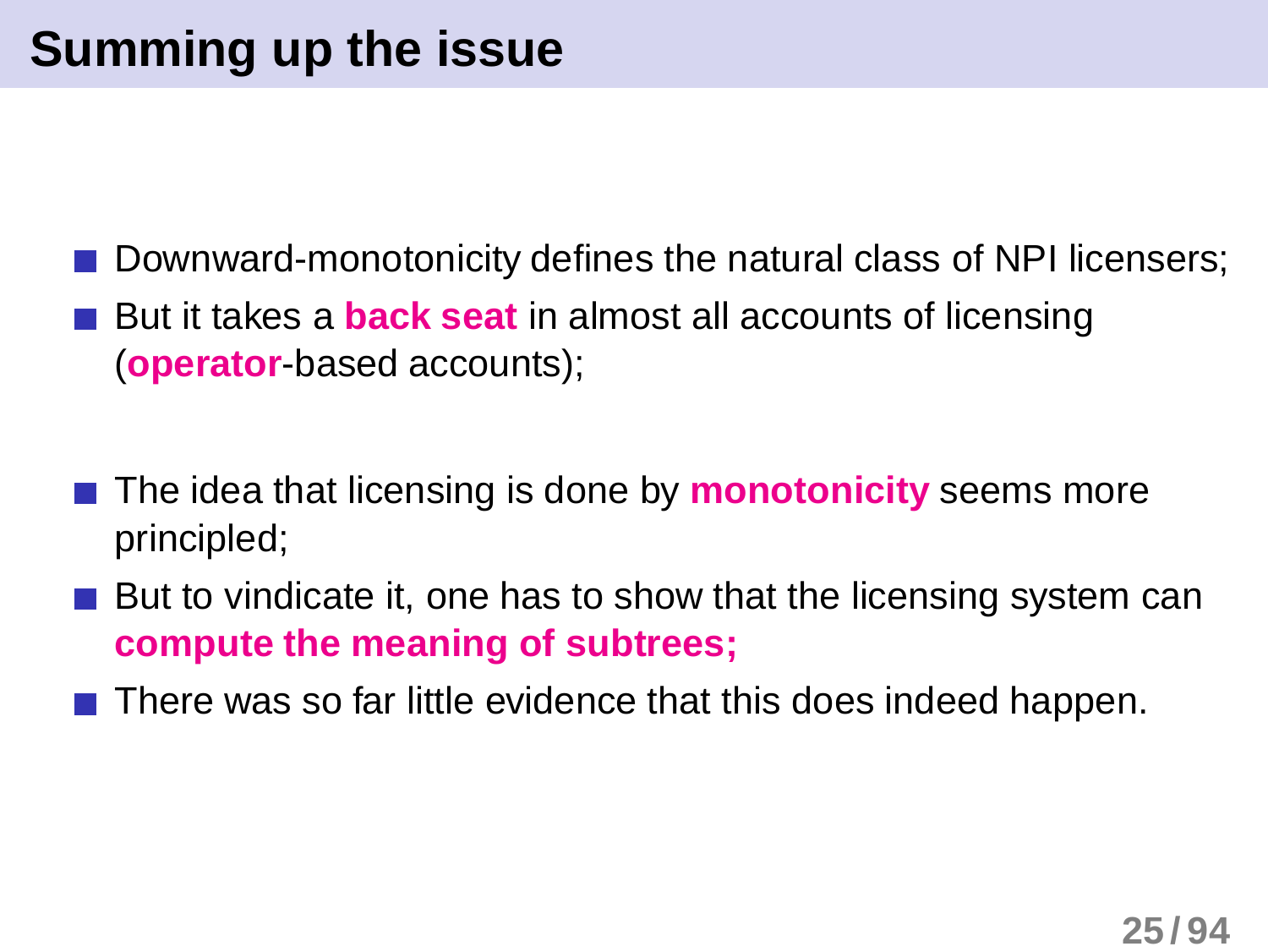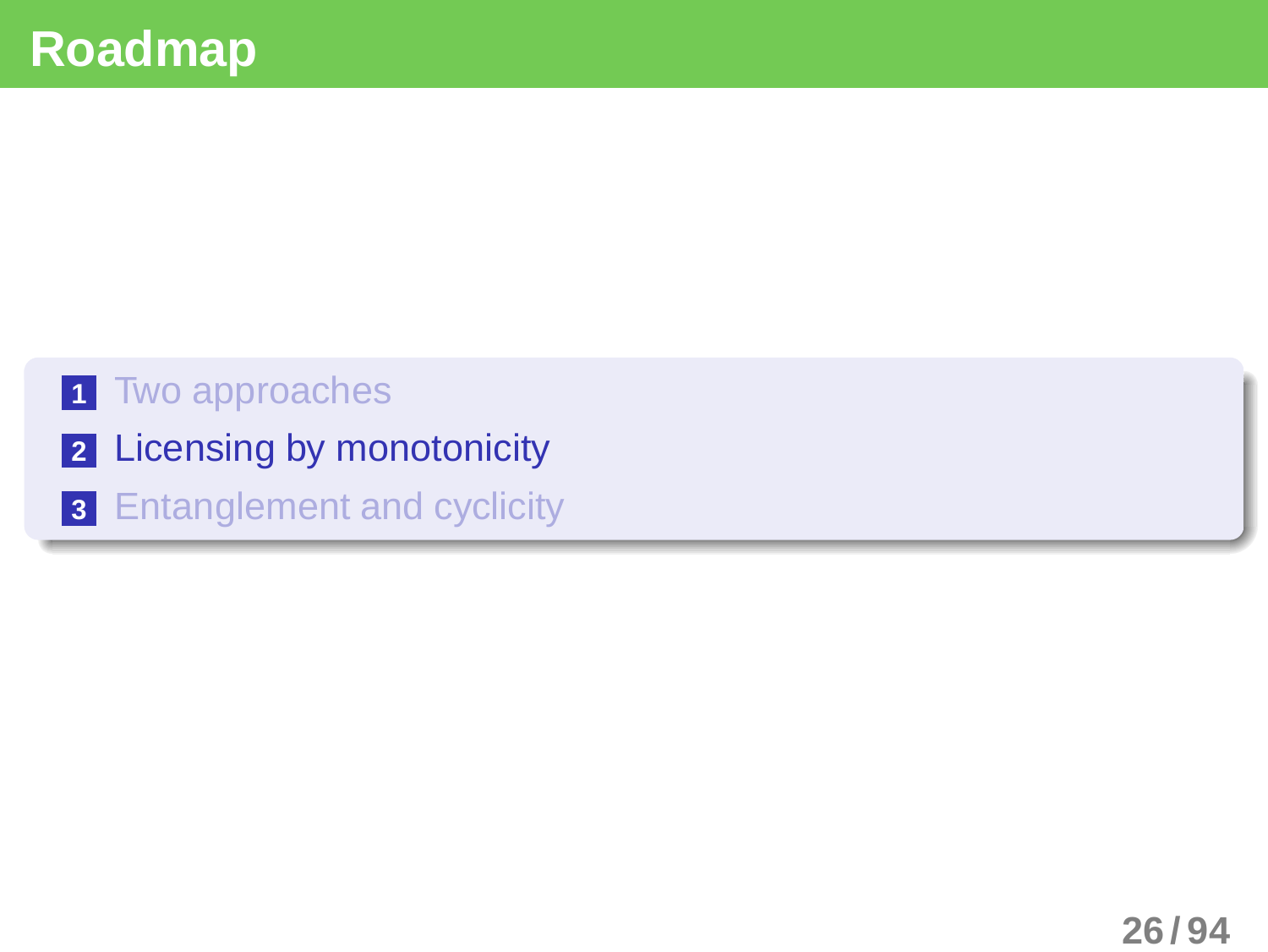#### **Part 2: Licensing by monotonicity**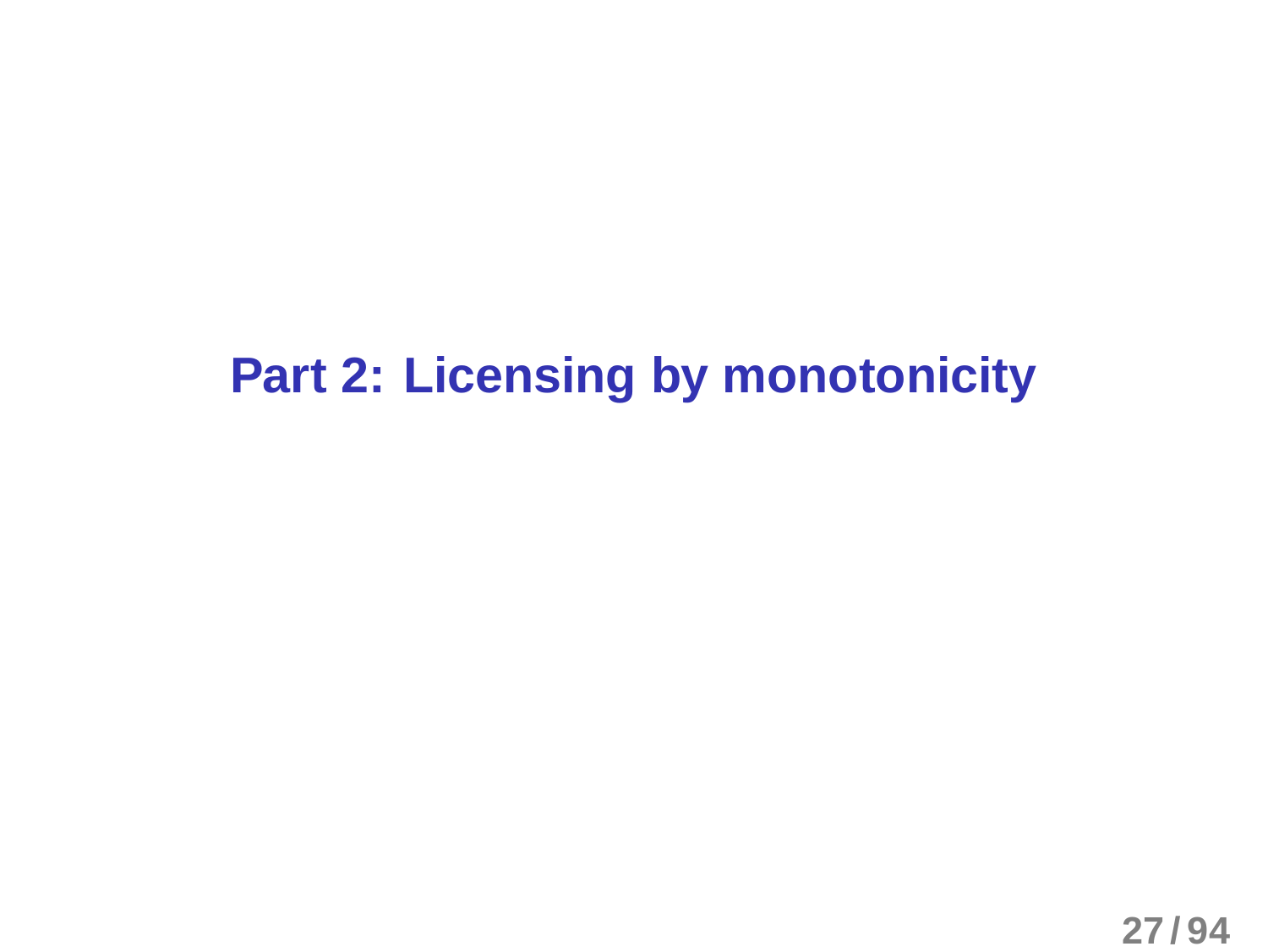### **2. Domains: licensing by monotonicity**



**The computation of licensing is environment-based; PIs are** licensed by monotonicity.

Acceptability is evaluated in constituents, but **not all** constituents are eligible for this procedure.

A PI must find itself in **at least one domain, i.e. eligible constituent,** in which it is in the right environment (negative for NPIs, non-negative for PPIs).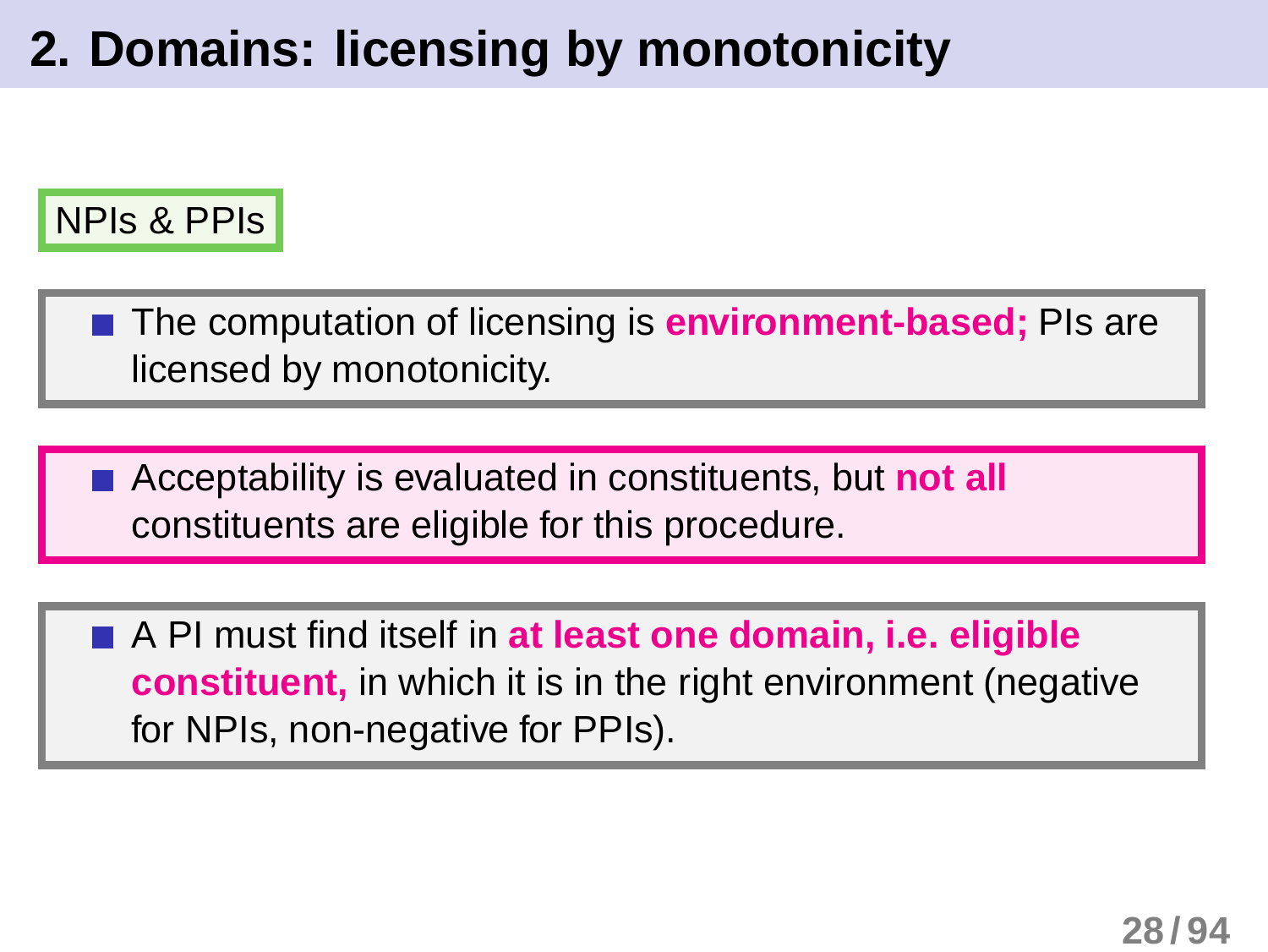# **2. Domains: licensing by monotonicity**

#### NPIs

<span id="page-28-1"></span><span id="page-28-0"></span>■ The French NPI **quoi que ce soit** ('anything') is sensitive to **flip-flop** (same for the 'strong' NPIs **a single, yet**).

- <span id="page-28-4"></span><span id="page-28-3"></span><span id="page-28-2"></span>(20) a. Léa n' a **pas** mangé quoi que ce soit. Léa NE has PAS eaten anything 'Léa didn't eat anything.'
	- $b<sub>1</sub>$ it is impossible that Léa has eaten anything est **impossible** que Léa ait mangé quoi que ce soit.
	- c. Il est **impossible** que Léa n'ait **pas** mangé qqcs.
	- d. \*Il n'est **pas impossible** que Léa ait mangé qqcs.
	- e. **Non** qu'il soit **impossible** que Léa ait mangé qqcs.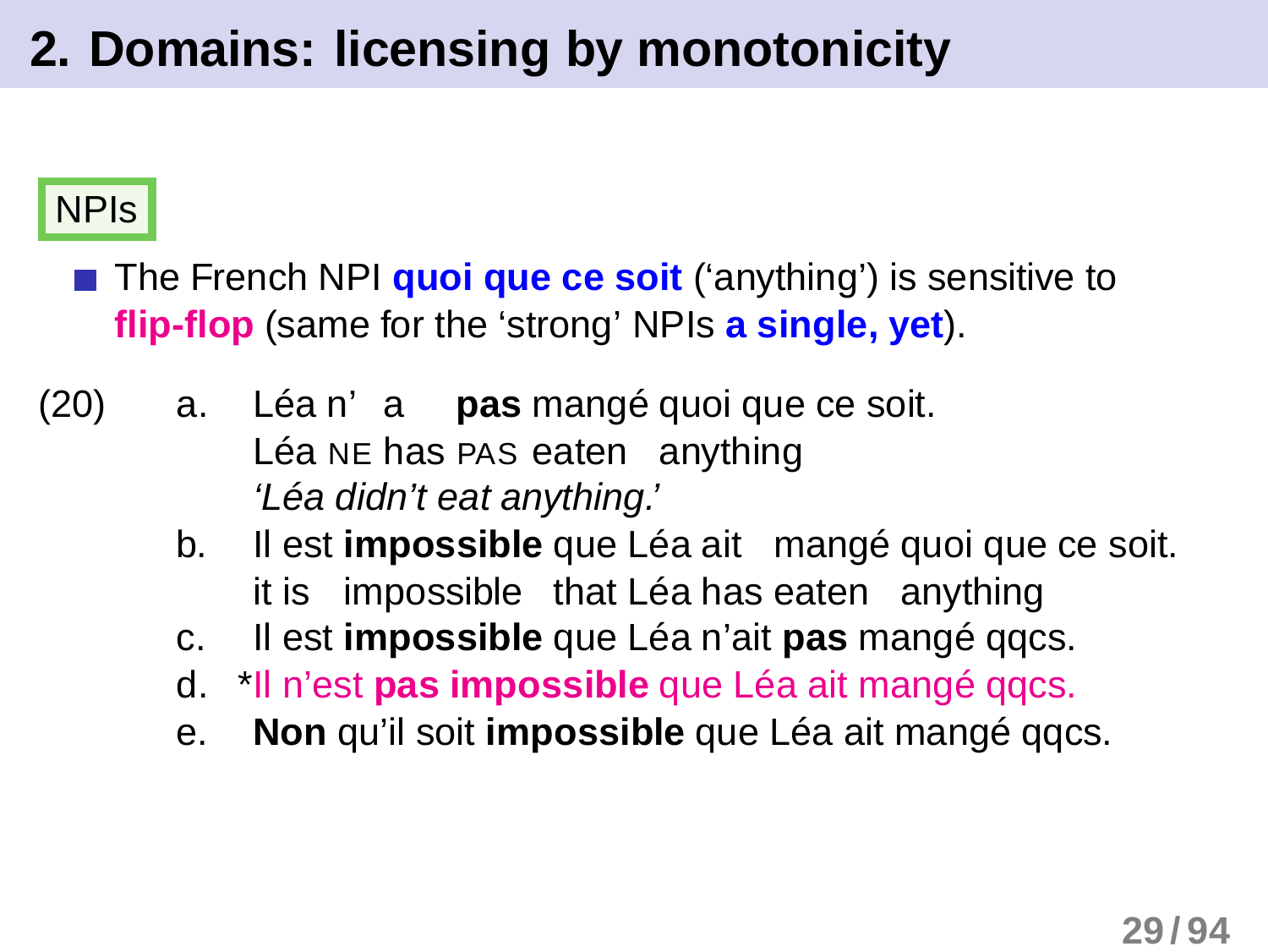#### **Domains: the intuition**

[\(20a\)](#page-28-0) Léa n'a • pas mangé **quoi que ce soit.**

[\(20b\)](#page-28-1) Il est • impossible que Léa ait • mangé **quoi que ce soit.**

[\(20c\)](#page-28-2) Il est • impossible que Léa n'ait • pas mangé **quoi que ce soit.**

[\(20d\)](#page-28-3) \*Il n'est • pas×• impossible que L. ait • mangé **quoi que ce soit.**

[\(20e\)](#page-28-4) • Non qu'il soit • impossible que L. ait • mangé **quoi que ce soit.**

- In [\(20d\),](#page-28-3) evaluation has to take into account both not and impossible;
- 'Flip-flop' is directly observable with certain NPIs (cf. also Schmerling 1971).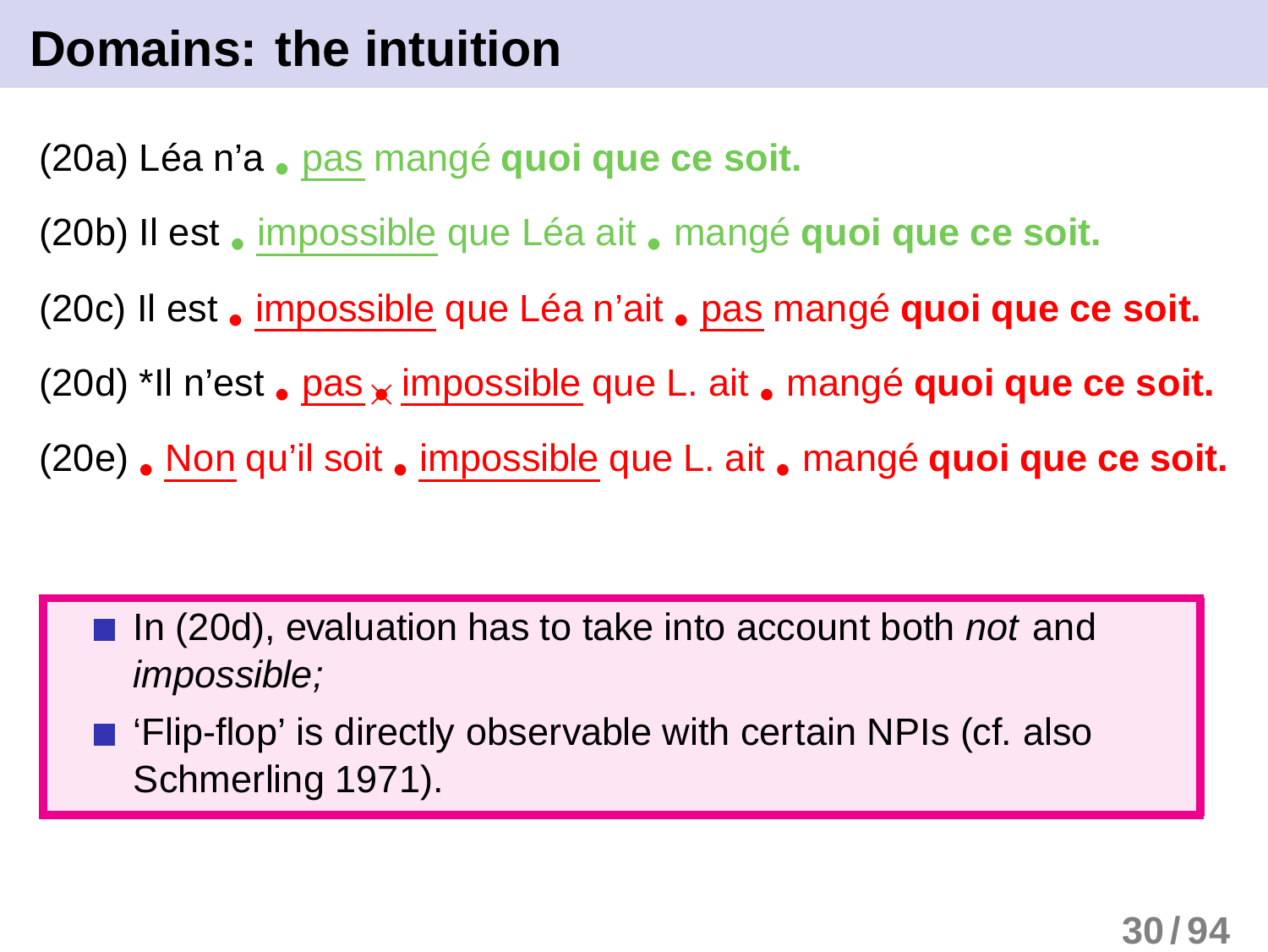### **2. Domains: licensing by monotonicity**

What is important is the distribution of DM expressions relative to constituents.

(21) \*Il n'est • **pas**×• **impossible** que L. ait • mangé **qqcs.** ([=\(20d\)\)](#page-28-3)

Assumptions: negation is hosted by the PpI head; each clause contains one and only one Pol head.

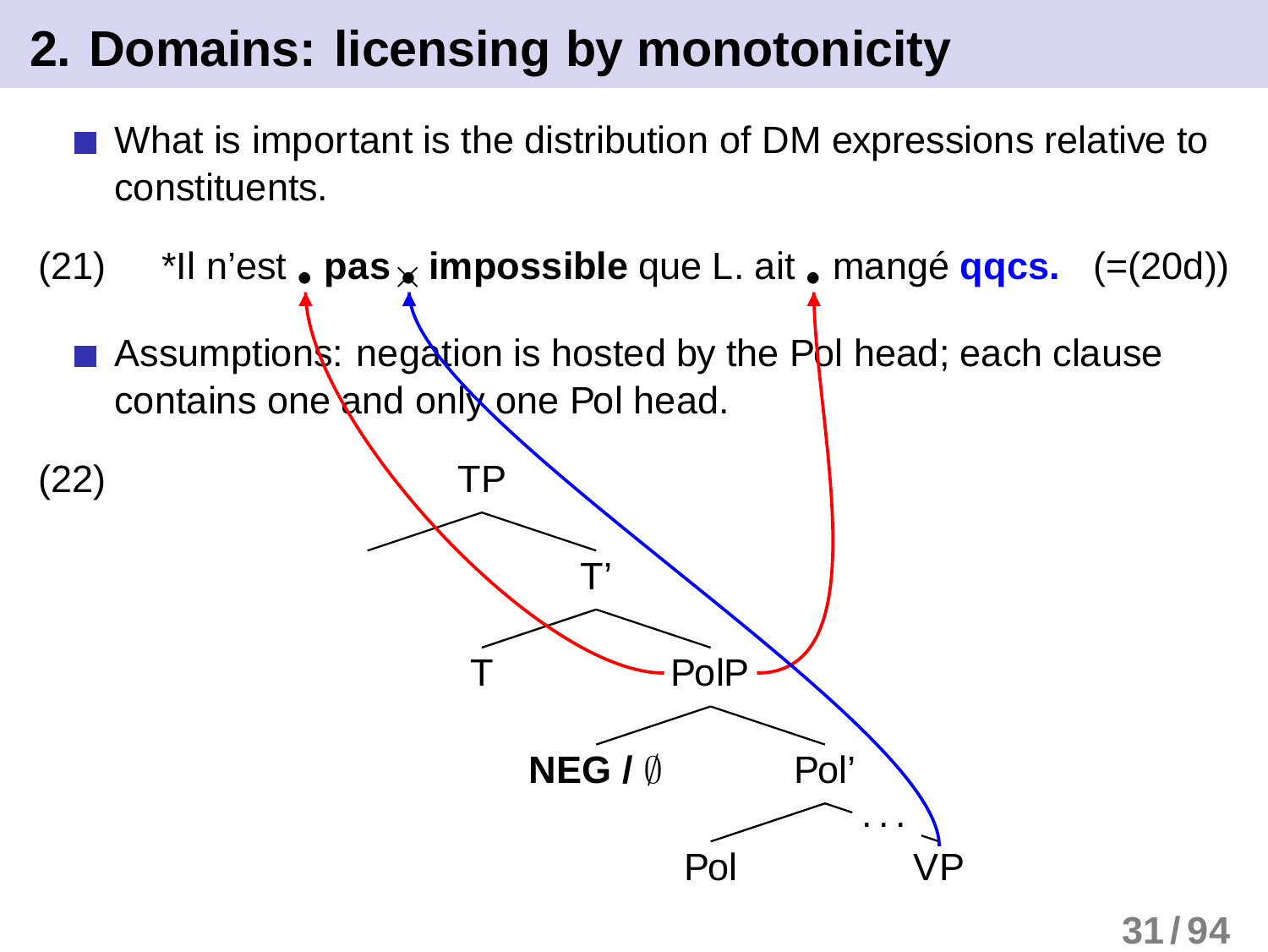- **Domain of**  $\pi$ : a constituent in which the acceptability of  $\pi$  can be evaluated.
- **PolP** is the minimal domain of **quoi que ce soit** (other PIs may have a different minimal domain).
- Let S be a sentence containing **quoi que ce soit:** the set of domains of **quoi que ce soit** in S is the set of constituents of S that contain **quoi que ce soit** and their clausemate Pol head.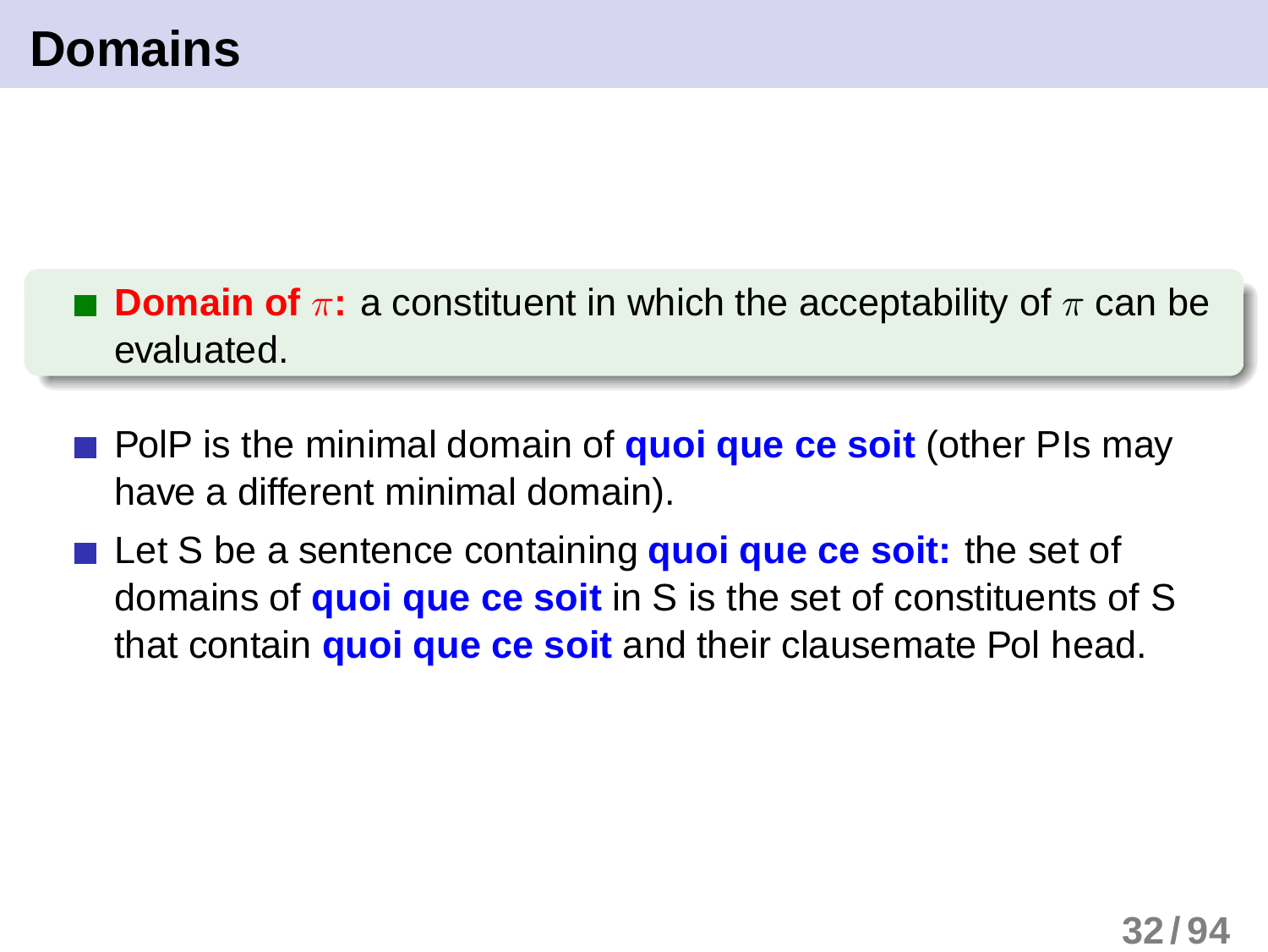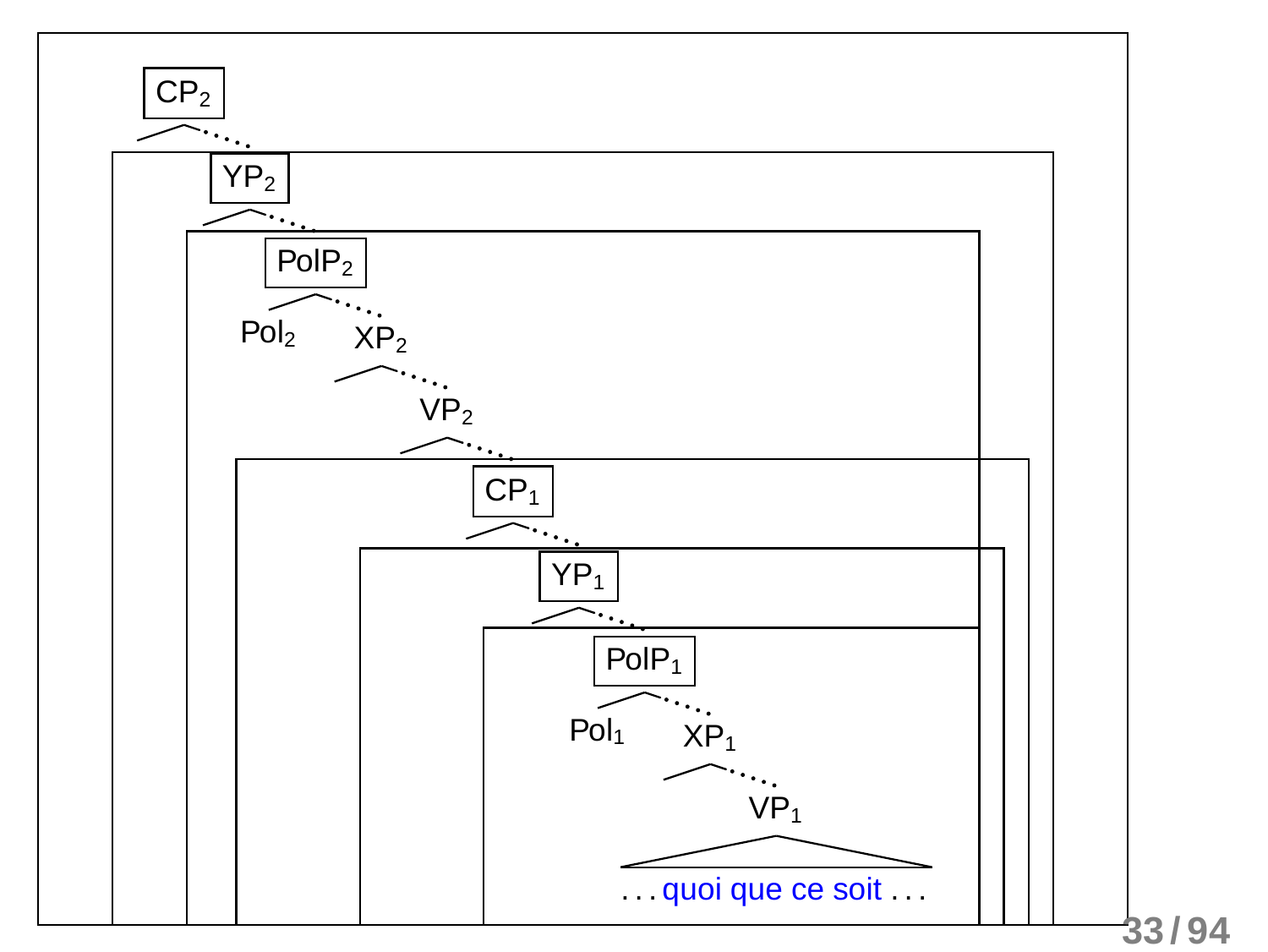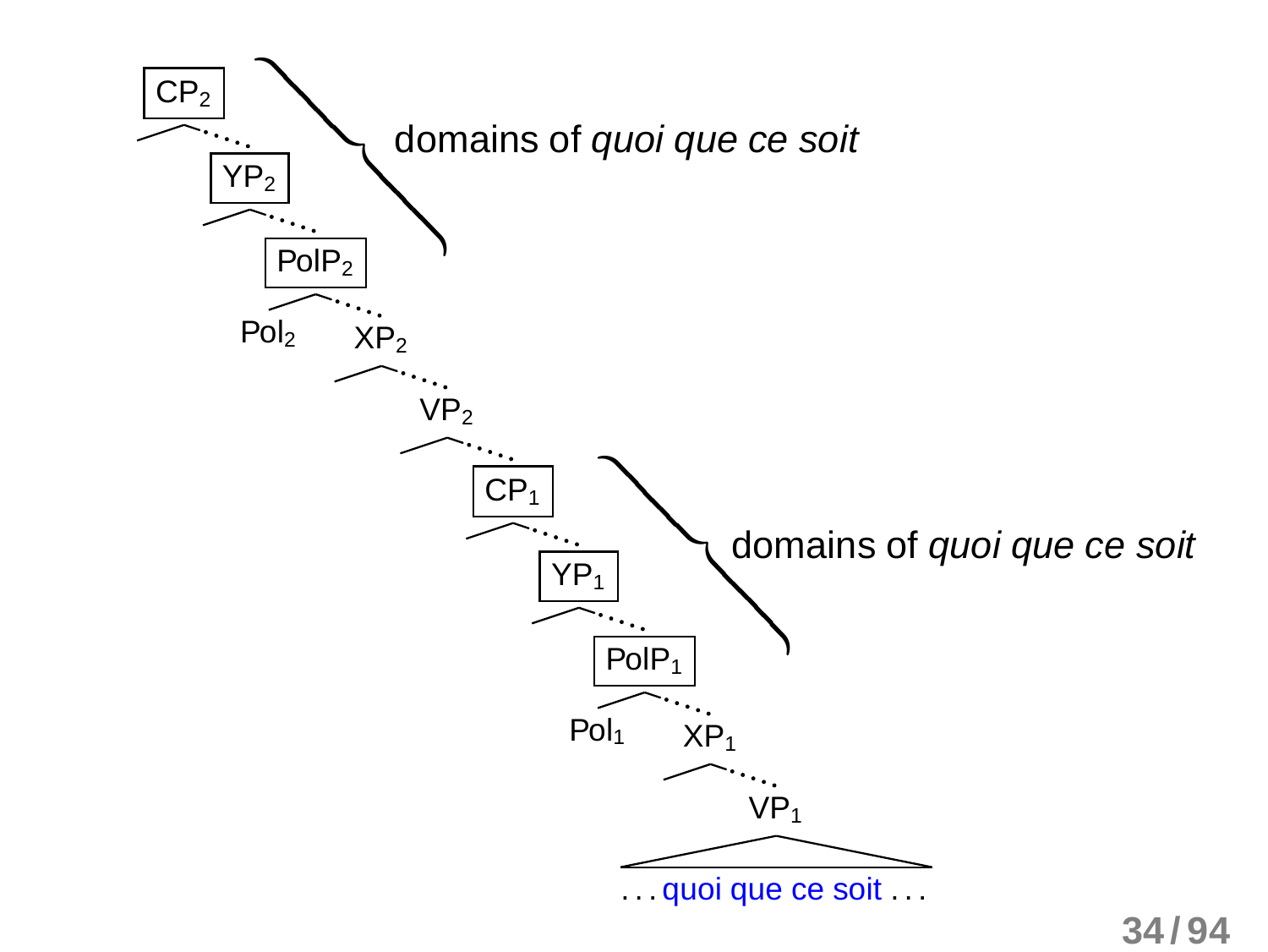[\(20b\)](#page-28-1) Il est **impossible** que L. ait mangé quoi que ce soit.

$$
I_{\text{TP}} \left[ \begin{array}{ccc} \text{p}_{\text{OIP}} & \text{m} & \text{impossible} \end{array} \right]_{\text{CP}} \left[ \begin{array}{ccc} \text{p}_{\text{OIP}} & \text{p}_{\text{1}} & \text{q} & \text{q} & \text{q} & \text{c} & \text{s} & \text{c} \end{array} \right]_{\text{1}}
$$

[\(20d\)](#page-28-3) \*Il n'est **pas impossible** que L. ait mangé quoi que ce soit.

$$
{}^{\star}[{}_{\text{TP}}\text{ }[\underline{\text{PoIP} }\text{ }{}^{\text{}}\text{ }{}^{\text{}}\text{ }\text{ }n\text{ }\text{ }]}\text{ pass in possible }[\underline{\text{C}_{\text{P}}}\text{ }[\underline{\text{PoIP} }\text{ }{}^{\text{}}\text{ }{}^{\text{}}\text{ }\text{ }n\text{ }\text{ }]}\text{ [quoi que ce soit}]\text{ }_{\text{PQ}}\text{ }
$$

[\(20e\)](#page-28-4) **Non** qu'il soit **impossible** que L. ait mangé quoi que ce soit.

$$
\left[\begin{smallmatrix}1 & 0 & 0 \\ 0 & 0 & 0\end{smallmatrix}\right]\right]_{\text{Top}} = \left[\begin{smallmatrix}1 & 0 & 0 \\ 0 & 0 & 0\end{smallmatrix}\right]_{\text{app}} = \left[\begin{smallmatrix}1 & 0 & 0 \\ 0 & 0 & 0\end{smallmatrix}\right]_{\text{app}}
$$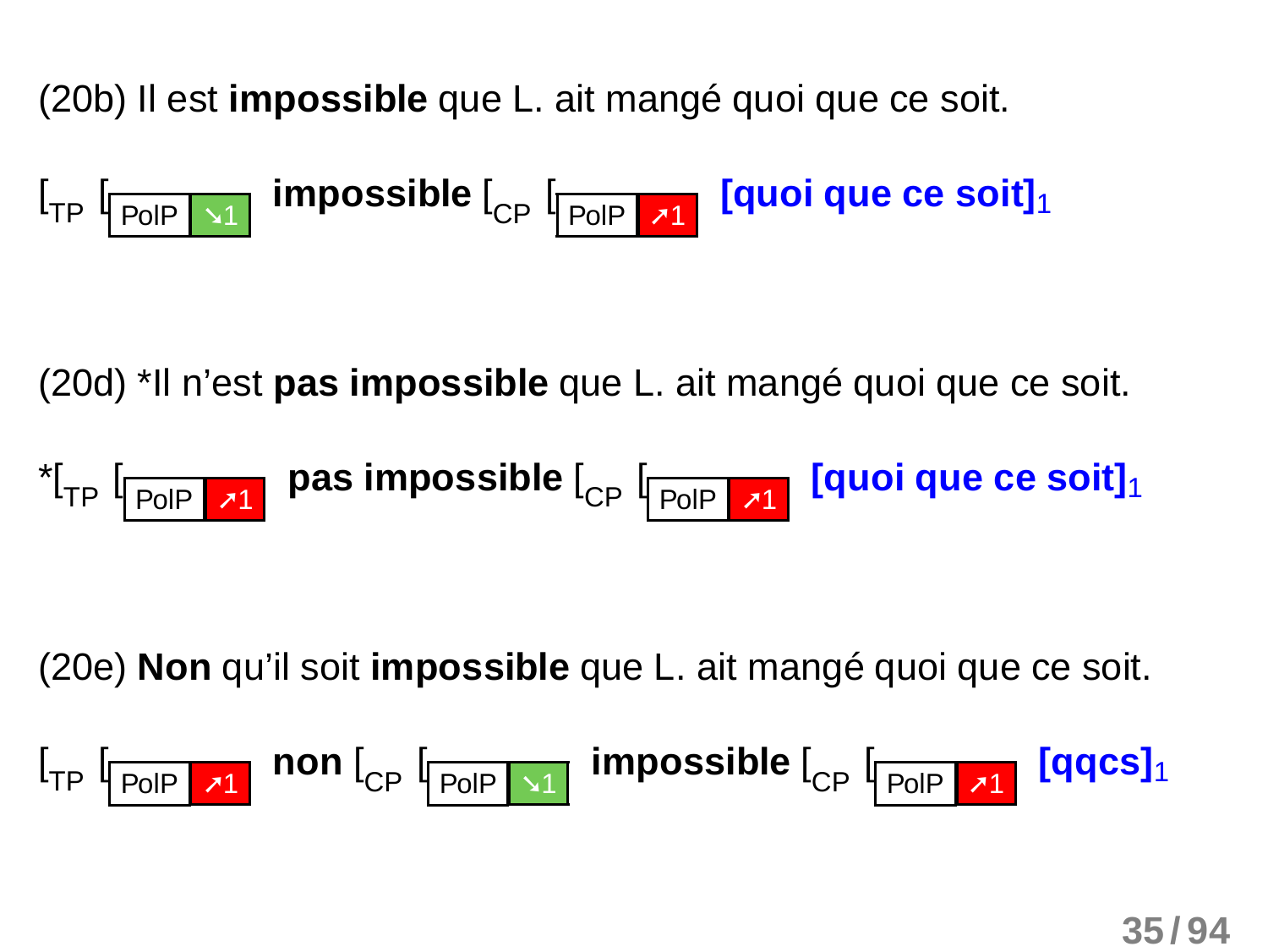#### **2. Domains: licensing by monotonicity**



A PPI must be in a non-negative environment in **at least one of its domains.**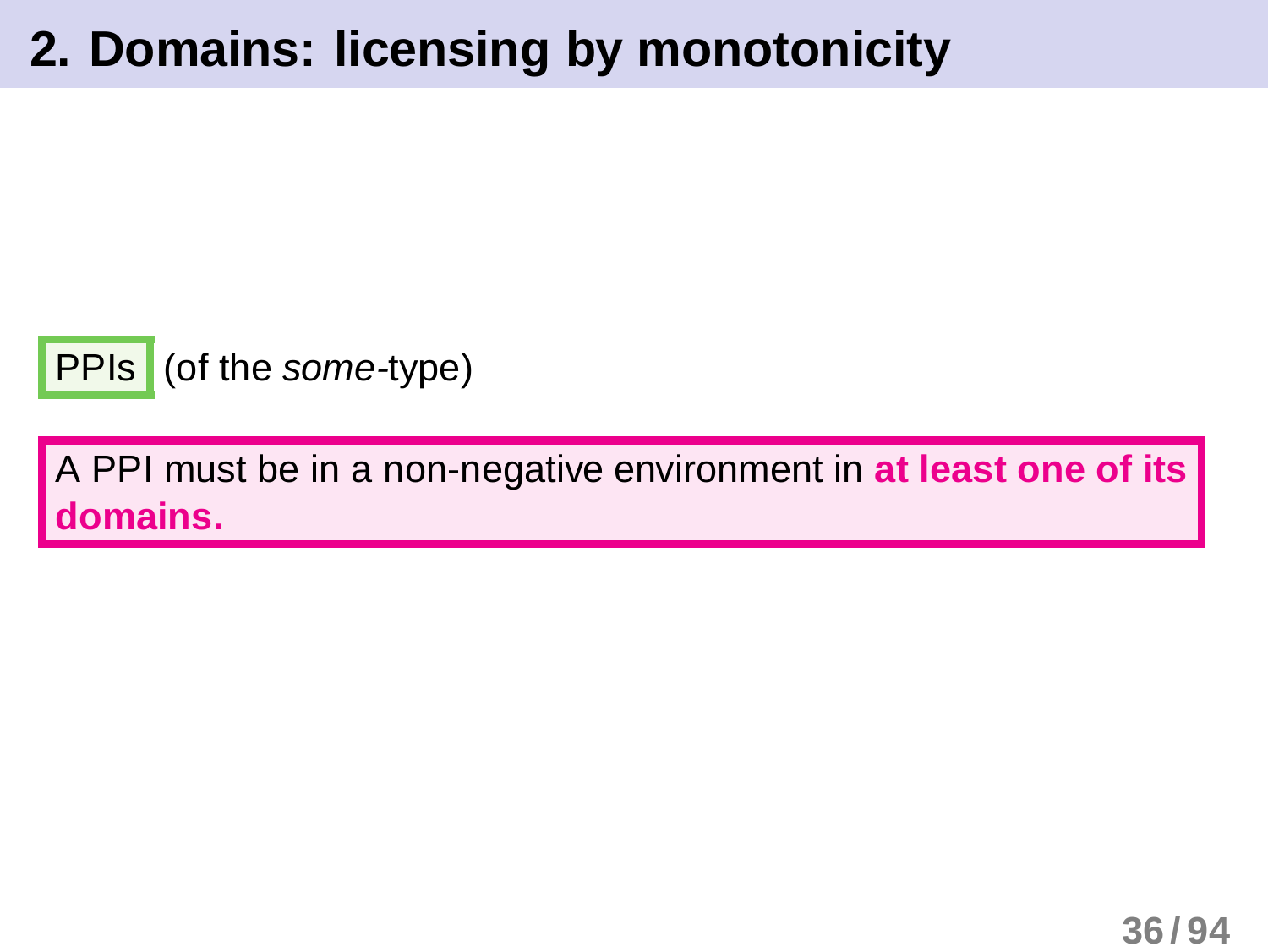## **2. Domains: licensing by monotonicity**

### PPIs (of the some-type)

- <span id="page-36-0"></span>■ The role of constituency is even more obvious with PPIs: A PPI of the some-type cannot be interpreted under a **clausemate negative** expression.
- <span id="page-36-1"></span>(23) a. John did**n't** understand **something.** \*NEG≫SOME  $\neq$  John understood nothing.
	- b. It's **impossible** that John understood **something.**  $\approx$  John understood nothing.  $\checkmark$  IMPOS. $\gg$ SOME
	- From [\(23a\):](#page-36-0) the evaluation of some has to take place in a constituent at least as large as PolP.
	- In [\(23b\),](#page-36-1) the smallest PoIP is not negative w.r.t. the position of some (in fact, it is upward-monotonic). This difference explains the contrast.
	- We hypothesize that the **minimal domain** of **some** is PolP.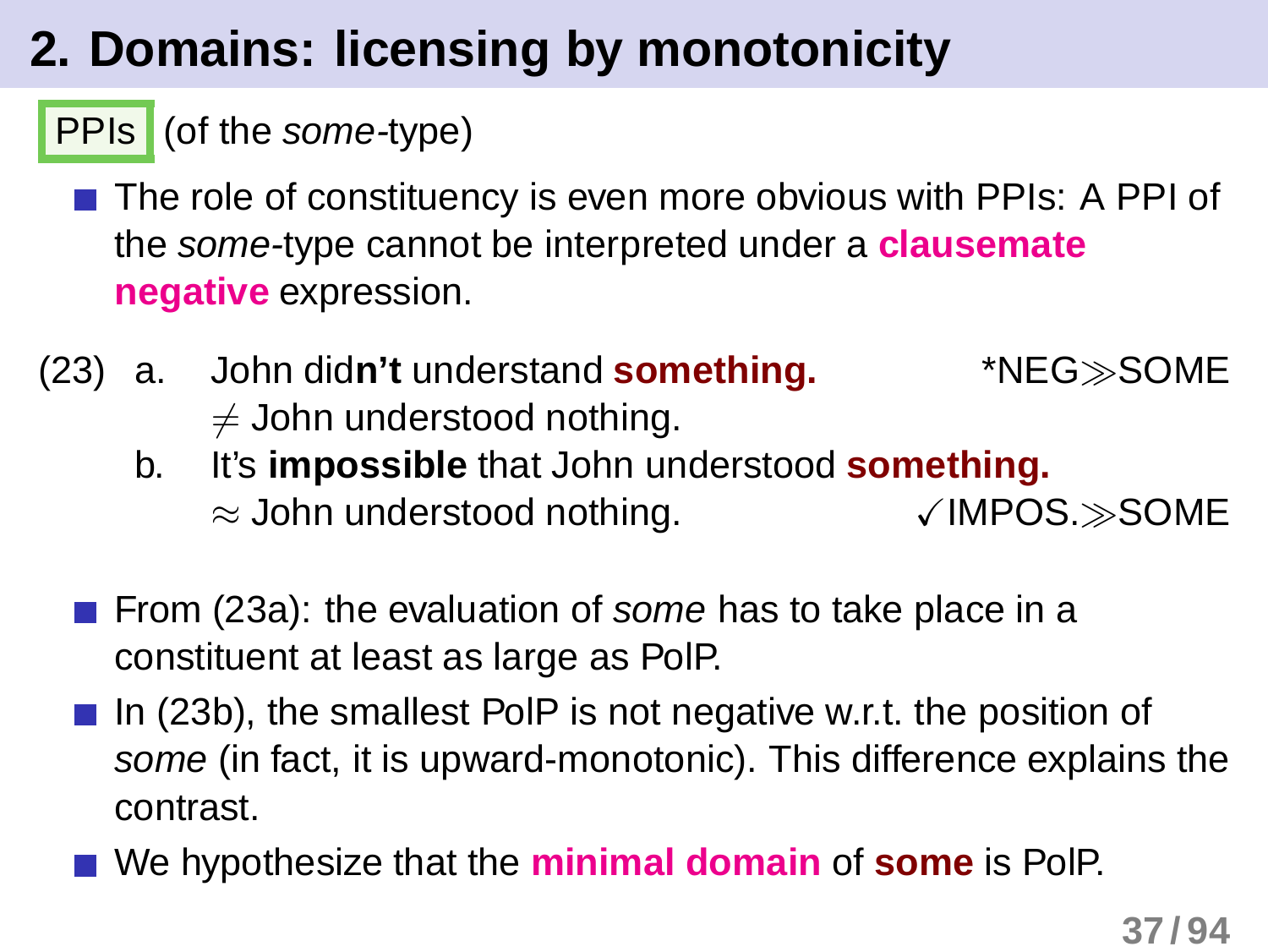[\(23a\)](#page-36-0) John did**n't** understand something.



[\(23b\)](#page-36-1) It's **impossible** that John understood something.

$$
\text{Var}_{\text{TP}}\left[\text{PoIP}\right]\text{M}=\text{impossible}\left[\text{CPI}\left[\text{PoIP}\right]\text{M}\right]
$$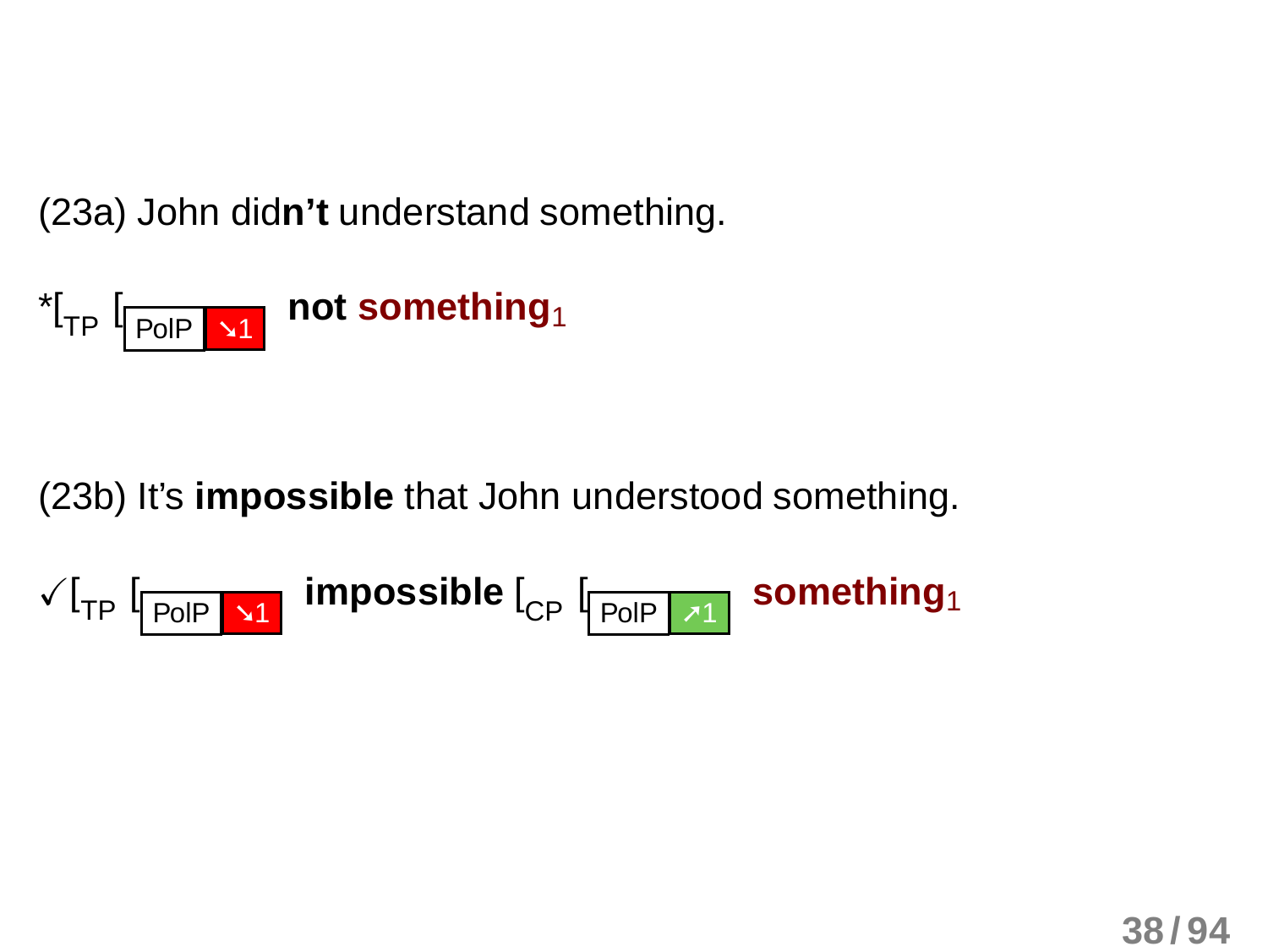## **2. Domains: licensing by monotonicity**

#### PPIs: Flip-flop

■ Composition of DM functions, 'rescuing':

- (24) a. **Few people** did**n't** understand **something.** ≈ Many people understood something.  $\checkmark$ NEG≫SOME
	- b. It's **impossible** that John did**n't** understand **something.** ≈ John understood something.  $\checkmark$ NEG≫SOME

<span id="page-38-1"></span><span id="page-38-0"></span>In fact, this is just **'flip-flop'** applied to PPIs.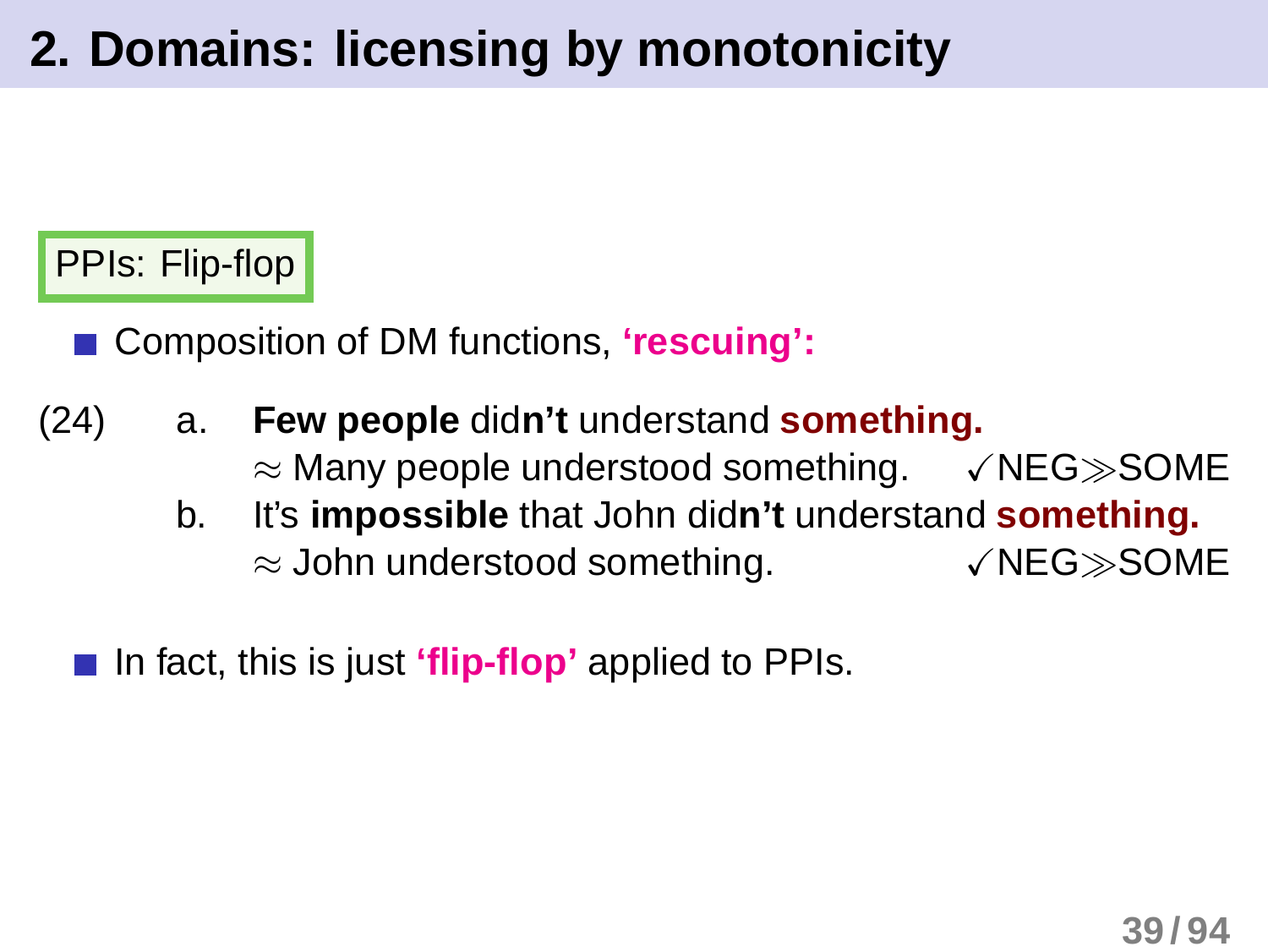[\(24a\)](#page-38-0) **Few people** did**n't** understand something.

$$
\sqrt{L_{\text{TP} \rightarrow 1}}
$$
 few people  $L_{\text{PoIP} \rightarrow 1}$  not something,

[\(24b\)](#page-38-1) It's **impossible** that John did**n't** understand something.

$$
\text{ for a single number of samples, and the number of samples, and the number of samples, and the number of samples, and the number of samples, and the number of samples, and the number of samples, and the number of samples, and the number of samples, and the number of samples, and the number of samples, and the number of samples, and the number of samples, and the number of samples, and the number of samples, and the number of samples, and the number of samples, and the number of samples, and the number of samples, and the number of samples, and the number of samples, and the number of samples, and the number of samples, and the number of samples, and the number of samples, and the number of samples, and the number of samples, and the number of samples, and the number of samples, and the number of samples, and the number of samples, and the number of samples, and the number of samples, and the number of samples, and the number of samples, and the number of samples, and the number of samples, and the number of samples, and the number of samples, and the number of samples, and the number of samples, and the number of samples, and the number of samples, and the number of samples, and the number of samples, and the number of samples, and the number of samples, and the number of samples, and the number of samples, and the number of samples, and the number of samples, and the number of samples, and the number of samples, and the number of samples, and the number of samples, and the number of samples, and the number of samples, and the number of samples, and the number of samples, and the number of samples, and the number of samples, and the number of samples, and the number of samples, and the number of samples, and the number of samples, and the number of samples, and the number of samples, and the number of samples, and the number of samples, and the number of samples, and the number of samples, and the number of samples, and the number of samples, and the number of samples, and the number of samples, and the number of samples, and the number of samples, and the number of samples, and the number of samples, and the number of samples, and the number of samples, and the number of samples, and the number of samples, and the number of samples, and the number of samples, and the number of samples, and the number of samples, and the number of samples, and the number of samples, and the number of samples, and the number of samples, and the number of samples, and the number of samples, and the number of samples, and the number of samples, and the number of samples, and the number of samples, and the number of samples, and the number of samples, and the number of samples, and the number of samples, and the number of samples, and the number of samples, and the number of samples, and the number of samples, and the number of samples, and the number of samples, and the number of samples, and the number of samples, and the number of samples, and the number of samples, and the number of samples, and the number of samples, and the number of samples, and the number of samples, and the number of samples, and the number of samples, and the number of samples, and the number of samples, and the number of samples, and the number of samples, and the number of samples, and the number of samples, and the number of samples, and the number of samples, and the number of samples,
$$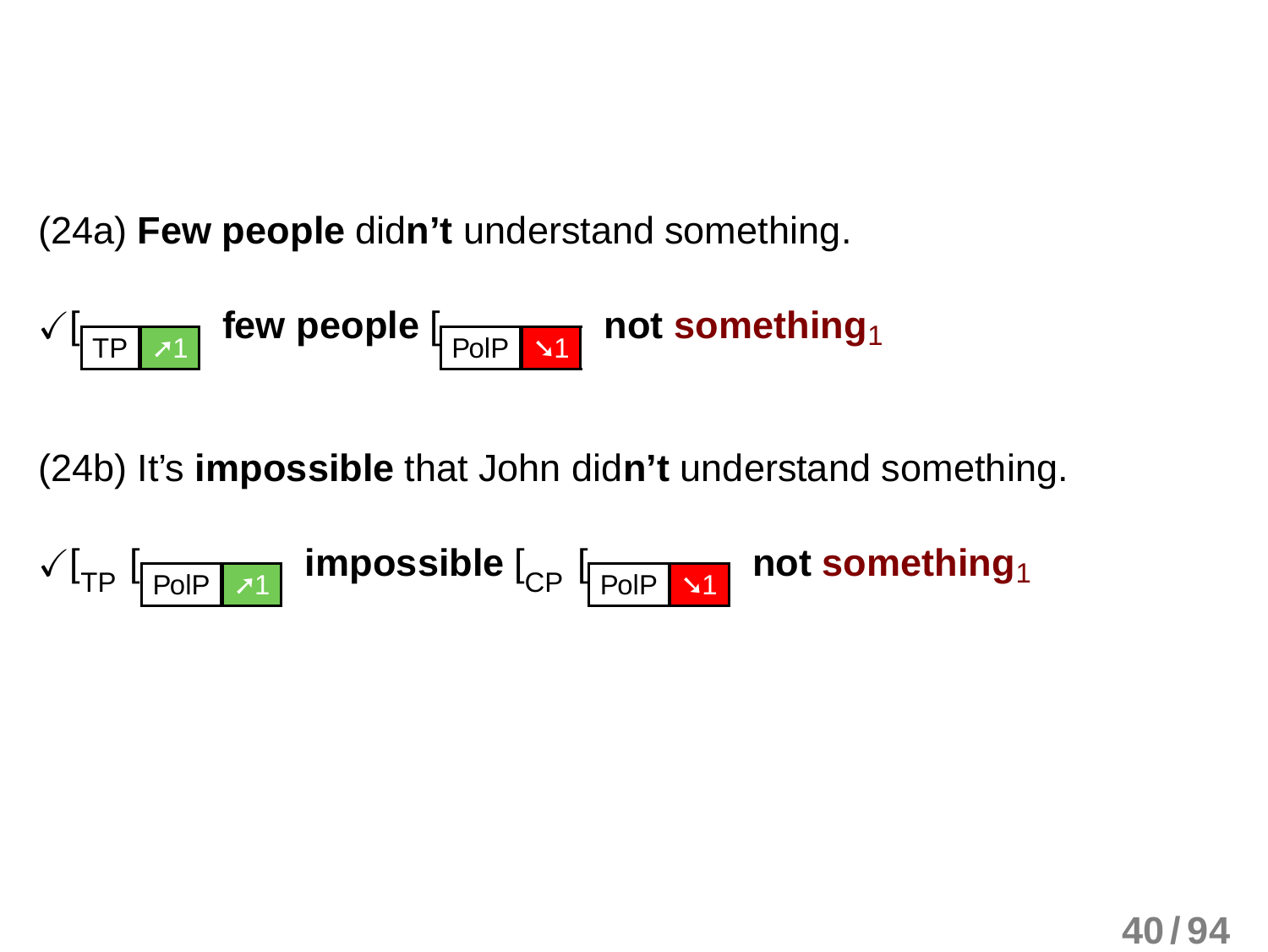- Licensing of both NPIs and PPIs is environment-based (flip-flop, locality condition);
- $\blacksquare$  The system that evaluates polarity items has access to the meaning of subtrees;

 $\blacksquare$  There are domains.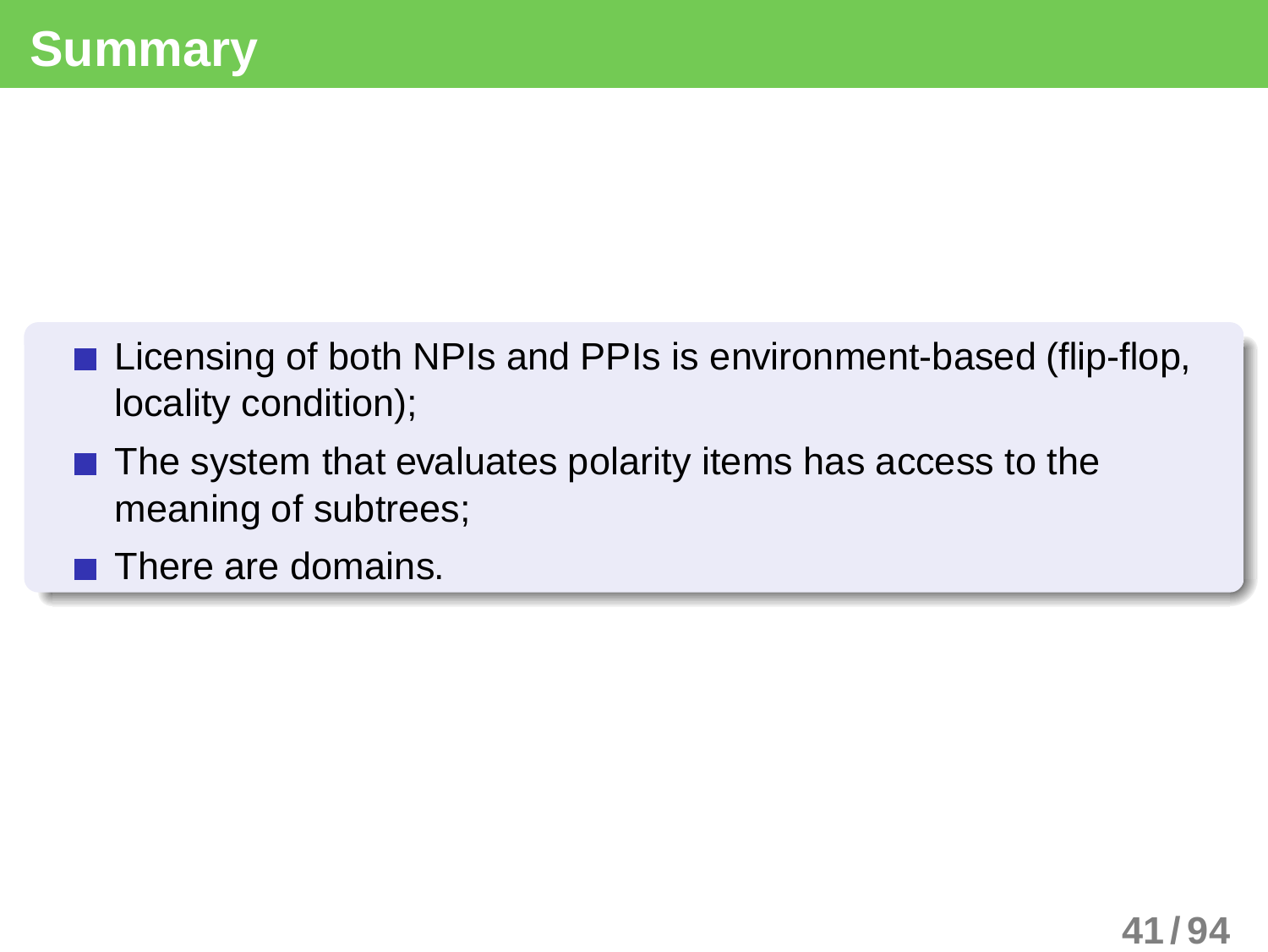- **There can be more than one** domain of PI  $\pi$  in which  $\pi$  is **acceptable,** i.e. in which its environment has the **appropriate monotonicity;**
- **Licensing** is the active process whereby an acceptable PI is **marked as grammatical;**
- **Licensing of**  $\pi$  **takes place in one of the domains of**  $\pi$ **.**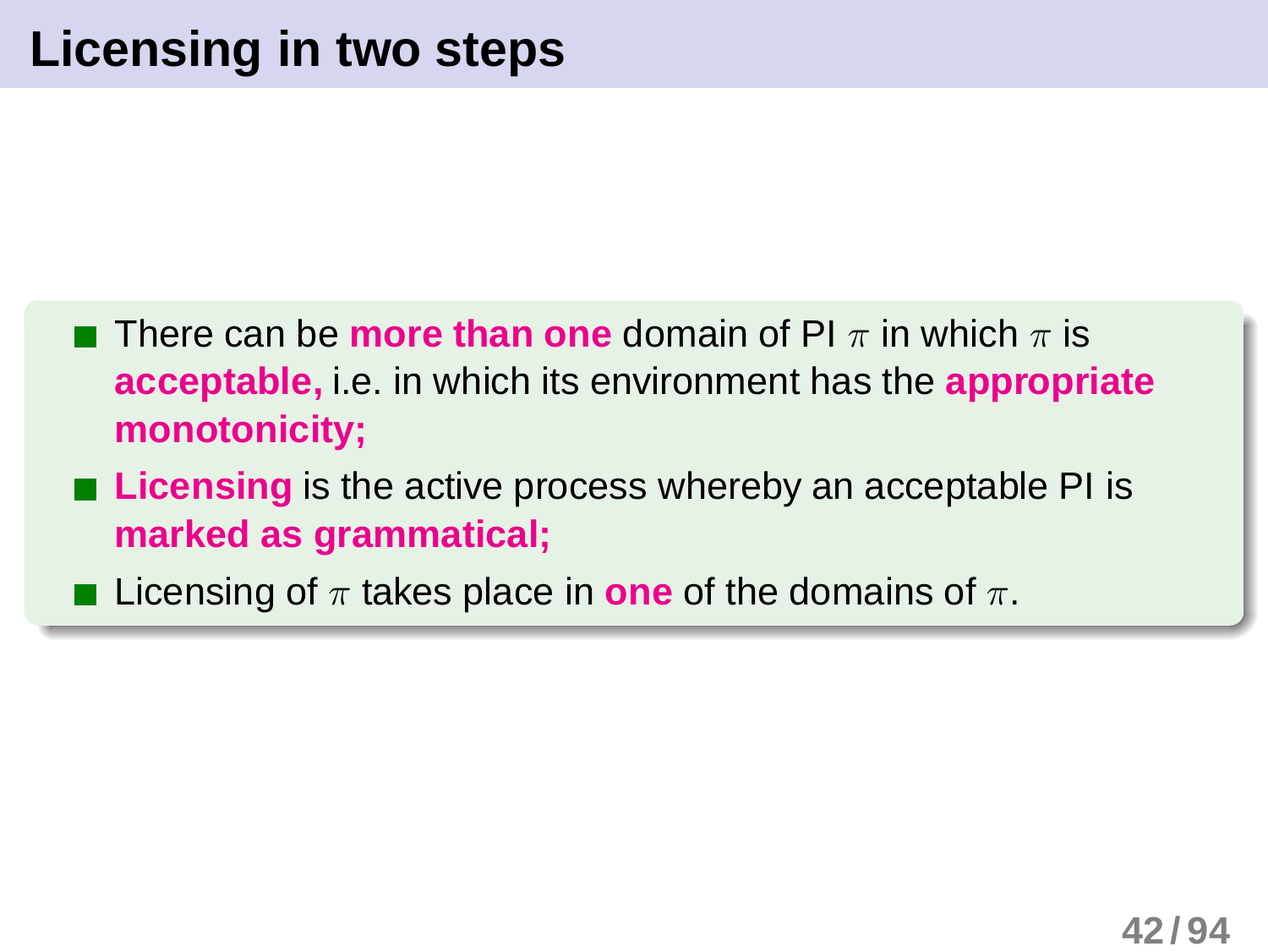## **Licensing in two steps**

So there are at least **two steps** to license a PI  $\pi$ :

1. Acceptability

**1** Evaluate the domains of  $\pi$  and retain the ones in which it is **acceptable.**

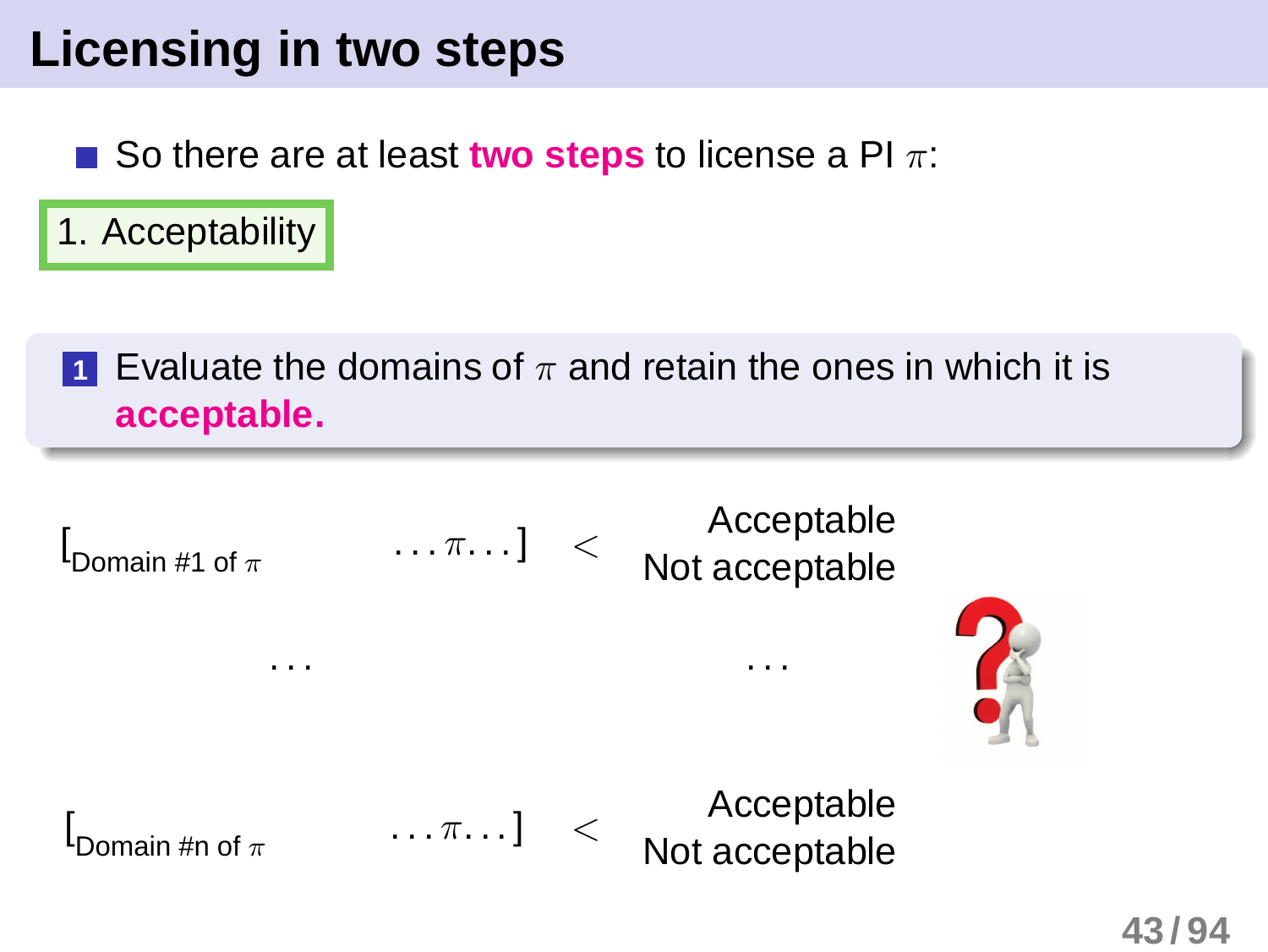## **Licensing in two steps**

So there are at least **two steps** to license a PI π:  $\mathcal{L}^{\mathcal{A}}$ 

2. Licensing

**2** Pick the domains of  $\pi$  (if any) where it is acceptable; choose the one in which you **license** it (= **mark** it as grammatical).

$$
I_{\text{Domain #2 of } \pi} \dots \pi \dots] \Rightarrow
$$
\n
$$
I_{\text{Domain #5 of } \pi} \dots \pi \dots] \Rightarrow
$$
\n
$$
\Rightarrow
$$
\n
$$
I_{\text{Domain #5 of } \pi} \dots \pi \dots]
$$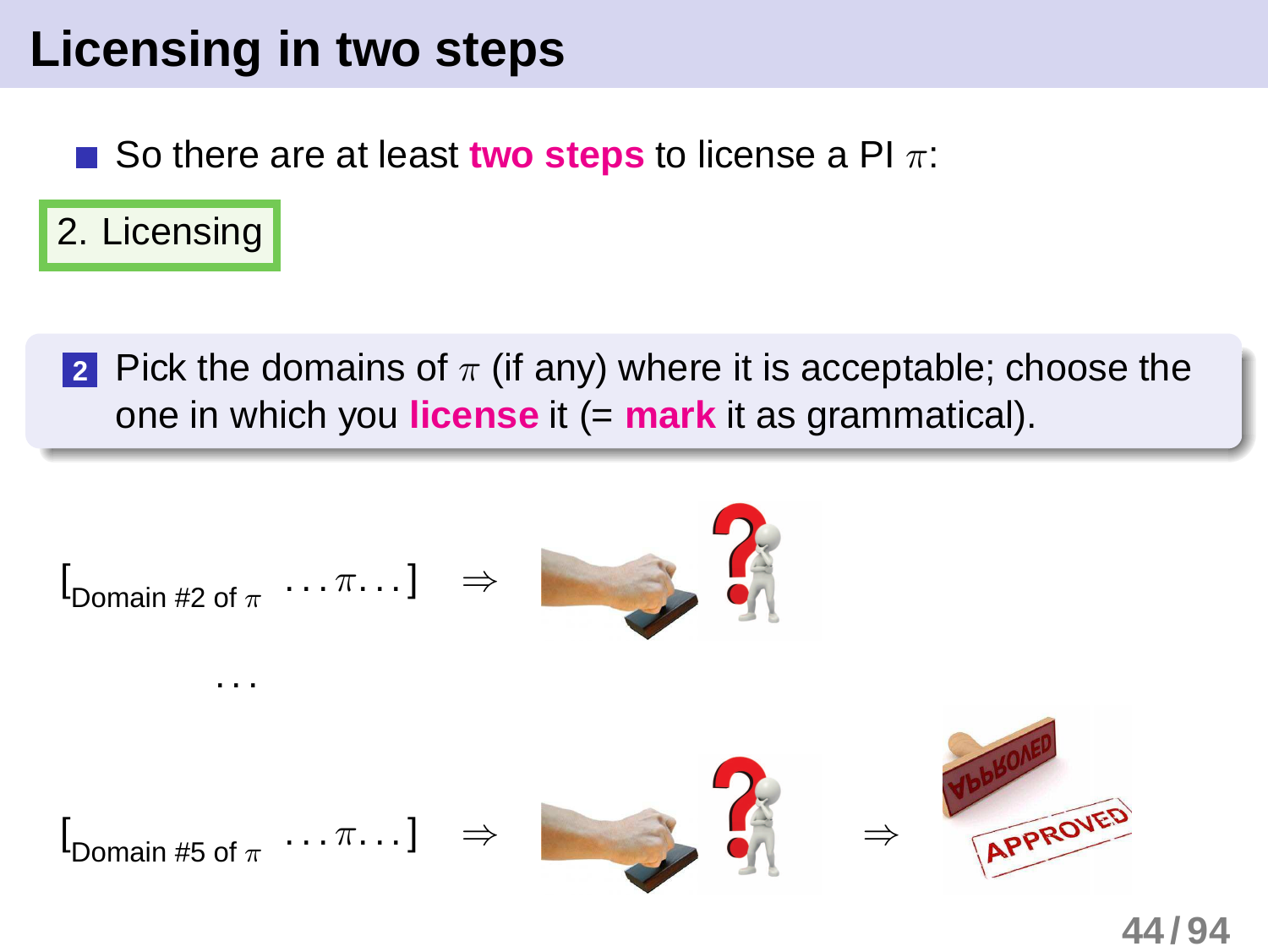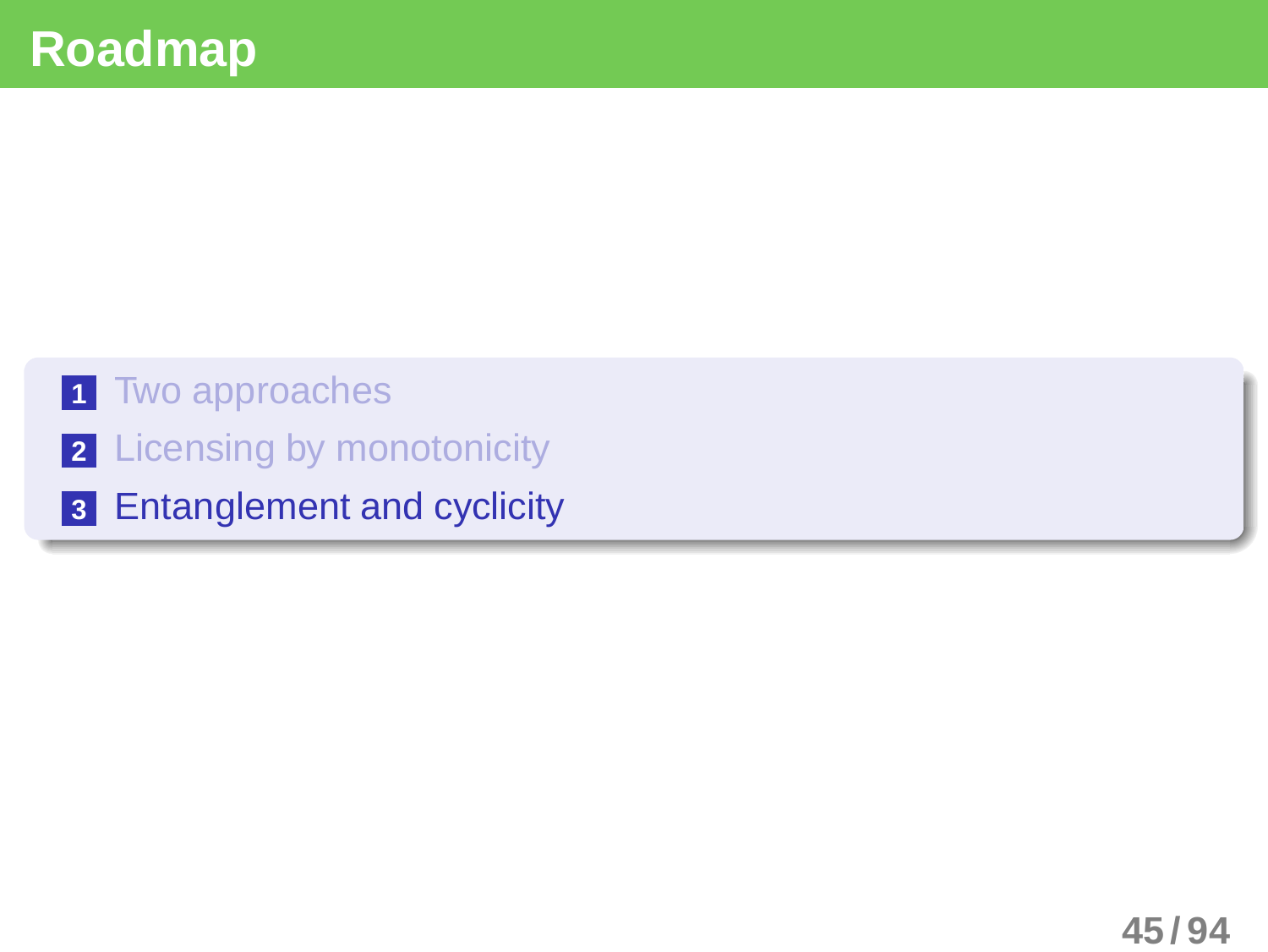### **Part 3: Entanglement and cyclicity**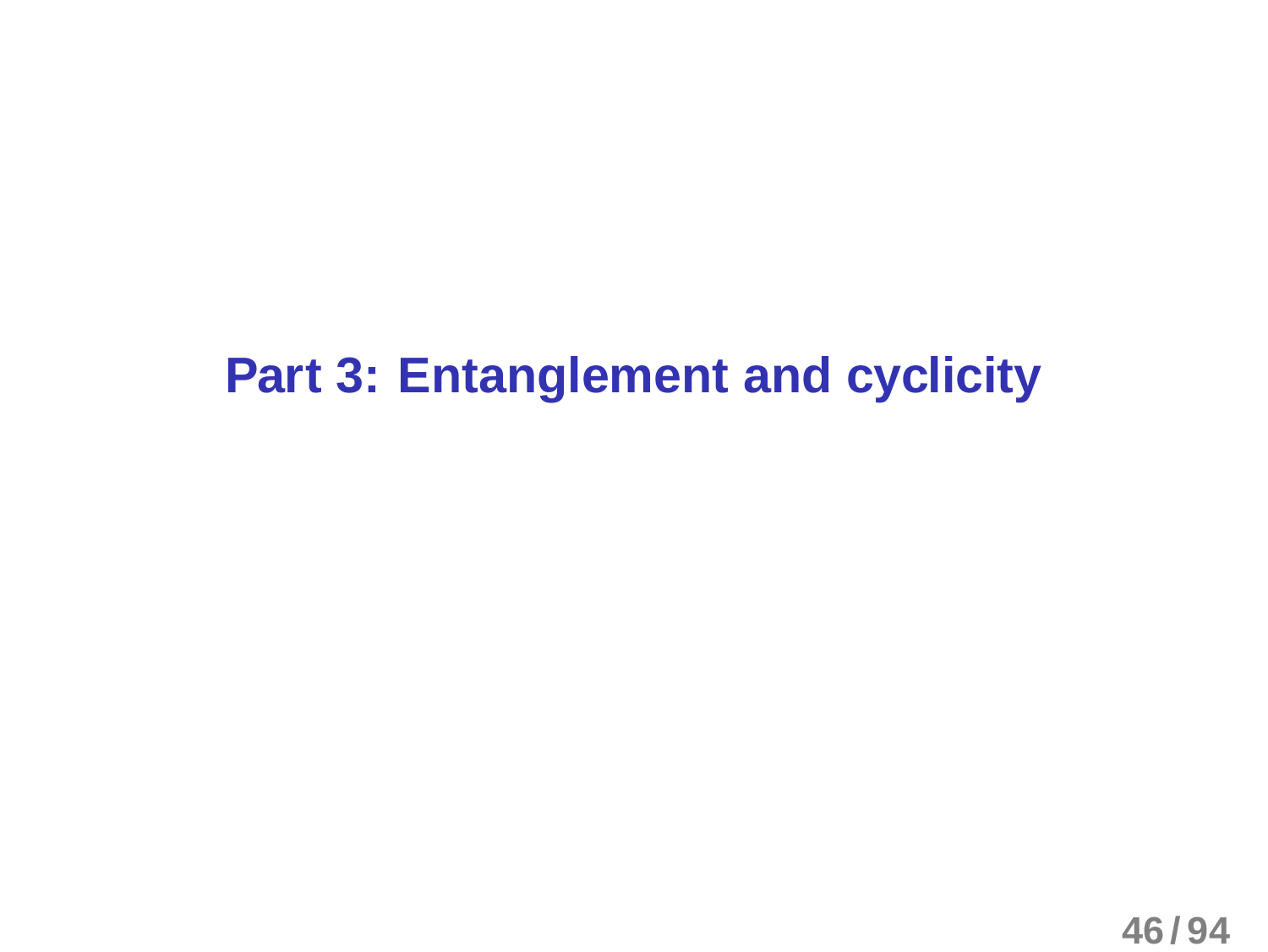## **3. Entanglement: a PPI and an NPI**

NPIs & PPIs

Some and any are **entangled:**

In a given constituent, the acceptability of one depends on the acceptability of the other.

**This property leads to a <b>polarity clash** between some and any in certain configurations.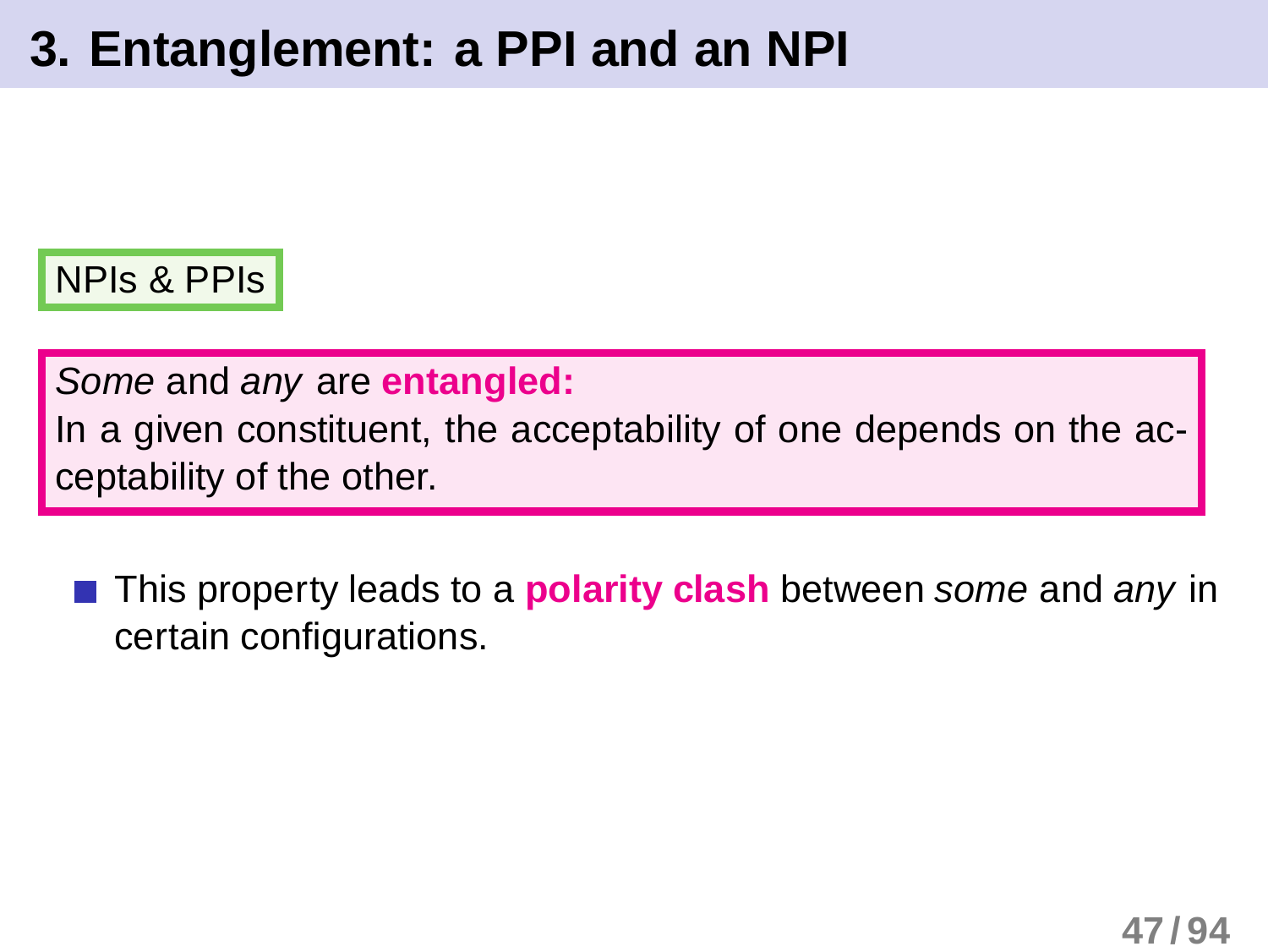### **3. Entanglement: a PPI and an NPI**



Abstractly:

 $*$ **not**  $\ldots$  [<sub>CP</sub> some  $\ldots$  any  $\ldots$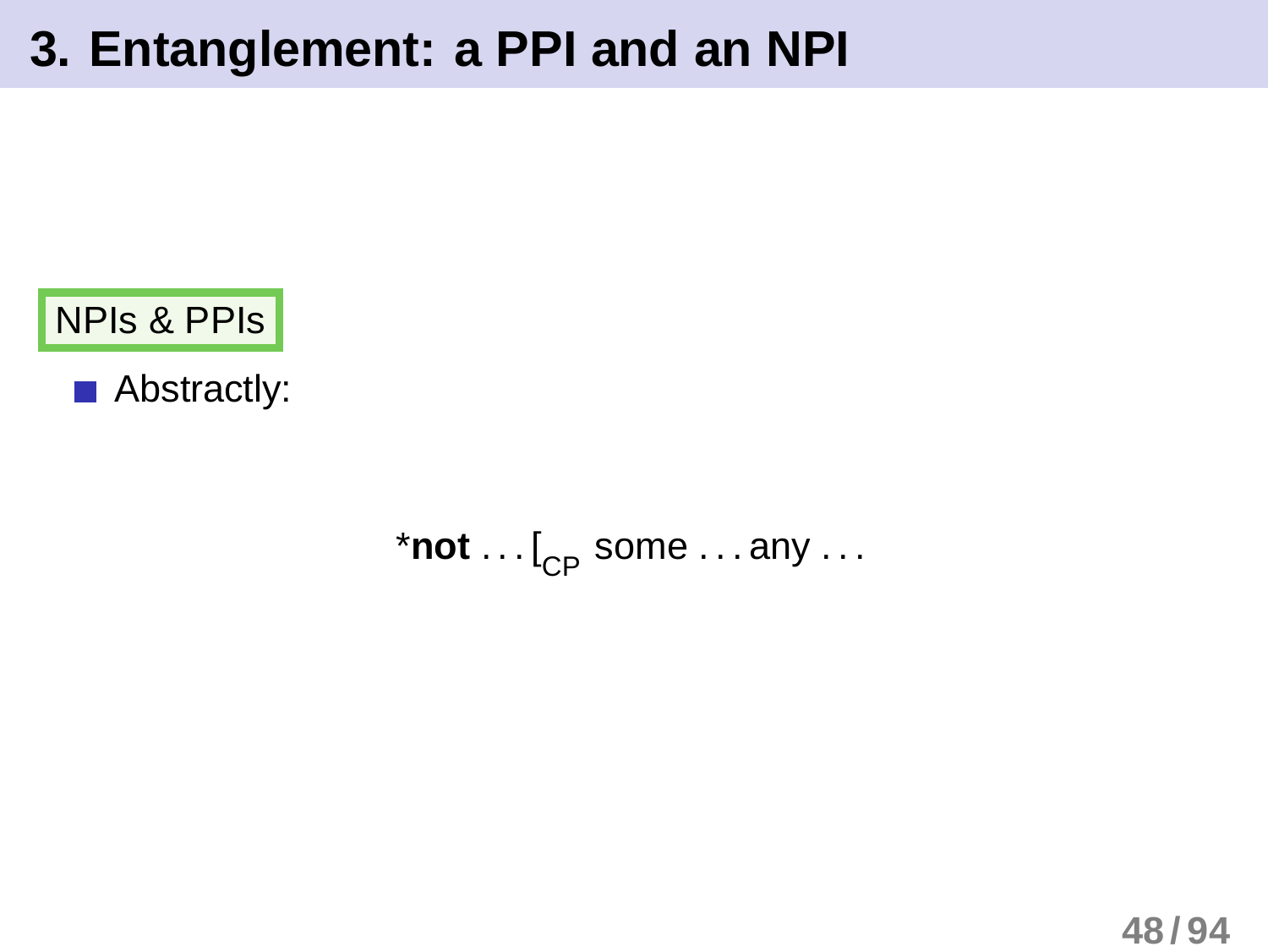### Entanglement

<span id="page-48-0"></span>(25) (Context: given the instructions that were given. . . ) It's **impossible** that someone understood anything.  $\neq$  It's impossible that anyone understood anything. \*IMP.≫SOME

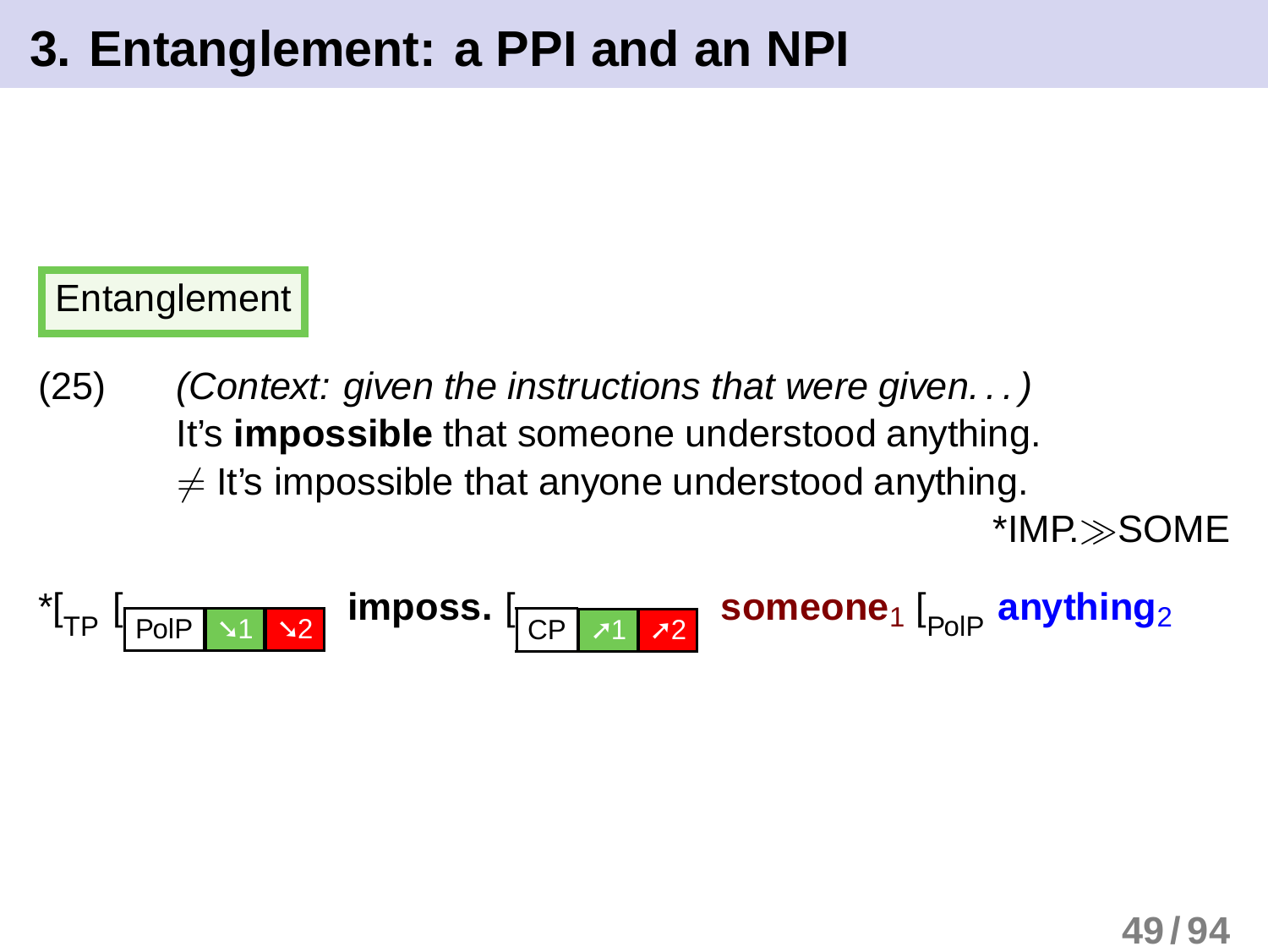## **3. Entanglement: two PPIs**



Abstractly:

 ${\binom{*}}_{\rm CP}$  **NOT**  $\ldots$  [<sub>CP</sub> some  $\ldots$  [<sub>PolP</sub> **NOT**  $\ldots$  some...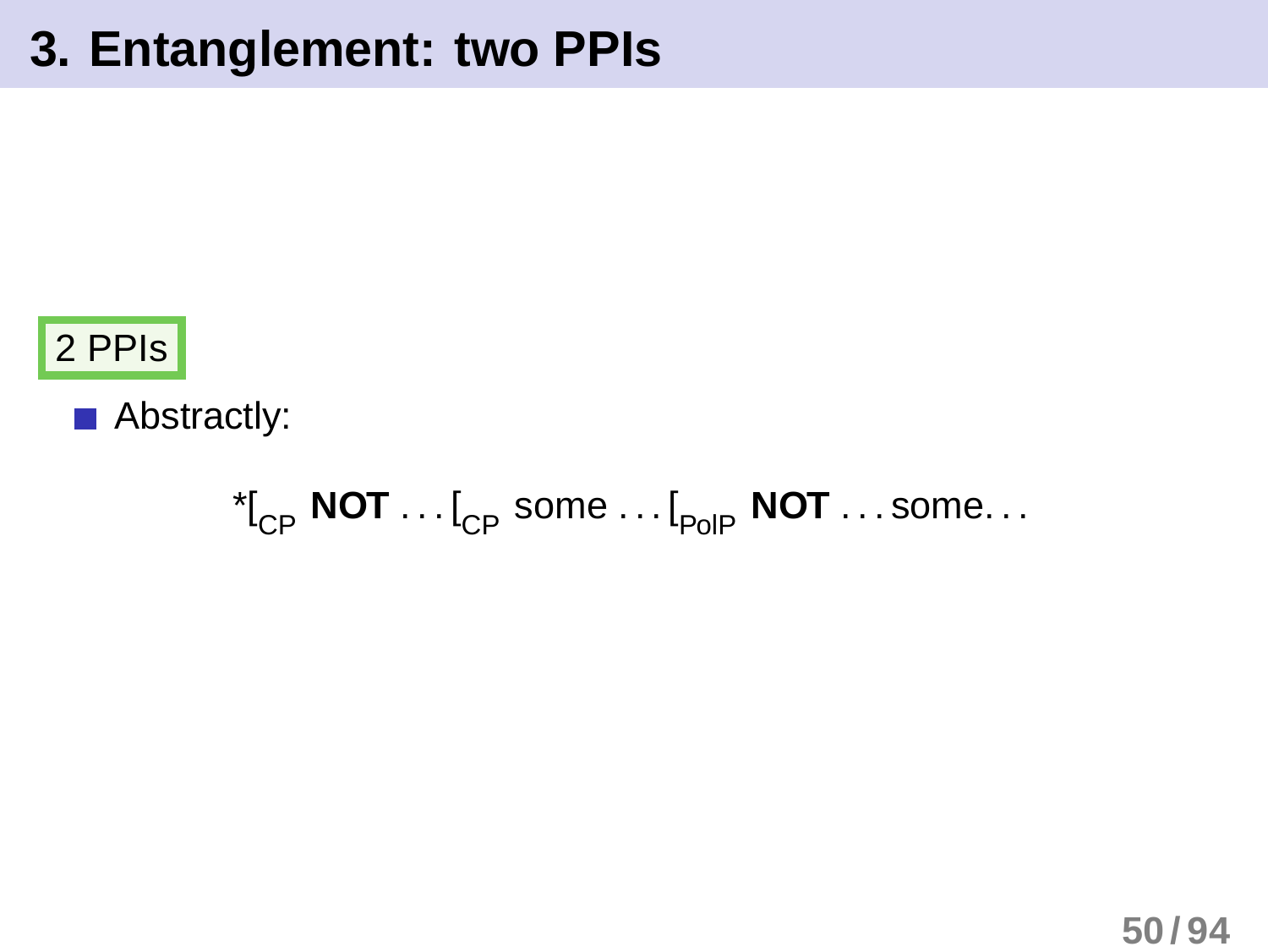## **3. Entanglement: two PPIs**

Consider the sentence:

- (26) It's **impossible** that **someone** is**n't** hiding.
	- It has 2 readings, the 'someone' and the 'everyone' readings:  $\mathcal{L}^{\mathcal{A}}$

$$
\begin{bmatrix} \begin{bmatrix} C_P & \text{NOT} \end{bmatrix} & \begin{bmatrix} C_P & \cdots \end{bmatrix} & \begin{bmatrix} C_P & \cdots \end{bmatrix} & \begin{bmatrix} C_P & \cdots \end{bmatrix} & \begin{bmatrix} C_P & \cdots \end{bmatrix} & \begin{bmatrix} C_P & \cdots \end{bmatrix} & \begin{bmatrix} C_P & \cdots \end{bmatrix} & \begin{bmatrix} C_P & \cdots \end{bmatrix} & \begin{bmatrix} C_P & \cdots \end{bmatrix} & \begin{bmatrix} C_P & \cdots \end{bmatrix} & \begin{bmatrix} C_P & \cdots \end{bmatrix} & \begin{bmatrix} C_P & \cdots \end{bmatrix} & \begin{bmatrix} C_P & \cdots \end{bmatrix} & \begin{bmatrix} C_P & \cdots \end{bmatrix} & \begin{bmatrix} C_P & \cdots \end{bmatrix} & \begin{bmatrix} C_P & \cdots \end{bmatrix} & \begin{bmatrix} C_P & \cdots \end{bmatrix} & \begin{bmatrix} C_P & \cdots \end{bmatrix} & \begin{bmatrix} C_P & \cdots \end{bmatrix} & \begin{bmatrix} C_P & \cdots \end{bmatrix} & \begin{bmatrix} C_P & \cdots \end{bmatrix} & \begin{bmatrix} C_P & \cdots \end{bmatrix} & \begin{bmatrix} C_P & \cdots \end{bmatrix} & \begin{bmatrix} C_P & \cdots \end{bmatrix} & \begin{bmatrix} C_P & \cdots \end{bmatrix} & \begin{bmatrix} C_P & \cdots \end{bmatrix} & \begin{bmatrix} C_P & \cdots \end{bmatrix} & \begin{bmatrix} C_P & \cdots \end{bmatrix} & \begin{bmatrix} C_P & \cdots \end{bmatrix} & \begin{bmatrix} C_P & \cdots \end{bmatrix} & \begin{bmatrix} C_P & \cdots \end{bmatrix} & \begin{bmatrix} C_P & \cdots \end{bmatrix} & \begin{bmatrix} C_P & \cdots \end
$$

[ CP **NOT** . . . [CP some . . . [PolP **NOT** . . . 'everyone' reading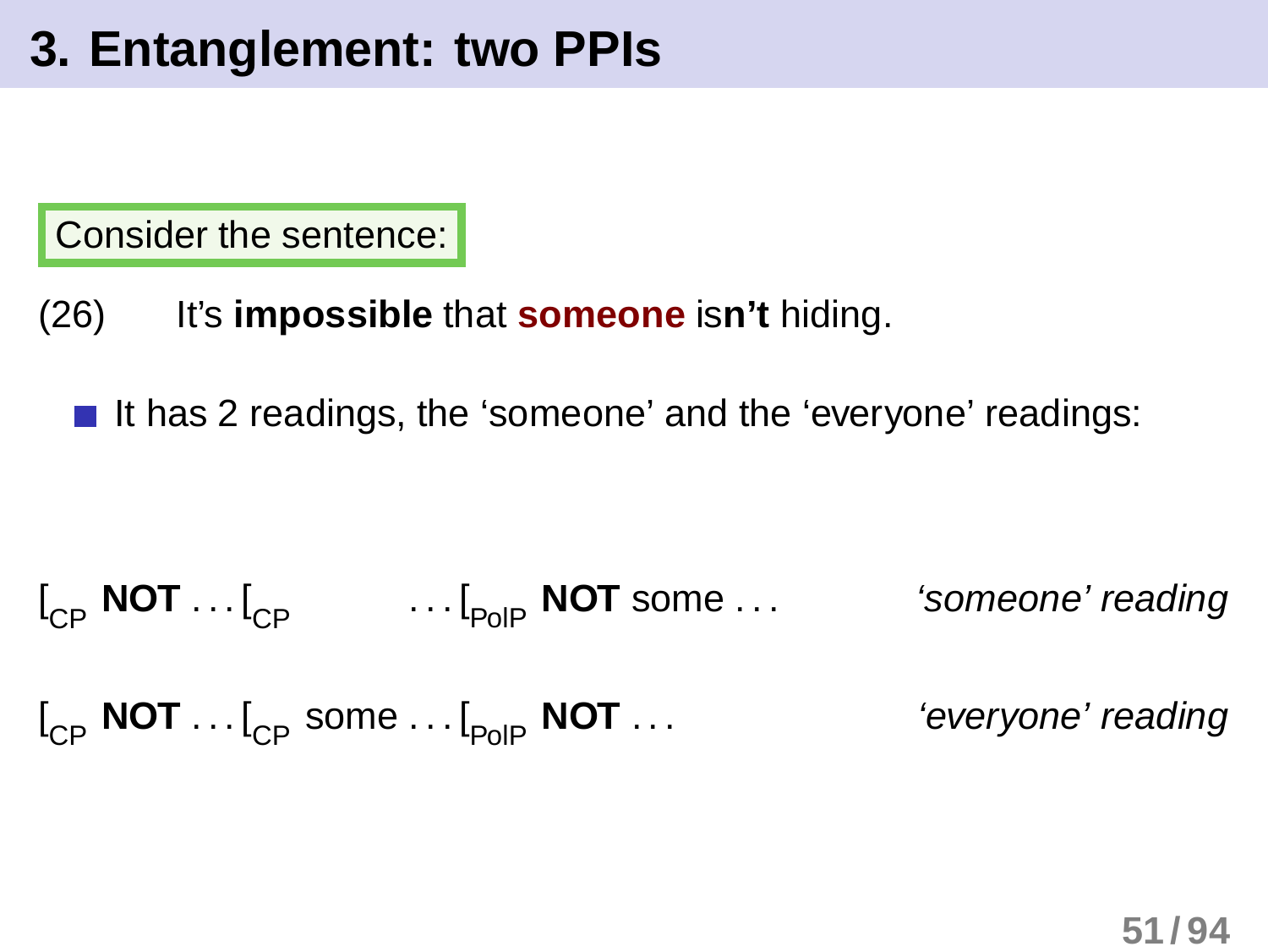## **3. Entanglement: two PPIs**

#### (27) —A: Someone is hiding. —B: That's exactly true, it's **impossible** that someone is**n't** hiding.

$$
\text{Var}_{\text{TP}}\left[\text{Pole}\left[\text{M1}\right]\right] \text{impossible}\left[\text{Ppe}\left[\text{Pole}\left[\text{M1}\right]\right]\right] \text{not someone}\right]
$$

(28) —A: Everyone is hiding. —B: That's exactly true, it's **impossible** that someone is**n't** hiding.

$$
\text{Var}_{\text{TP}}\left[\text{Pole}\right]\text{M}^{\text{impossible}}\left[\text{NP}\right]\text{Someone}_{1}\left[\text{Pole}\right]
$$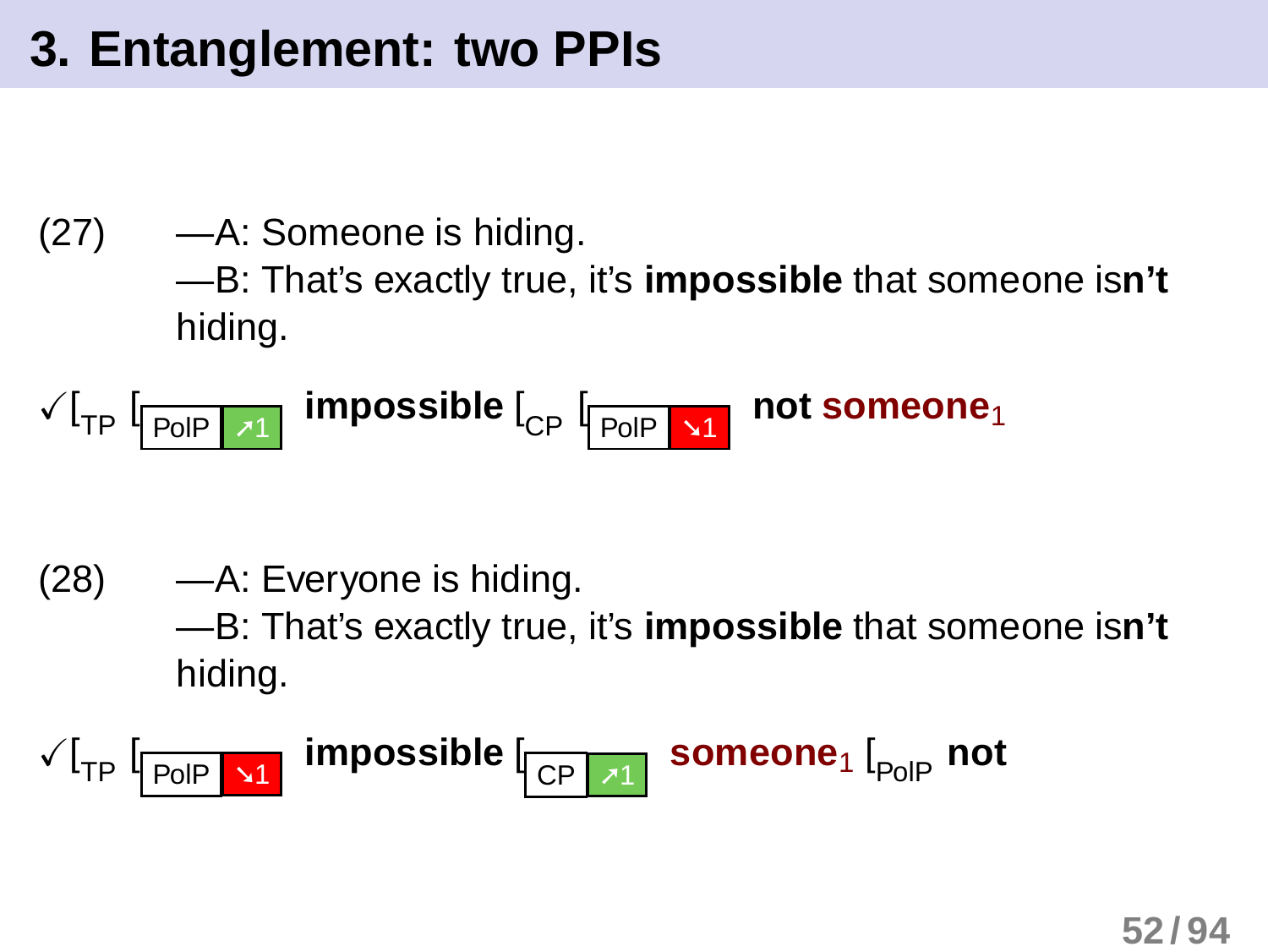Let's add a PPI under **n't:**

(29) It's **impossible** that **someone** is**n't** hiding **somewhere.**

<span id="page-52-0"></span> $\blacksquare$  The 'everyone' reading has gone:

 ${\binom*}{s}$  **NOT** . . .  $\begin{bmatrix} 0 & \dots & 0 \\ 0 & \dots & 0 \end{bmatrix}$  **NOT** some  $\ldots$  \* *everyone' reading*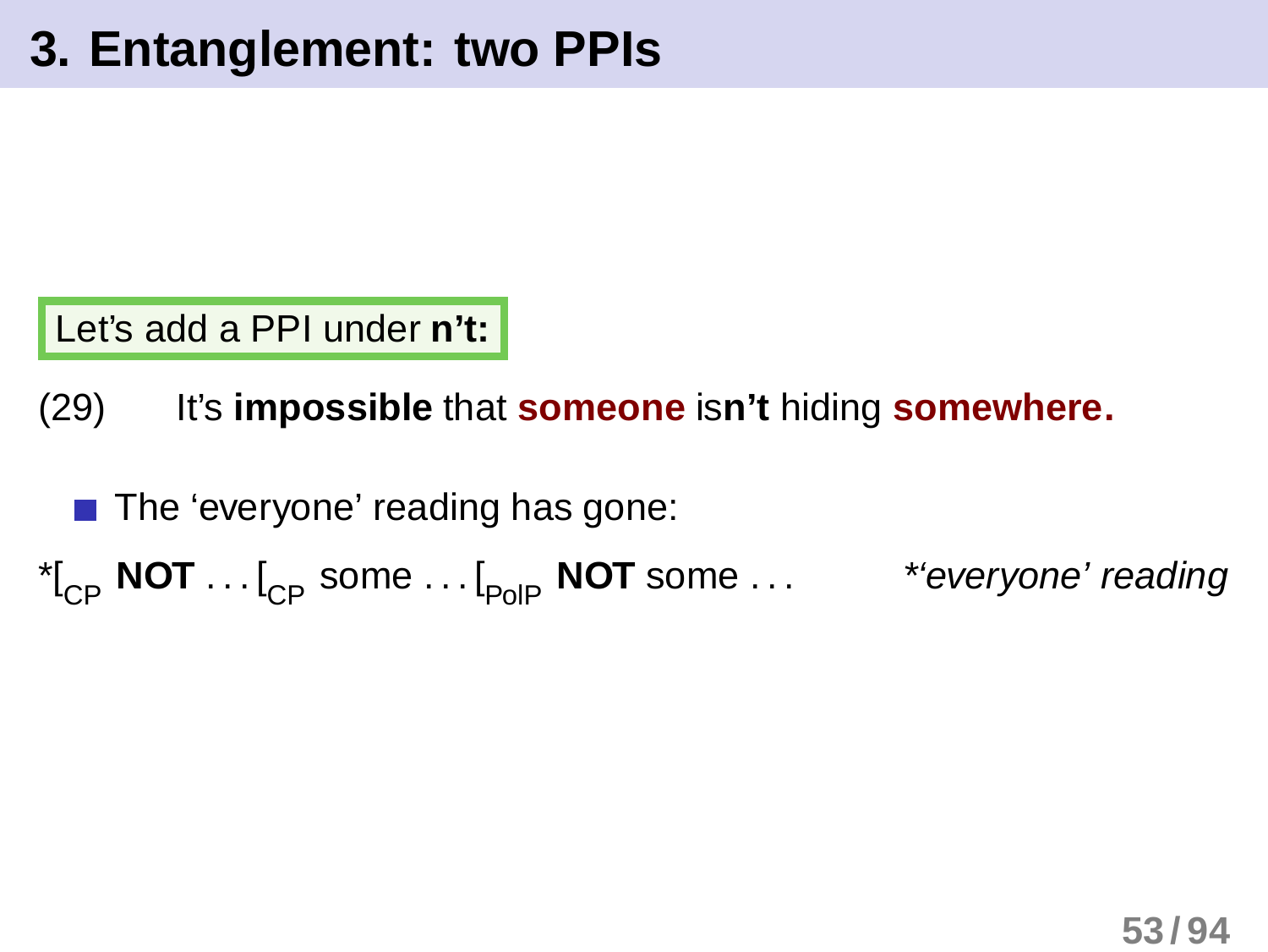(30) —A: Someone is hiding. —B: That's exactly true, it's **impossible** that someone is**n't** hiding somewhere.

$$
\sqrt{I_{TP}} \left[ \frac{P_{OIP} | \mathbf{x} | \mathbf{x} |}{P_{OIP} | \mathbf{x} | \mathbf{x} | \mathbf{x} |} \right]
$$
 (1) Suppose,  $I_{CP} \left[ \frac{P_{OIP} | \mathbf{x} |}{P_{OIP} | \mathbf{x} | \mathbf{x} |} \right]$  (2)

 $(31)$  —A: Everyone is hiding.

—B: #That's exactly true, it's **impossible** that someone is**n't** hiding somewhere.

$$
{}^{\star}[\text{TP} \downharpoonright_{\text{POIP}} \text{N1} \upharpoonright_{\text{P2}}] \text{ imposes.}
$$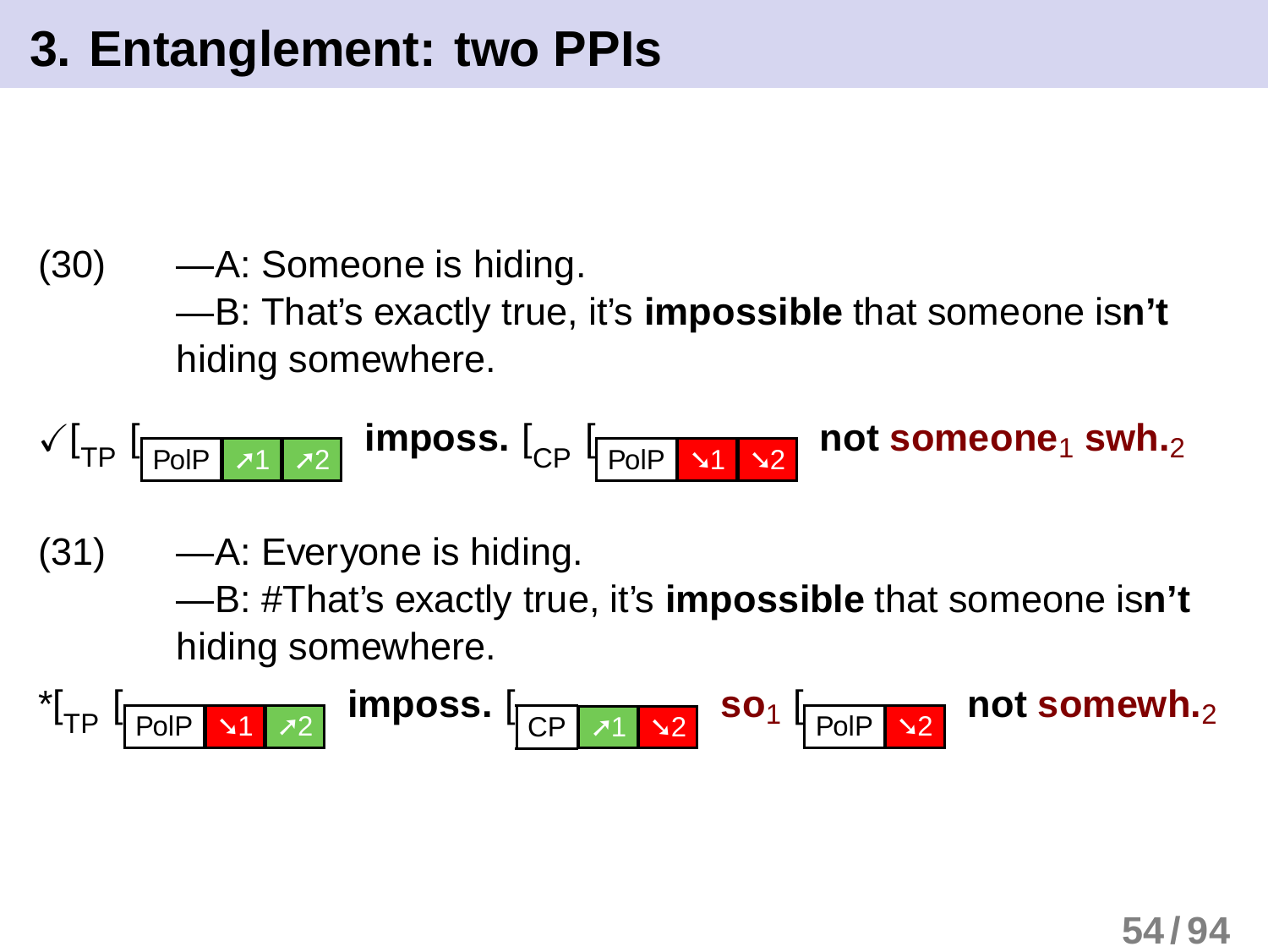Let's put an NPI instead of a PPI under **n't:**

(32) It's **impossible** that **someone** is**n't** hiding **anywhere.**

Now the 'someone' reading disappears:  ${\bf N}$ <sub>CP</sub> **NOT** ...  $\begin{bmatrix} C_{\text{PP}} & \cdots & C_{\text{PoIP}} \end{bmatrix}$  **NOT** some ... any ... \* \* *someone' reading*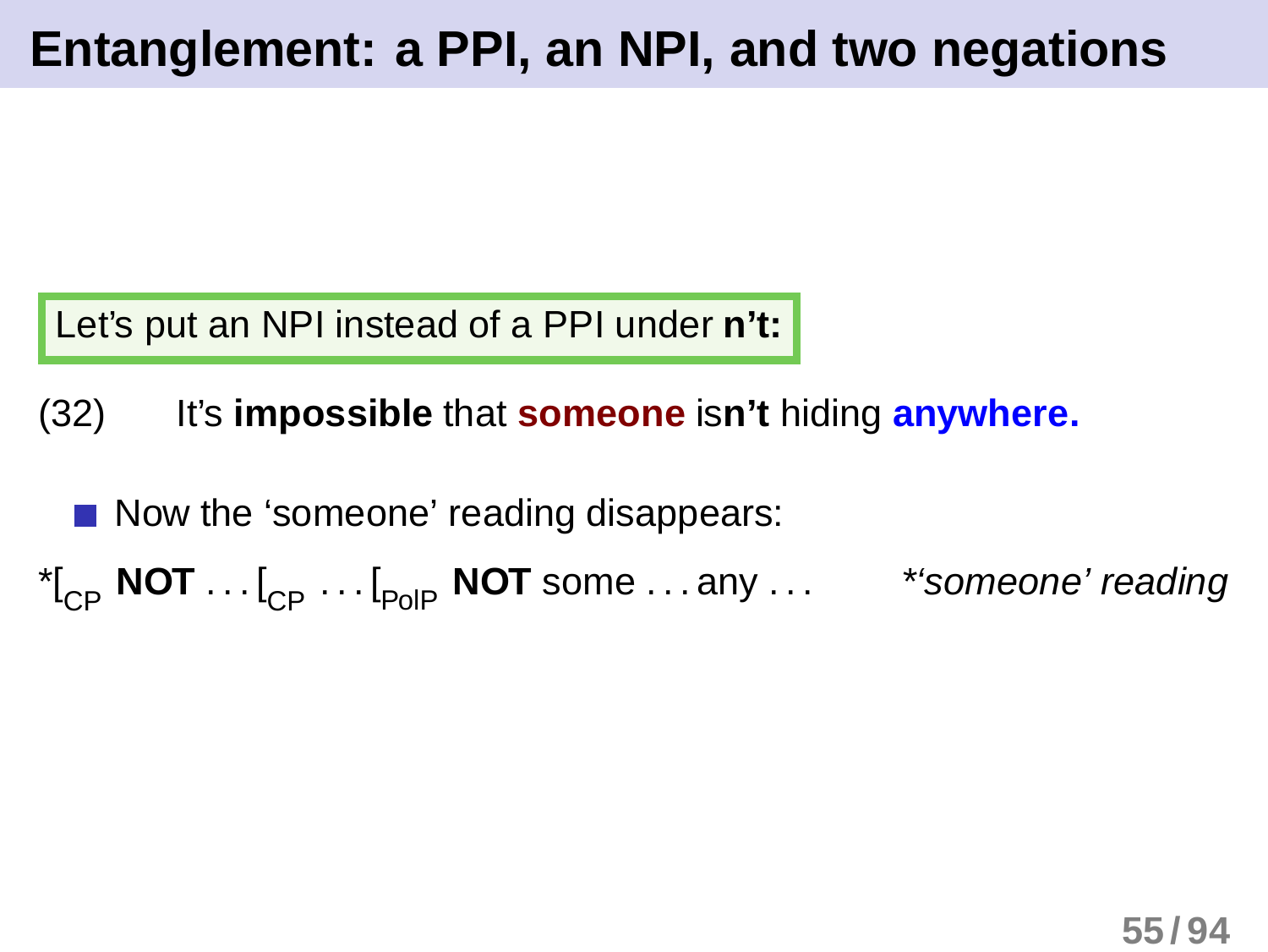(33) —A: Someone is hiding. —B: #That's exactly true, it's **impossible** that someone is**n't** hiding anywhere.

$$
{}^{\star}\hspace{-0.1cm}\left[\mathsf{I}_{\mathsf{Fol}}\right]\hspace{-0.1cm}\left[\mathsf{I}_{\mathsf{Fol}}\hspace{-0.1cm}\right]\hspace{-0.1cm}\left[\mathsf{I}_{\mathsf{A2}}\right]\hspace{-0.1cm}\left[\mathsf{I}_{\mathsf{Fol}}\hspace{-0.1cm}\right]\hspace{-0.1cm}\left[\mathsf{I}_{\mathsf{Fol}}\hspace{-0.1cm}\right]\hspace{-0.1cm}\left[\mathsf{I}_{\mathsf{Fol}}\hspace{-0.1cm}\right]\hspace{-0.1cm}\left[\mathsf{I}_{\mathsf{A1}}\hspace{-0.1cm}\right]\hspace{-0.1cm}\left[\mathsf{I}_{\mathsf{A2}}\hspace{-0.1cm}\right]\hspace{-0.1cm}\left[\mathsf{I}_{\mathsf{A3}}\hspace{-0.1cm}\right]\hspace{-0.1cm}\left[\mathsf{I}_{\mathsf{A4}}\hspace{-0.1cm}\right]\hspace{-0.1cm}\left[\mathsf{I}_{\mathsf{A3}}\hspace{-0.1cm}\right]\hspace{-0.1cm}\left[\mathsf{I}_{\mathsf{A4}}\hspace{-0.1cm}\right]\hspace{-0.1cm}\left[\mathsf{I}_{\mathsf{A4}}\hspace{-0.1cm}\right]\hspace{-0.1cm}\left[\mathsf{I}_{\mathsf{A5}}\hspace{-0.1cm}\right]\hspace{-0.1cm}\left[\mathsf{I}_{\mathsf{A5}}\hspace{-0.1cm}\right]\hspace{-0.1cm}\left[\mathsf{I}_{\mathsf{A5}}\hspace{-0.1cm}\right]\hspace{-0.1cm}\left[\mathsf{I}_{\mathsf{A5}}\hspace{-0.1cm}\right]\hspace{-0.1cm}\left[\mathsf{I}_{\mathsf{A5}}\hspace{-0.1cm}\right]\hspace{-0.1cm}\left[\mathsf{I}_{\mathsf{A5}}\hspace{-0.1cm}\right]\hspace{-0.1cm}\left[\mathsf{I}_{\mathsf{A5}}\hspace{-0.1cm}\right]\hspace{-0.1cm}\left[\mathsf{I}_{\mathsf{A5}}\hspace{-0.1cm}\right]\hspace{-0.1cm}\left[\mathsf{I}_{\mathsf{A5}}\hspace{-0.1cm}\right]\hspace{-0.1cm}\left[\mathsf{I}_{\mathsf{A5}}\hspace{-0.1cm}\right]\hspace{-0.1cm}\left[\math
$$

(34) —A: Everyone is hiding.

—B: That's exactly true, it's **impossible** that someone is**n't** hiding anywhere.

$$
\sqrt{I_{TP}} \left[ \frac{P_{OIP} | \mathbf{v1} | \mathbf{v2}}{P_{OIP} | \mathbf{v1} | \mathbf{v2}} \right]
$$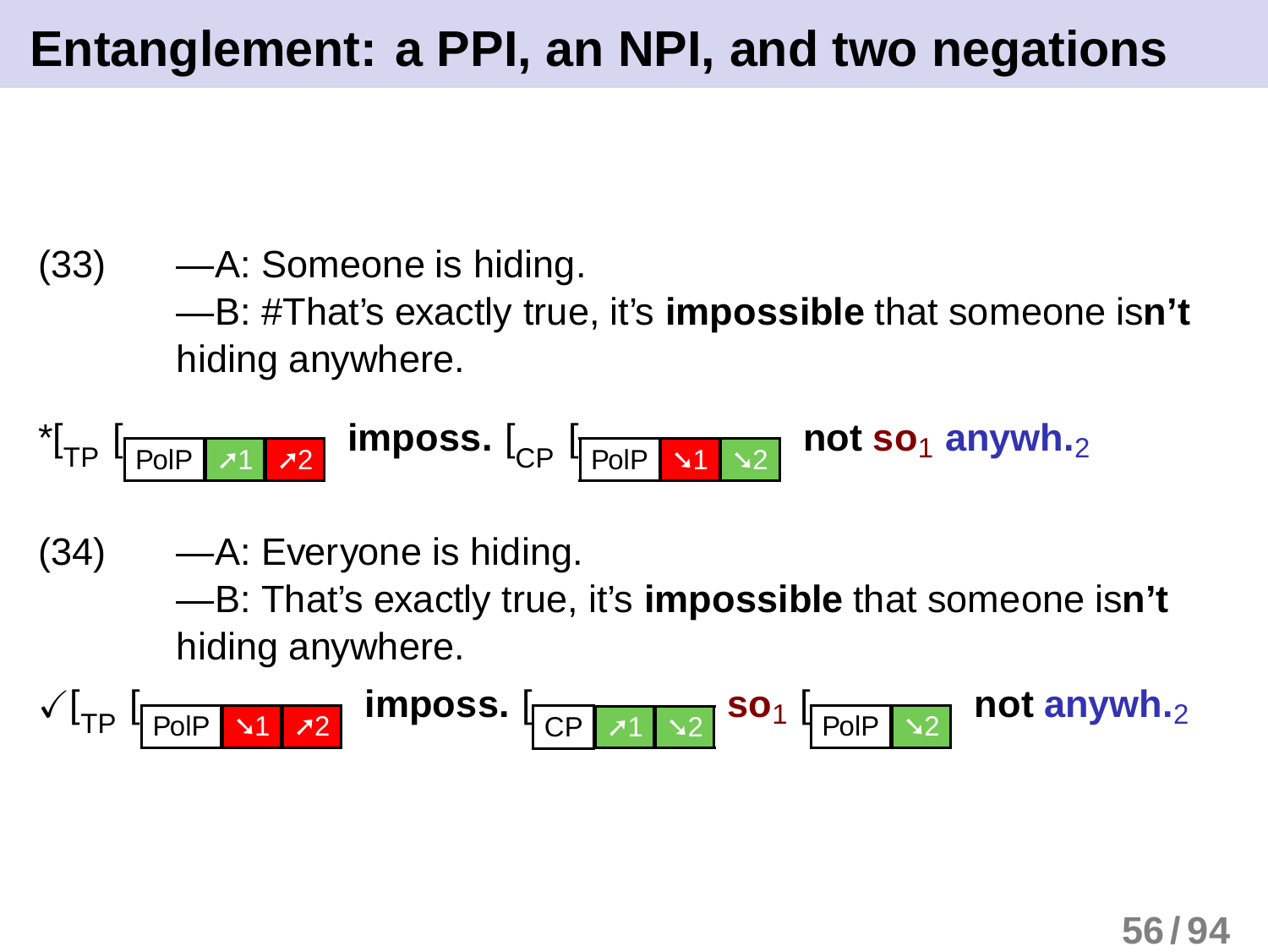## **A fact in favor of domains**

In those sentences, the surface scope reading is unavailable **due to entanglement:**

(35) It's **impossible** that someone understood anything.

(36) It's **impossible** that someone isn't hiding somewhere.

Entanglement is a property which is relative to constituents, so we need **domains;**

The entire **makeup of constituents** is relevant, as predicted by the environment-based approach.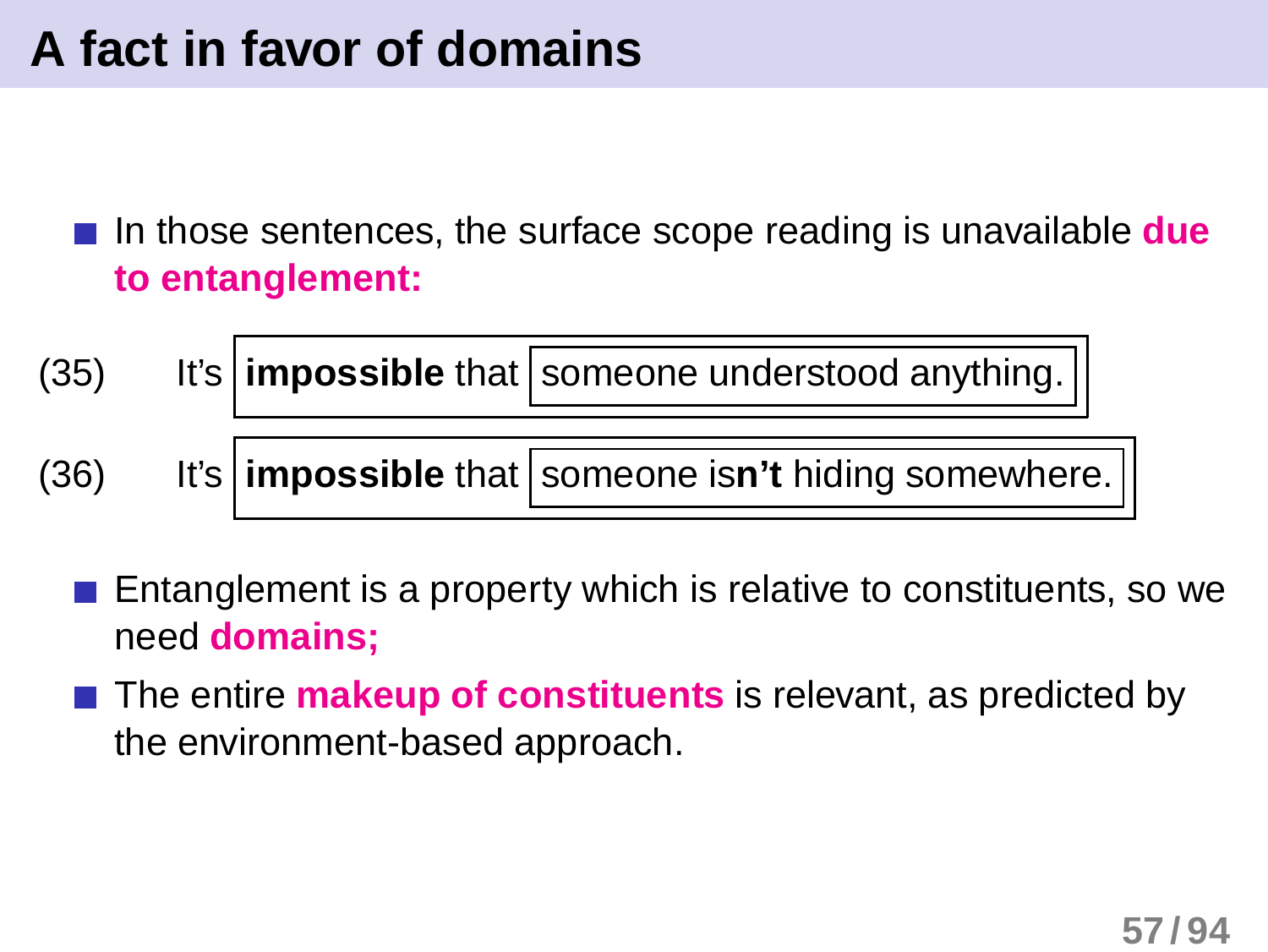## **3. Cyclicity**

Apparent problem with **two NPIs:** the following configuration should lead to ungrammaticality if any is entangled with itself:

<span id="page-57-0"></span>
$$
\left[\begin{smallmatrix} & & \\ & C_{\mathsf{P}} & \mathsf{NOT} & \dots & \mathsf{I}_{\mathsf{C}\mathsf{P}} \end{smallmatrix} \text{ and } \dots \text{ } \mathsf{I}_{\mathsf{PolP}} \text{ \textbf{ NOT} } \dots \text{ any} \dots \right.
$$

This is not the case:

- (37) It's **impossible** that anyone did**n't** understand anything.
	- Can mean: 'Everyone understood something.'
	- Compare with [\(38\)](#page-57-0) ([=\(29\)\)](#page-52-0), which lacks the 'everyone' reading:
- (38) It's **impossible** that someone is**n't** hiding somewhere.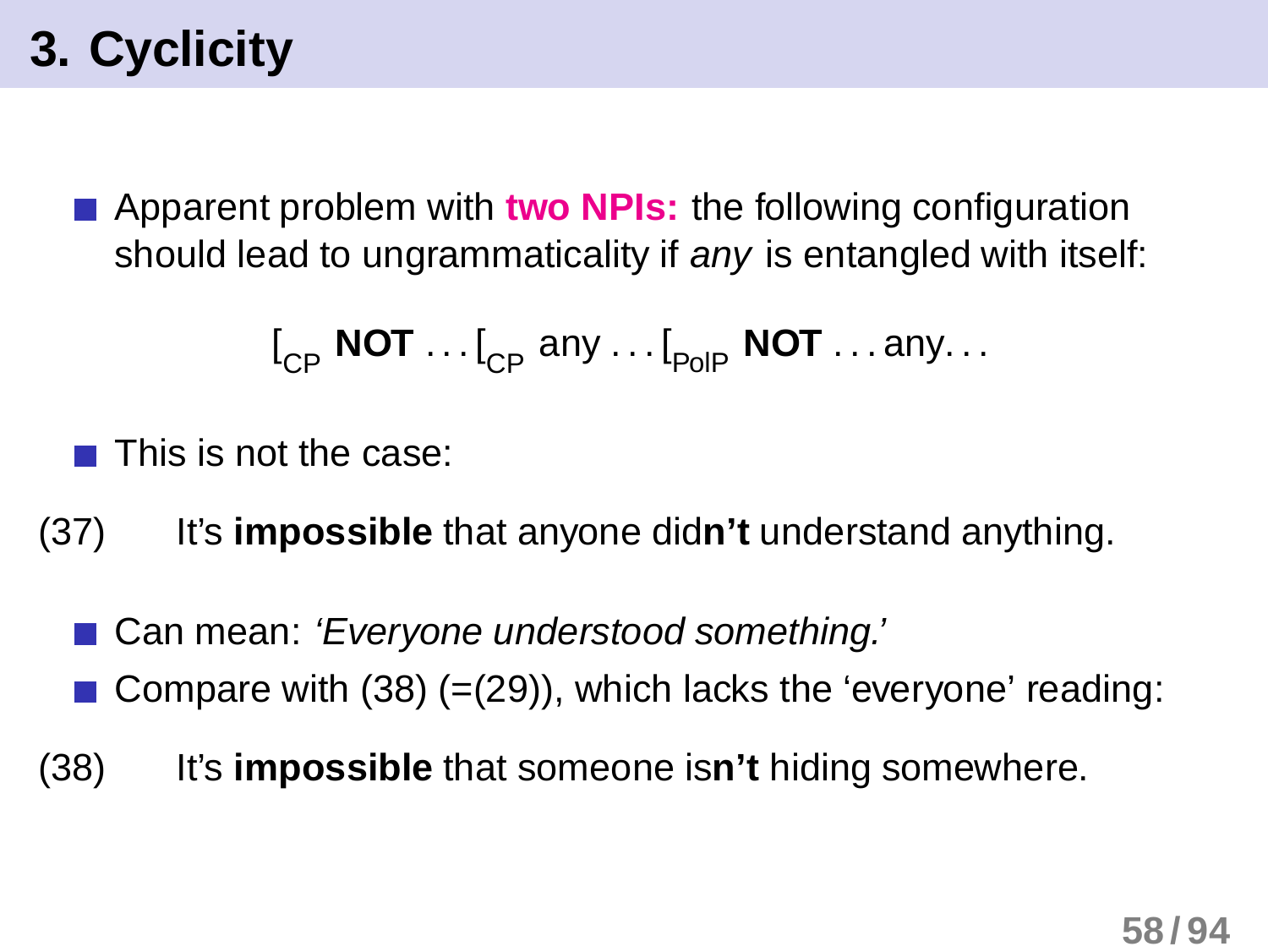## **3. Cyclicity**

(39) It's **impossible** that **anyone** did**n't** understand **anything.**

$$
\sqrt{I_{TP} \left[ \frac{P_{OIP} \cdot \text{M}}{\text{PoIP} \cdot \text{M}} \right] \cdot \text{m} \cdot \text{p} \cdot \text{m} \cdot \text{p} \cdot \text{m} \cdot \text{p} \cdot \text{m}} \cdot \text{m} \cdot \text{p} \cdot \text{m} \cdot \text{p} \cdot \text{m} \cdot \text{p} \cdot \text{m} \cdot \text{p} \cdot \text{m} \cdot \text{p} \cdot \text{m} \cdot \text{p} \cdot \text{m} \cdot \text{p} \cdot \text{m} \cdot \text{p} \cdot \text{m} \cdot \text{p} \cdot \text{m} \cdot \text{p} \cdot \text{m} \cdot \text{p} \cdot \text{m} \cdot \text{p} \cdot \text{m} \cdot \text{p} \cdot \text{m} \cdot \text{p} \cdot \text{m} \cdot \text{p} \cdot \text{m} \cdot \text{p} \cdot \text{m} \cdot \text{p} \cdot \text{m} \cdot \text{p} \cdot \text{m} \cdot \text{p} \cdot \text{m} \cdot \text{p} \cdot \text{m} \cdot \text{p} \cdot \text{m} \cdot \text{p} \cdot \text{m} \cdot \text{p} \cdot \text{m} \cdot \text{p} \cdot \text{m} \cdot \text{p} \cdot \text{m} \cdot \text{p} \cdot \text{m} \cdot \text{p} \cdot \text{m} \cdot \text{p} \cdot \text{m} \cdot \text{p} \cdot \text{m} \cdot \text{p} \cdot \text{m} \cdot \text{p} \cdot \text{m} \cdot \text{p} \cdot \text{m} \cdot \text{p} \cdot \text{m} \cdot \text{p} \cdot \text{m} \cdot \text{p} \cdot \text{m} \cdot \text{p} \cdot \text{m} \cdot \text{p} \cdot \text{p} \cdot \text{m} \cdot \text{p} \cdot \text{p} \cdot \text{p} \cdot \text{p} \cdot \text{p} \cdot \text{p} \cdot \text{p} \cdot \text{p} \cdot \text{p} \cdot \text{p} \cdot \text{p} \cdot \text{p} \cdot \text{p} \cdot \text{p} \cdot \text{p} \cdot \text{p} \cdot \text{p} \cdot \text{p} \cdot \text{p} \cdot \text
$$

**Hypothesis:** The lower NPI is licensed at a previous stage of a **cycle.**

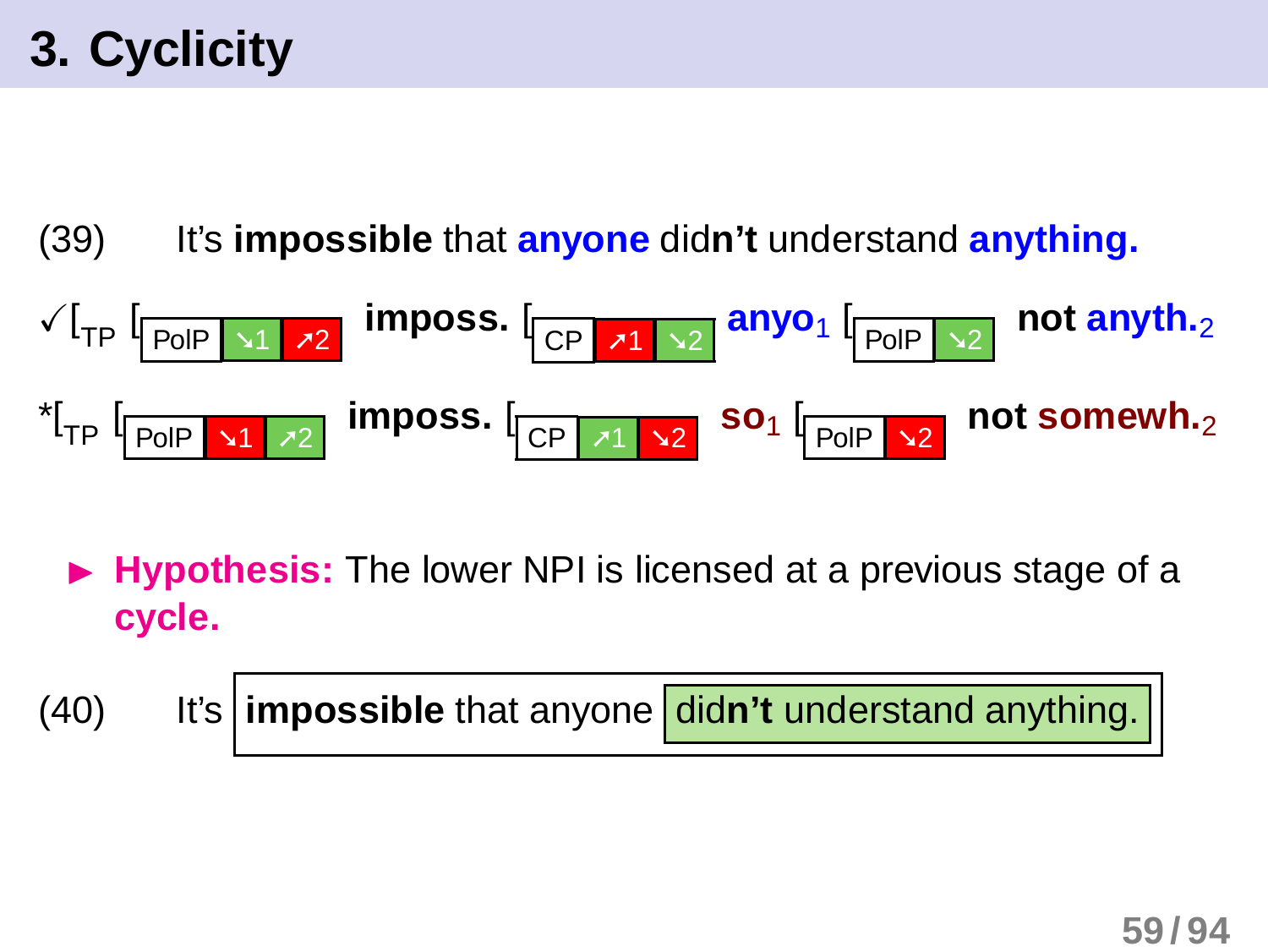## **3. Cyclicity: a PPI and an NPI**

### **Cyclicity**

**Prediction borne out: remember the polarity clash in [\(25\):](#page-48-0)** 

(41) It's **impossible** that someone understood anything. ([=\(25\)\)](#page-48-0) \*IMP.≫SOME

$$
{}^{\star}[\mathsf{T}_{\mathsf{P}}\left[\mathsf{T}_{\mathsf{P} \mathsf{O}}\left[\mathsf{T}_{\mathsf{A}}\right]\right]\mathsf{T}_{\mathsf{A}}]
$$

It disappears when the PIs are **flipped:**

(42) It's **impossible** that anyone understood something. XIMP.≫SOME

$$
\sqrt{I_{TP} \left[ \frac{P_{OIP} \cdot \sqrt{1 + \frac{P}{2}}}{P_{OIP} \cdot \sqrt{1 + \frac{P}{2}} \right]}} \text{ (R) 2}
$$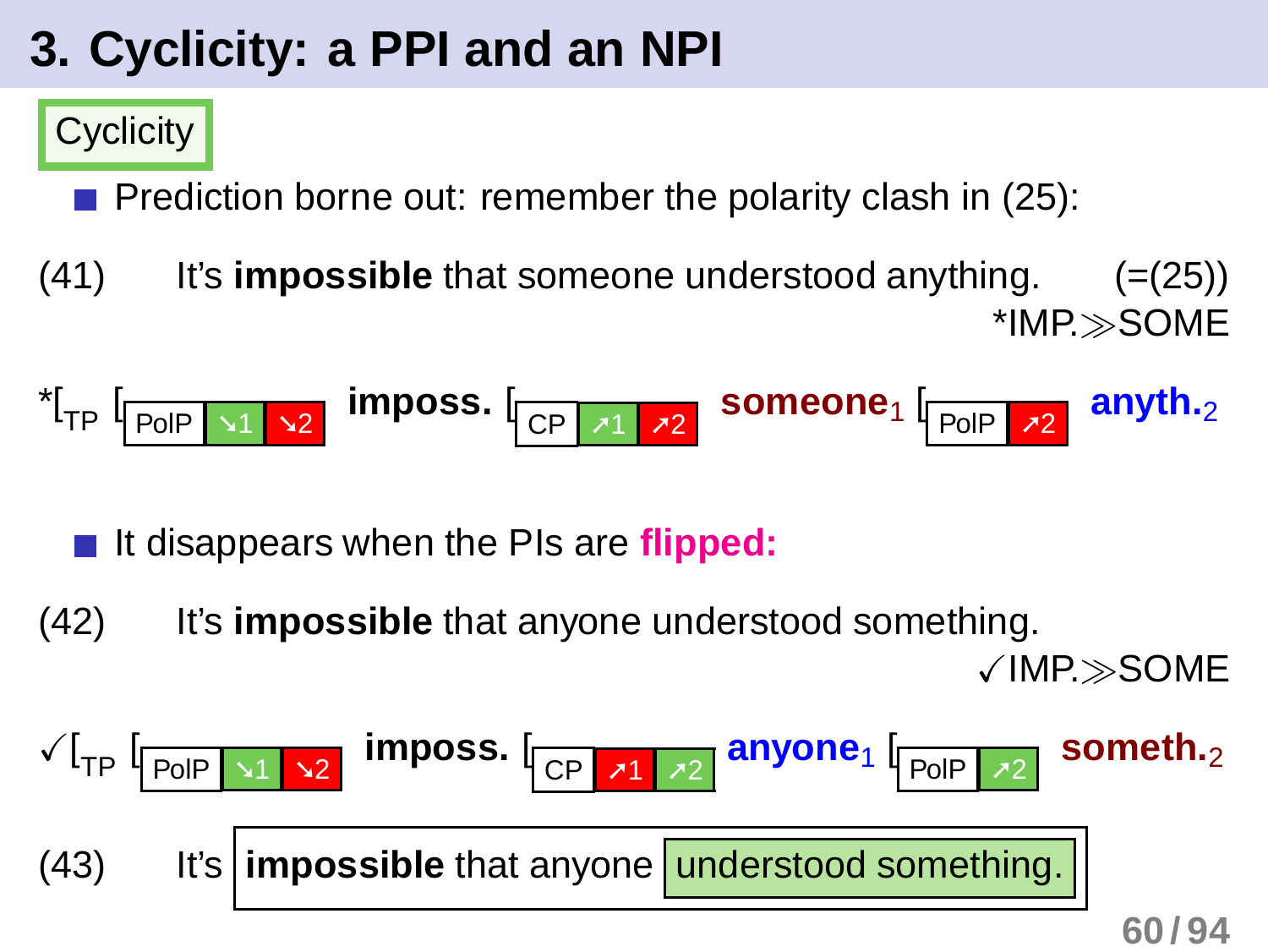- **Further evidence for domains comes from entanglement;**
- The system that evaluates polarity items proceeds cyclically.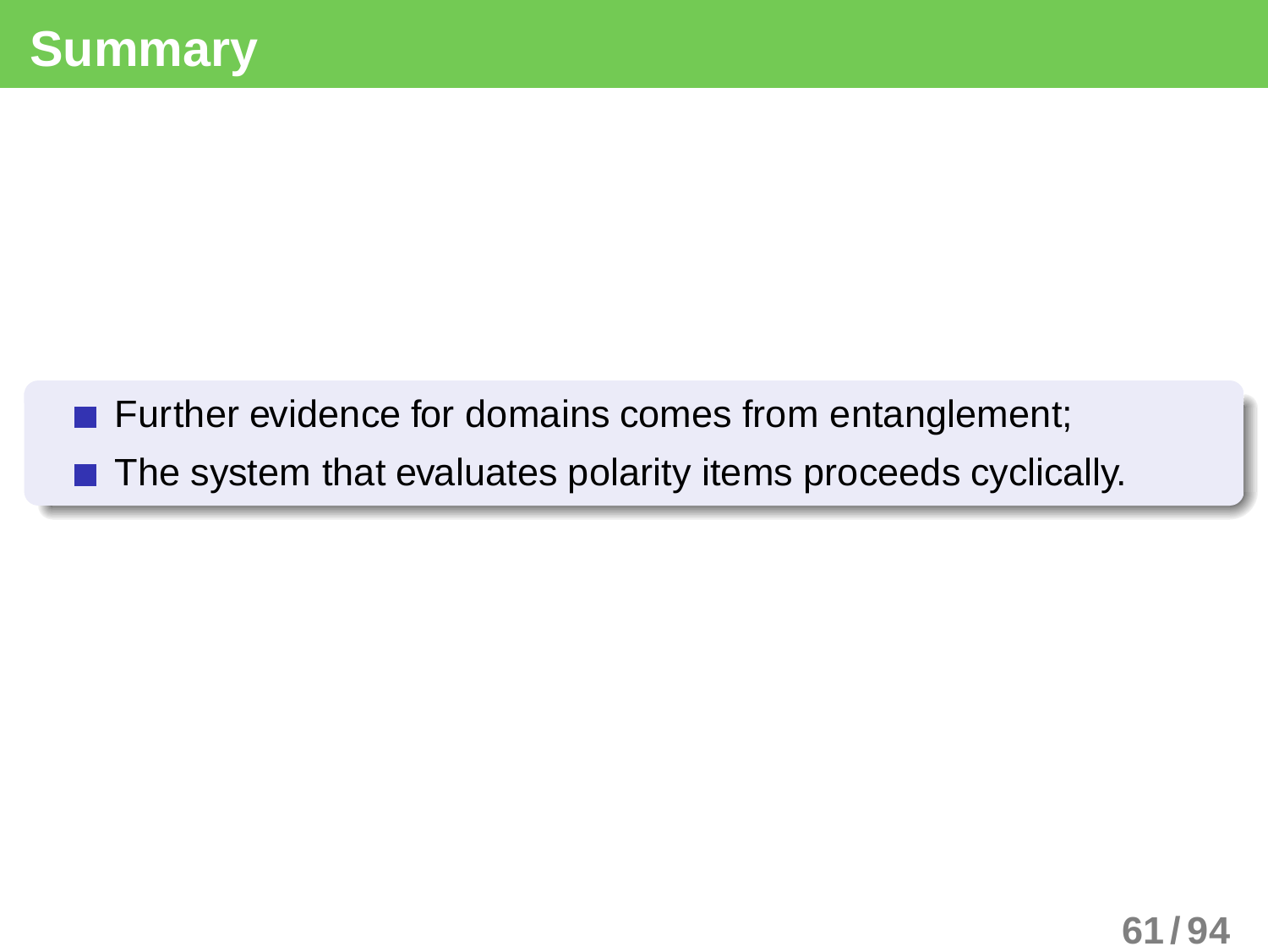- What (anti)-licenses PIs? Licensing is done by monotonicity, computed within certain constituents;
- What evidence? Flip-flop (with NPIs and PPIs) and entanglement (one NPI and one PPI; 2 PPIs). Existence of minimal domains;
- Why do we observe NPIs available under an even number of DM expressions? Licensing is liberal within certain constraints;
- $\blacksquare$  There is a new cycle.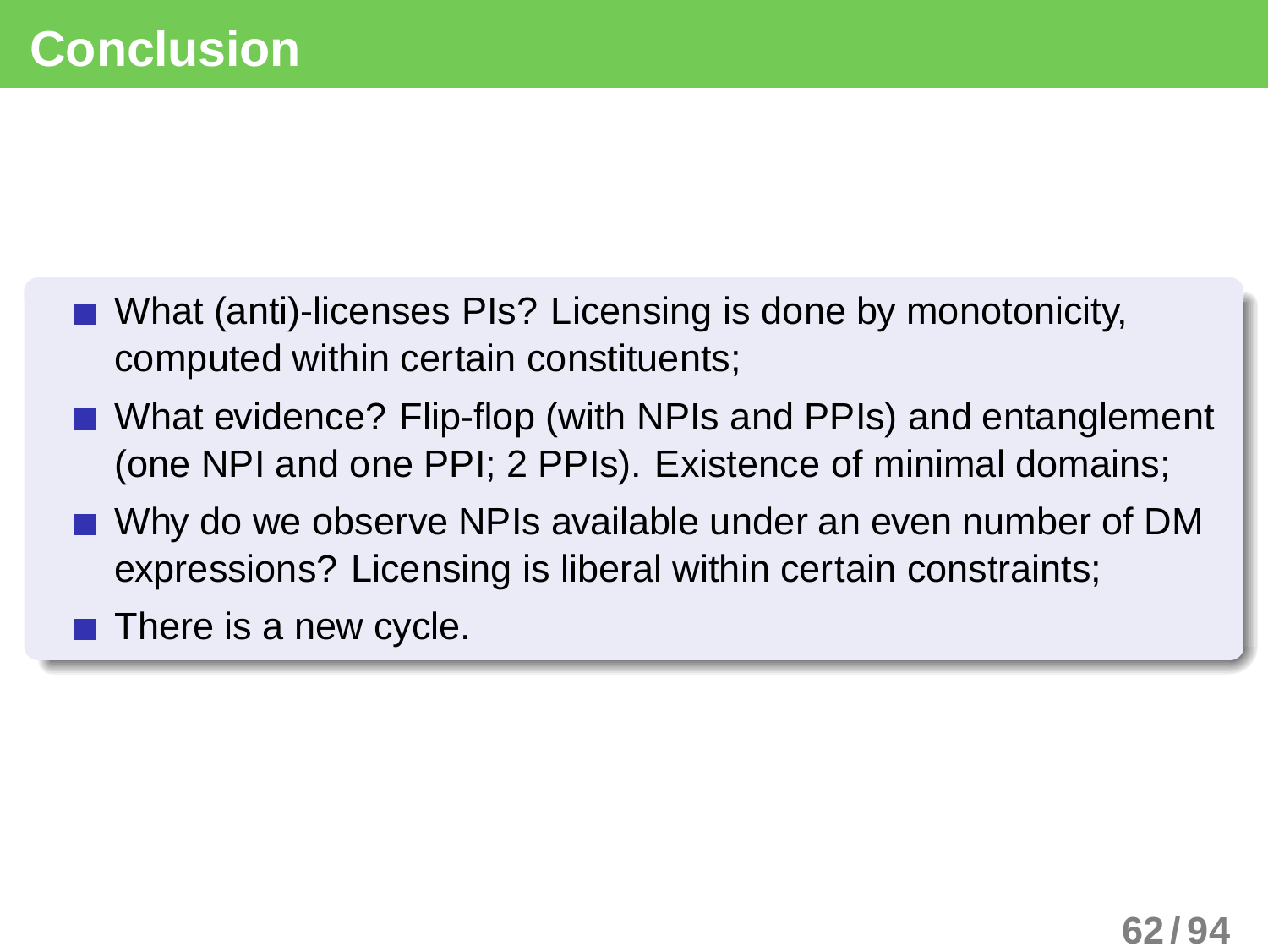#### Implications:

- The connection of syntax and semantics (logic) is even tighter than originally thought;
- The above principles allowed me to bring to light the deep unity between the negative and the positive polarity phenomena (at least for the *some/any* pair)...;
- ... to evidence a whole new class of polarity items among modal verbs (must, should, seem, etc.). . . ;
- ... and to show that the licensing procedure interacts with other operations, namely movements, both covert and overt;
- We are now in a better position to ask more fundamental questions, in particular: why is there polarity in language?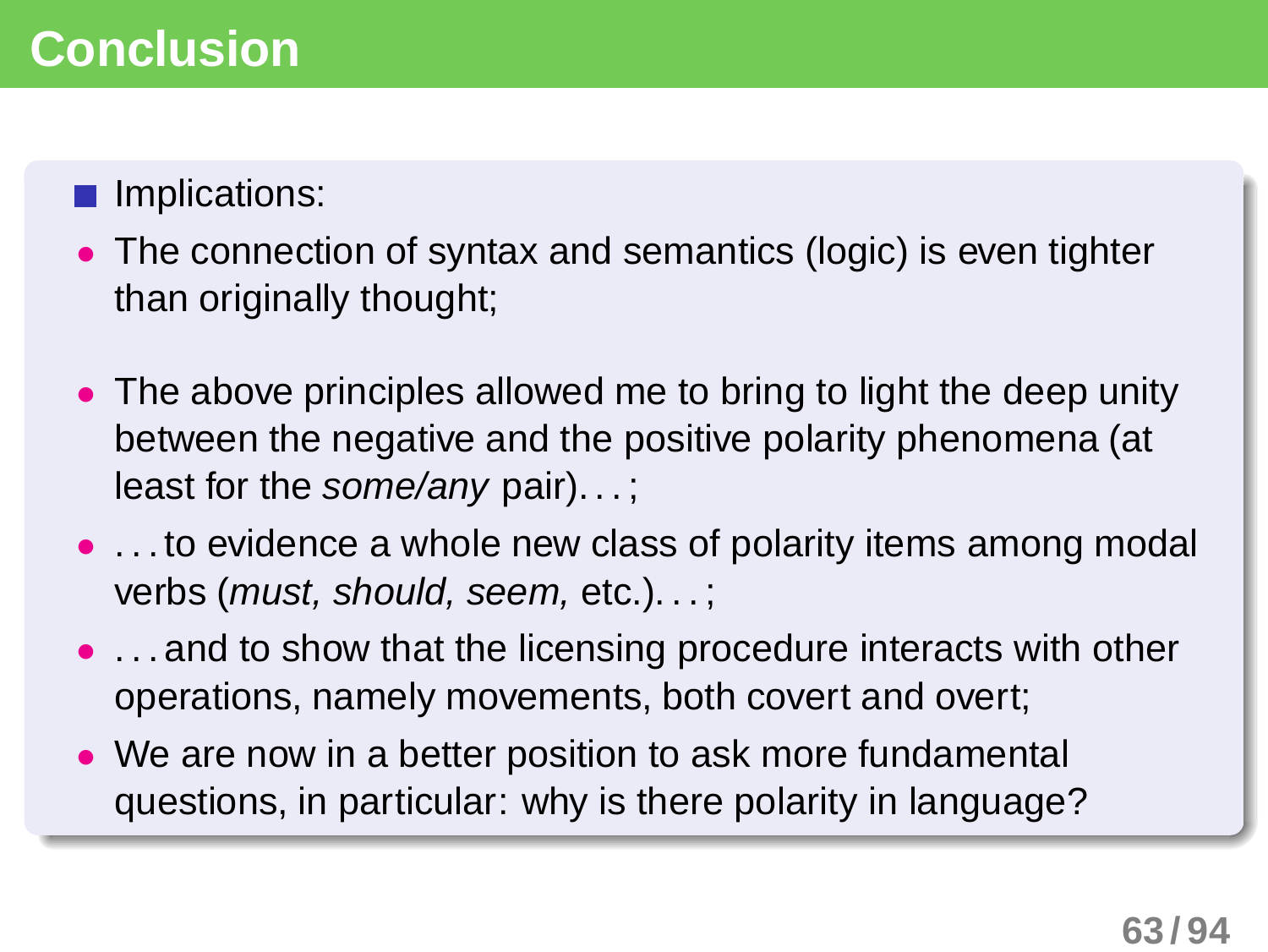# **Thank you!**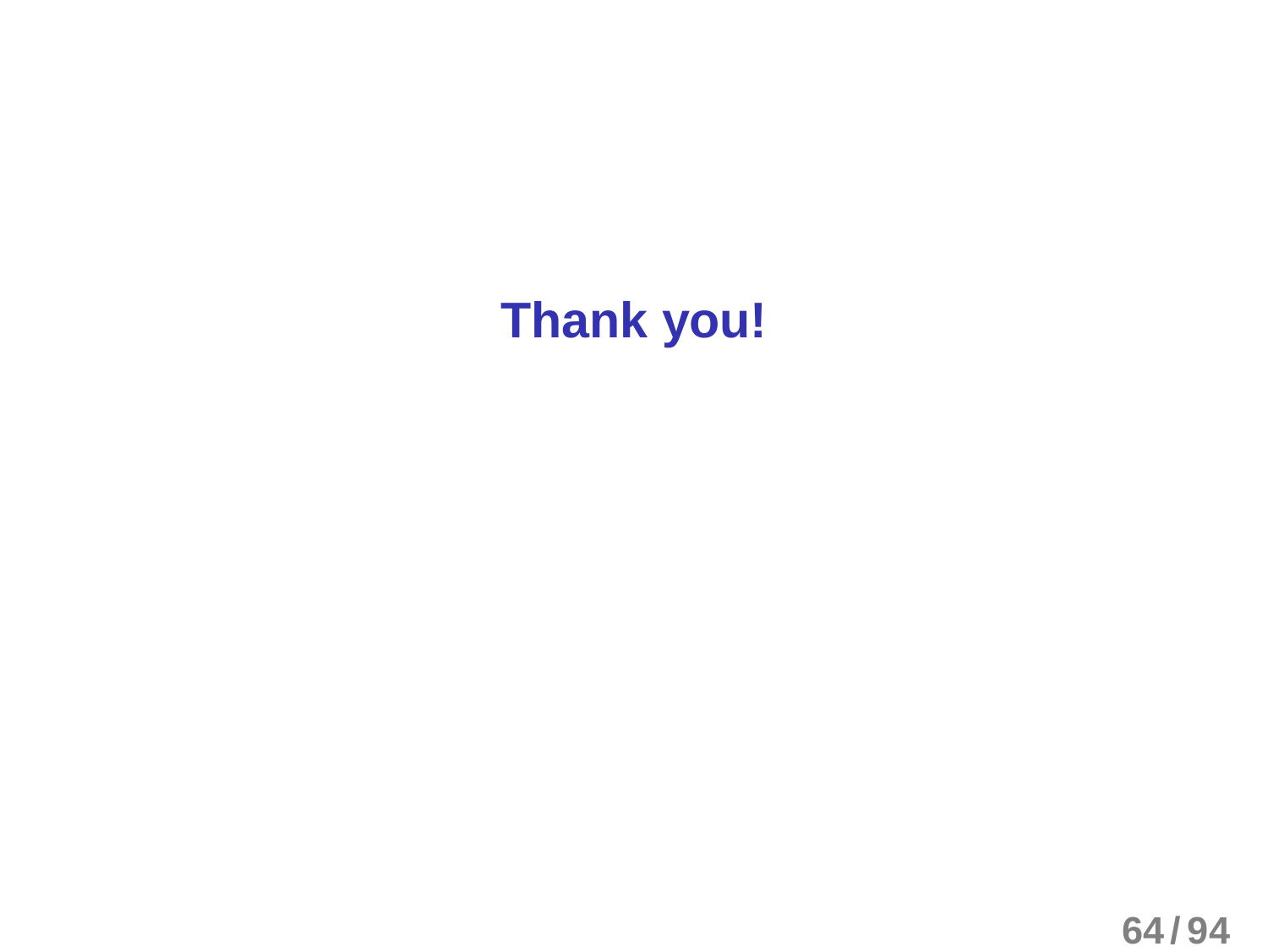## **Appendix**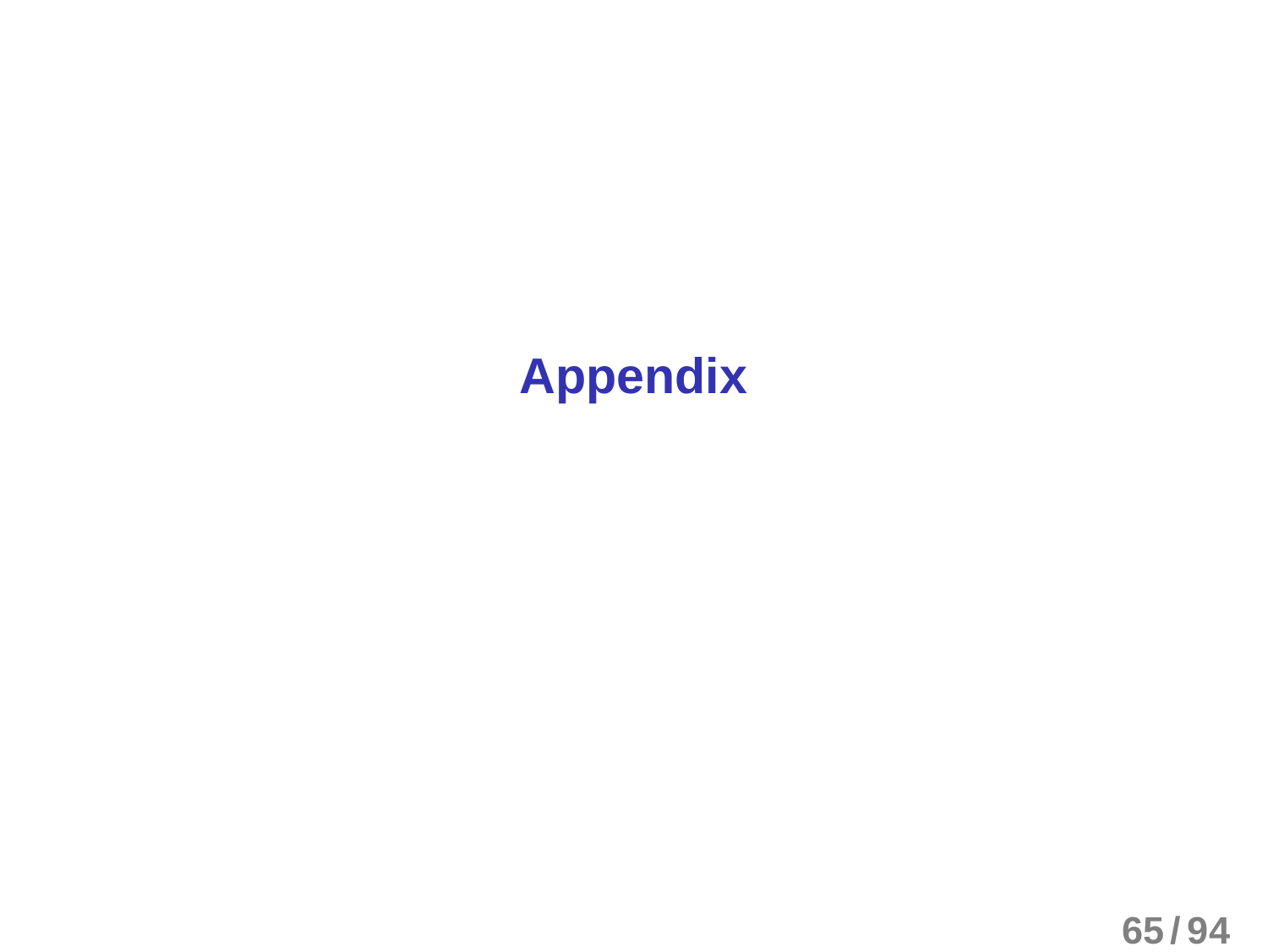## **Negativity**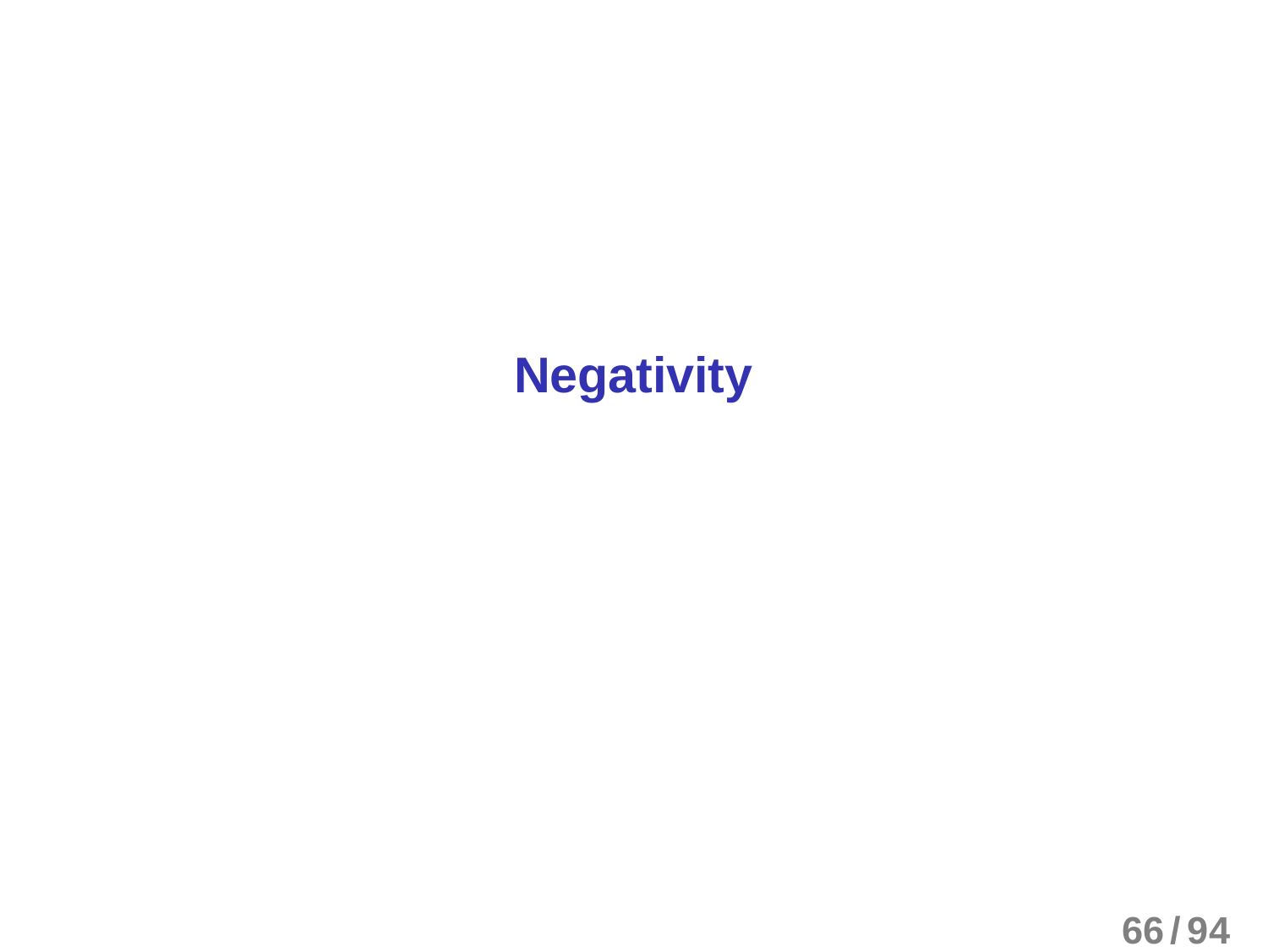## **Negative strength**

- Expressions that denote **DM functions:** not, no, doubt, without, at most three, few, if. . . ;
- Among those, some are **more strongly negative** than others:

**DM expressions**

#### **Anti-additive ('more negative') expressions**

not, impossible, doubt, negative quantifiers (no one, never. . . )

at most five, few, rarely. . .

Strength is important, because certain Polarity Items are sensitive to more strongly negative expressions than others.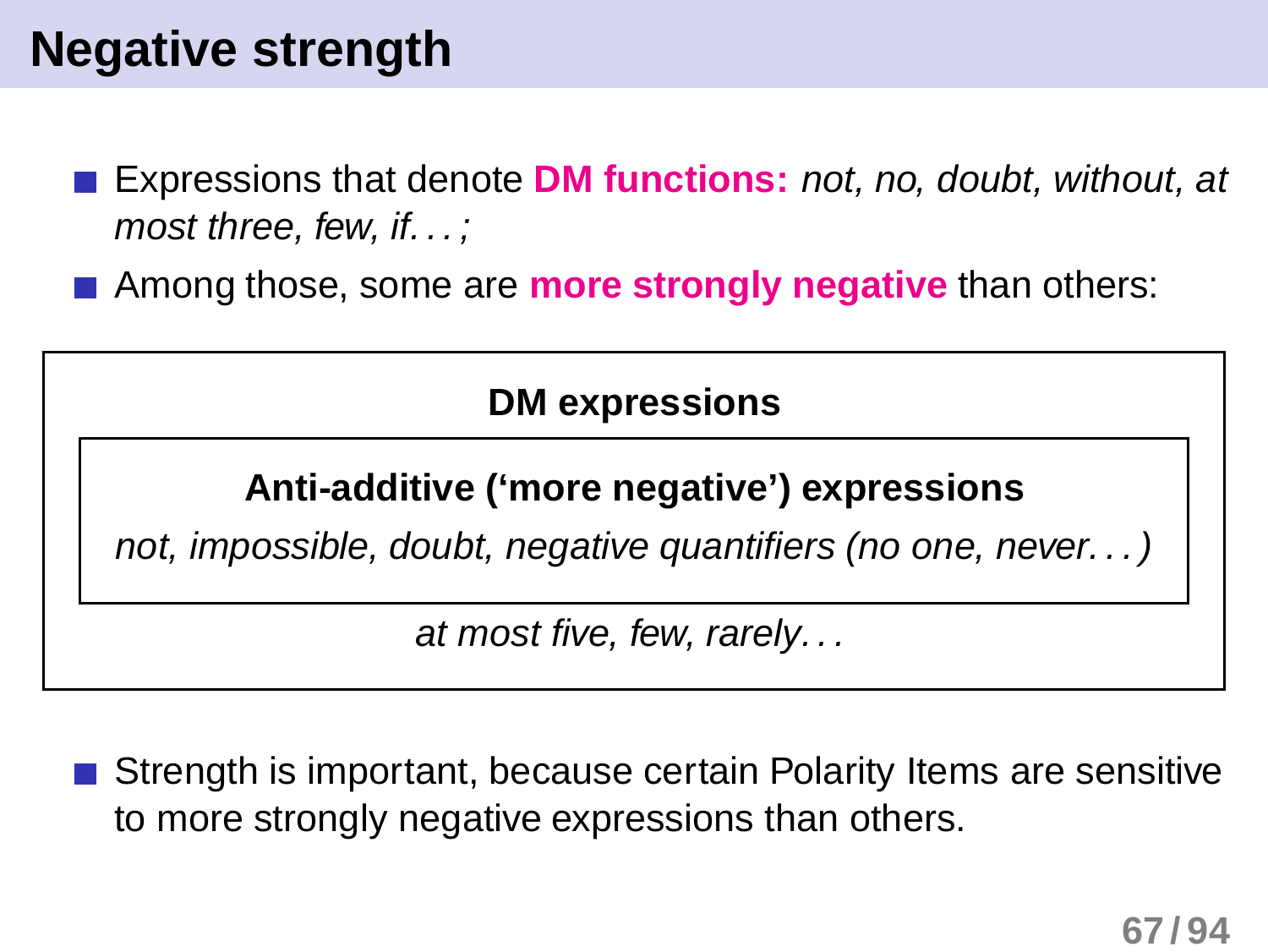A function f of type  $\langle \sigma, t \rangle$  is Downward-monotonic (DM) iff for all x, y of type  $\sigma$  such that  $x \Rightarrow y: f(y) \Rightarrow f(x)$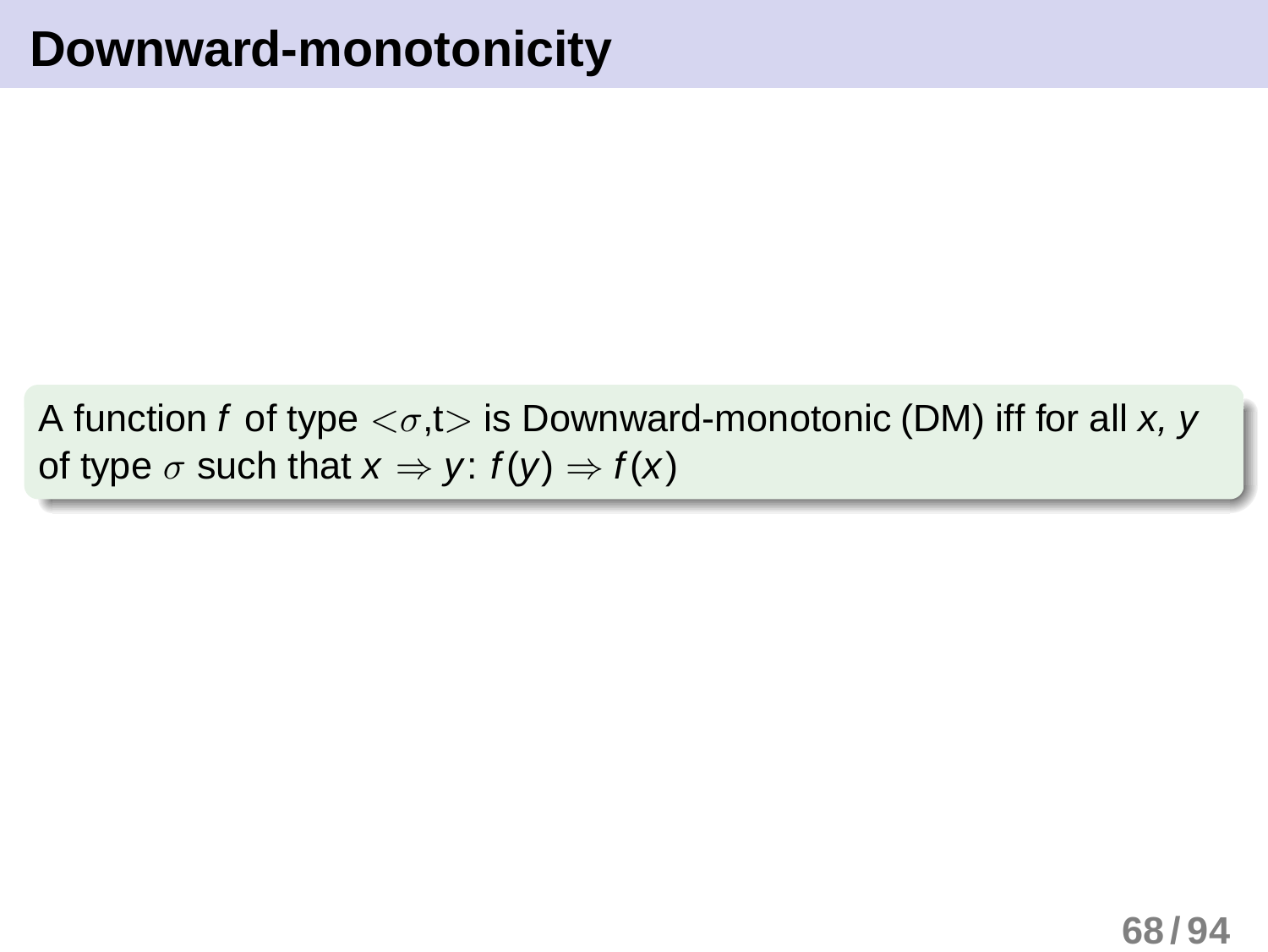## **Anti-additivity**

- **Strong NPIs, e.g. punctual until and a single require 'more** negative' functions.
- A function f is Anti-additive (AA) iff  $f(A \vee B) \iff f(A) \wedge f(B)$ Zwarts 1998
- Negation and negative quantifiers (*no one, nothing, never, etc.*) are not just DM, they are AA:
- $(44)$  No one smokes or drinks  $\iff$  No one smokes and no one drinks.
	- At most five is strictly DM.
- (45) a. **No one** left **until** Friday. b.??**At most 5 people** left **until** Friday.
- (46) a. **No one** understood **a single** thing. b.??**At most 5 people** understood **a single** thing.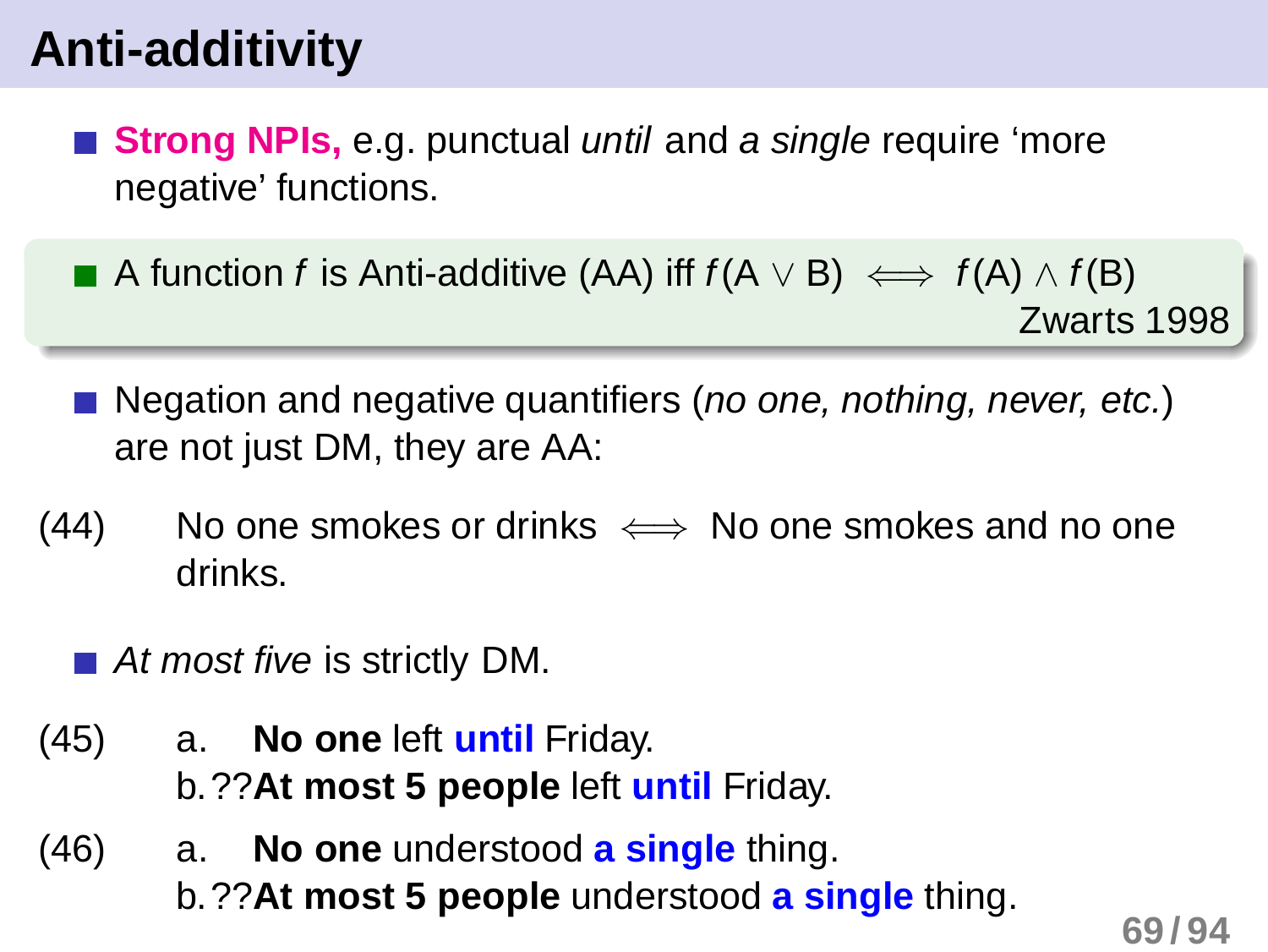# **Any**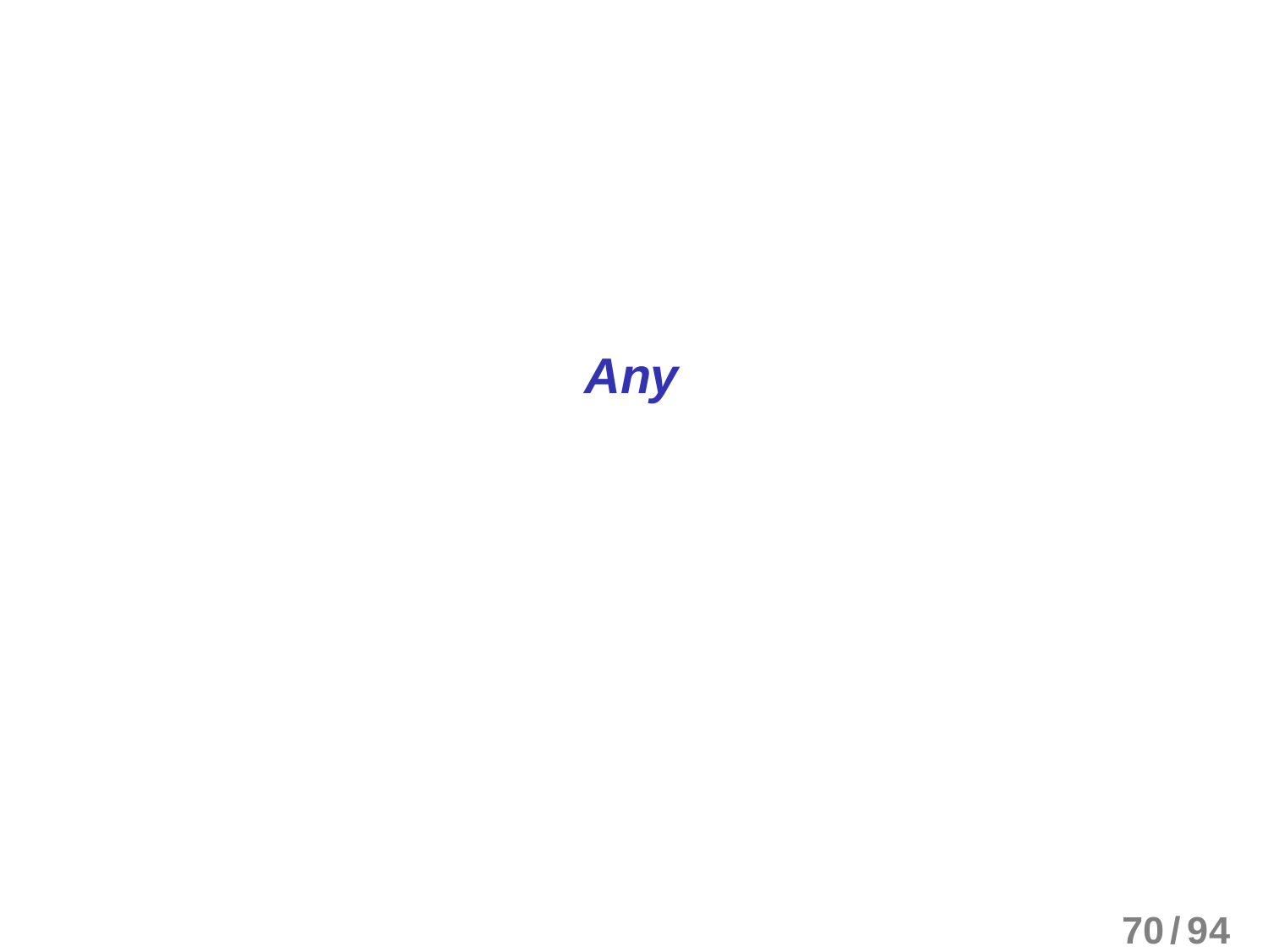## **Domains: licensing by monotonicity**

- Domains are PI specific.
- $\blacksquare$  Two English dialects w.r.t. any-type NPIs. **Dialect A:**
- (47) a. \*It's **not impossible** that John understood **anything.** b. \*I do**n't doubt** that John understood **anything.**

#### **Dialect B:**

- (48) a. It's **not impossible** that John understood **anything.**
	- b. I do**n't doubt** that John understood **anything.**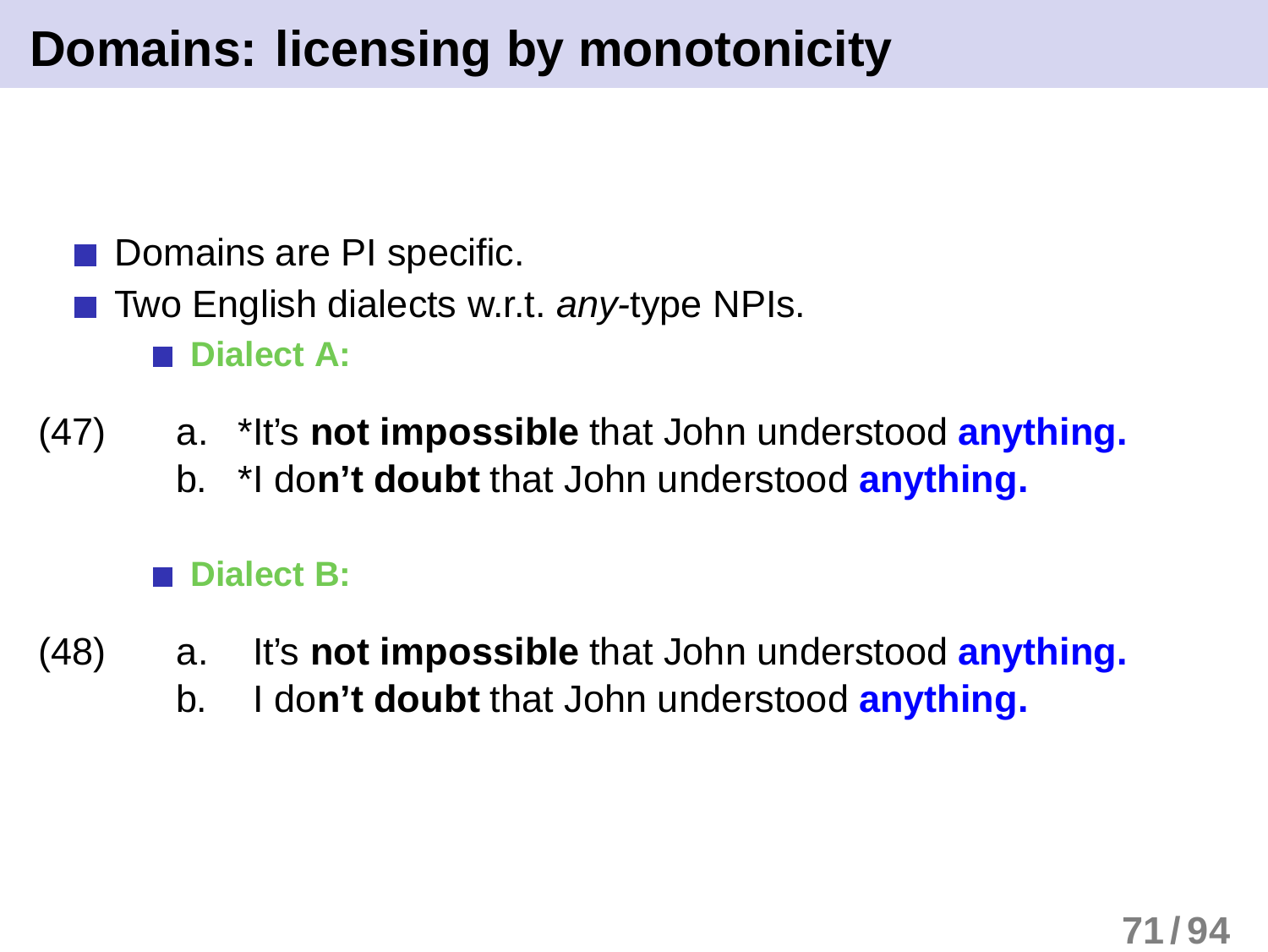#### Two options

- Either the licensing of any in dialect B is not environment-based;
- Or it is environment-based but the minimal domain of this item is smaller than PolP.
- $\blacksquare$  Thanks to entanglement, we can show that the latter option is correct, because in all dialects, the narrow scope reading of some is unavailable in [\(25\):](#page-48-0)
- $(49)$  It's impossible that someone understood anything.  $(=(25))$  $(=(25))$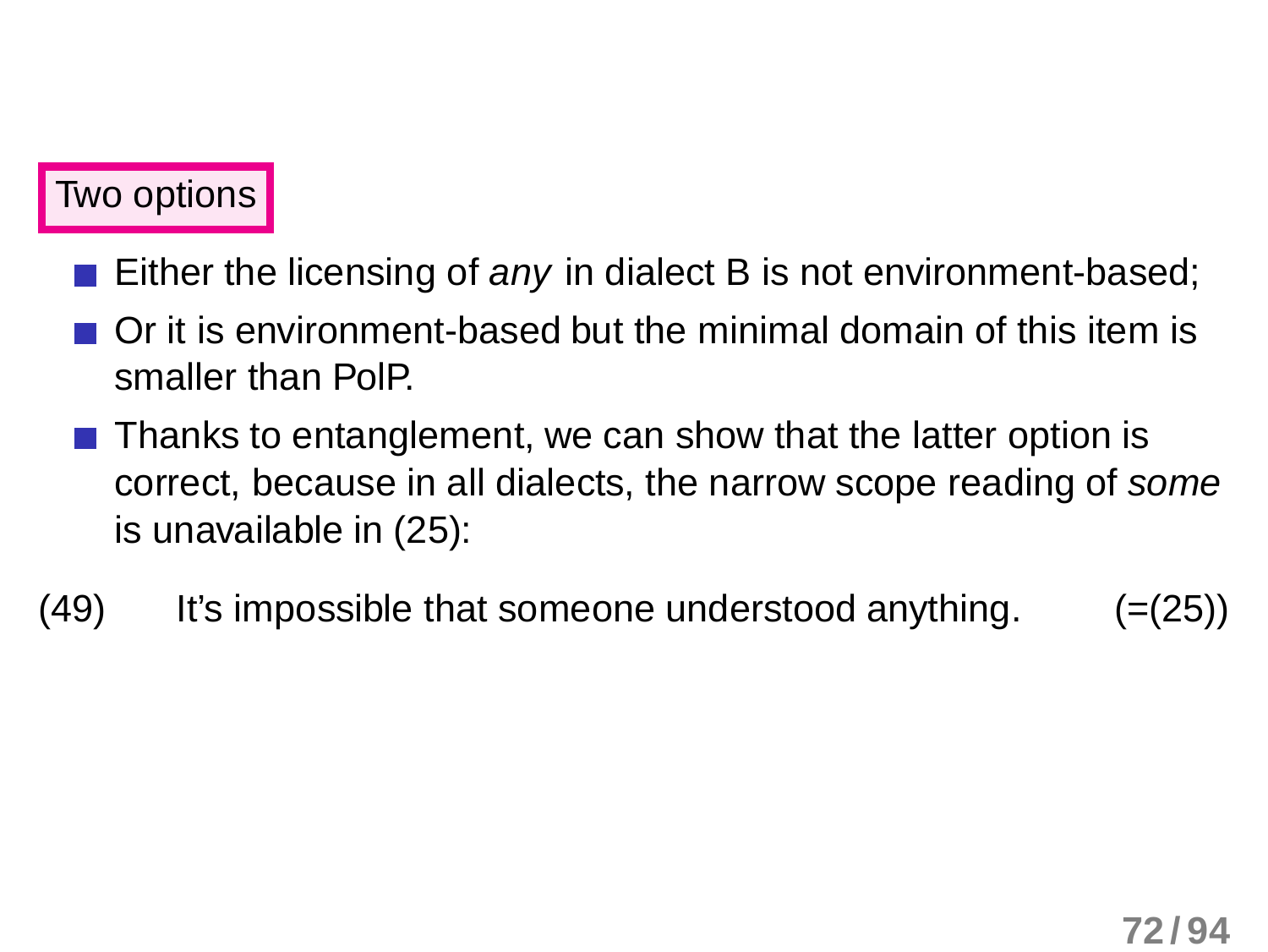## **Negative quantifiers**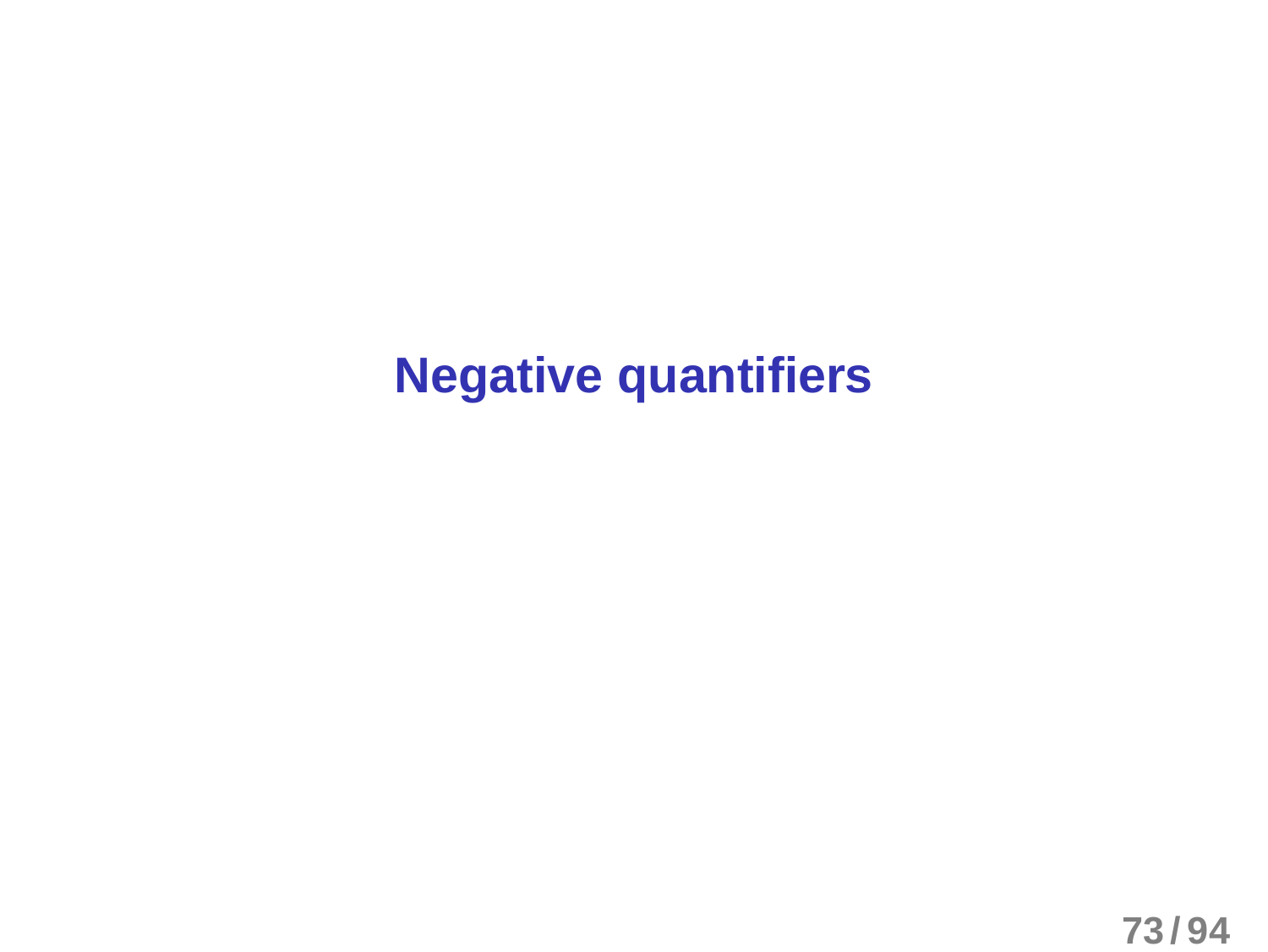## **A difficult case: so-called negative quantifiers**

#### (50) **No one** understood **something.**

 $\neq$  No one understood.  $*NEG\gg$ SOME

= There is something that no one understood. SOME≫NEG

 $\blacksquare$  The PPI is anti-licensed, although the source of negativity is in the 'subject' of the clause.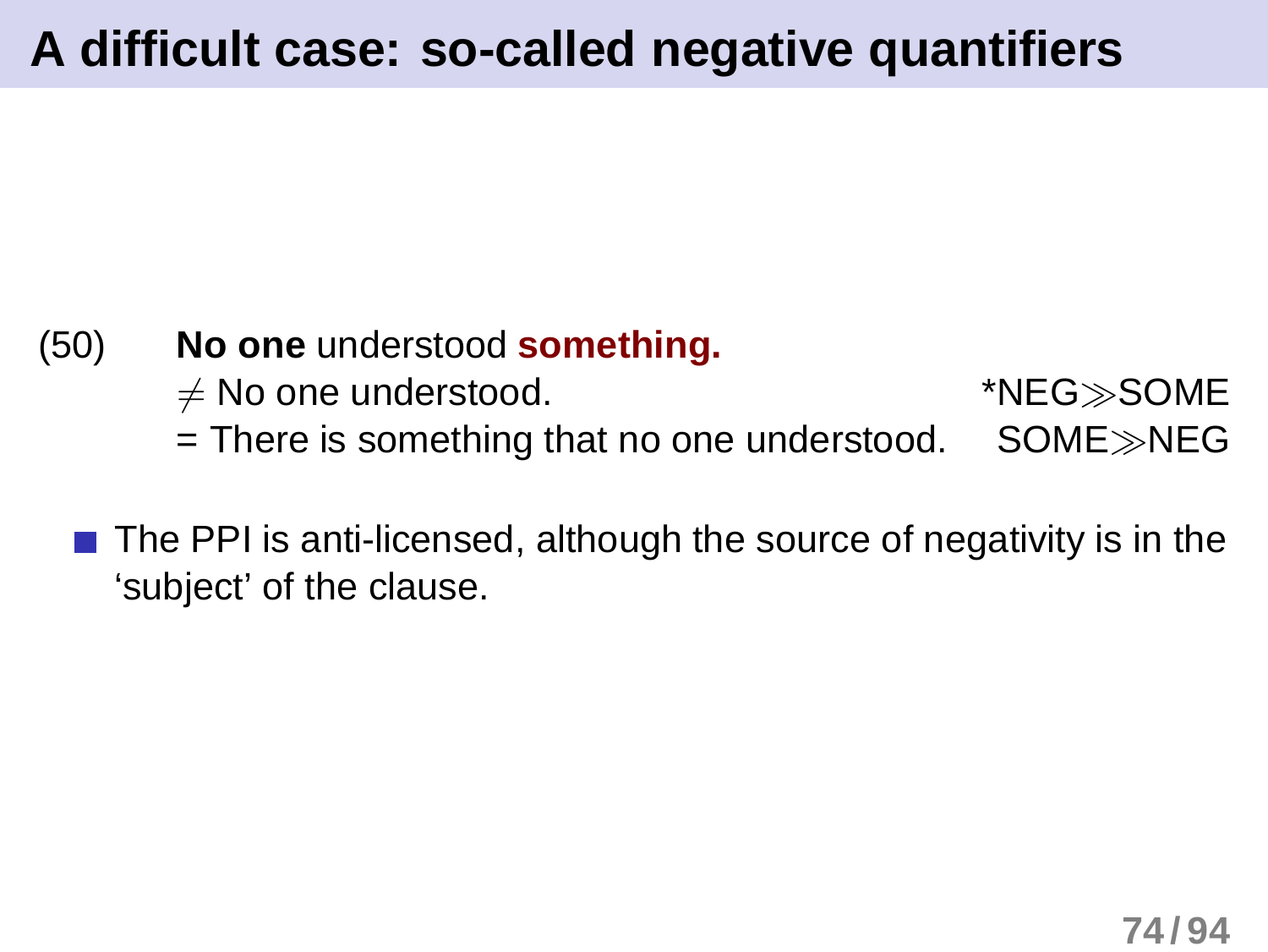## **So-called negative quantifiers**

This is not a paradox, since 'negative quantifiers' are thought by many (Kratzer 1995, Sauerland 2000 a.o.) to be the **spellout** of sentential negation and an existential quantifier (¬∃):

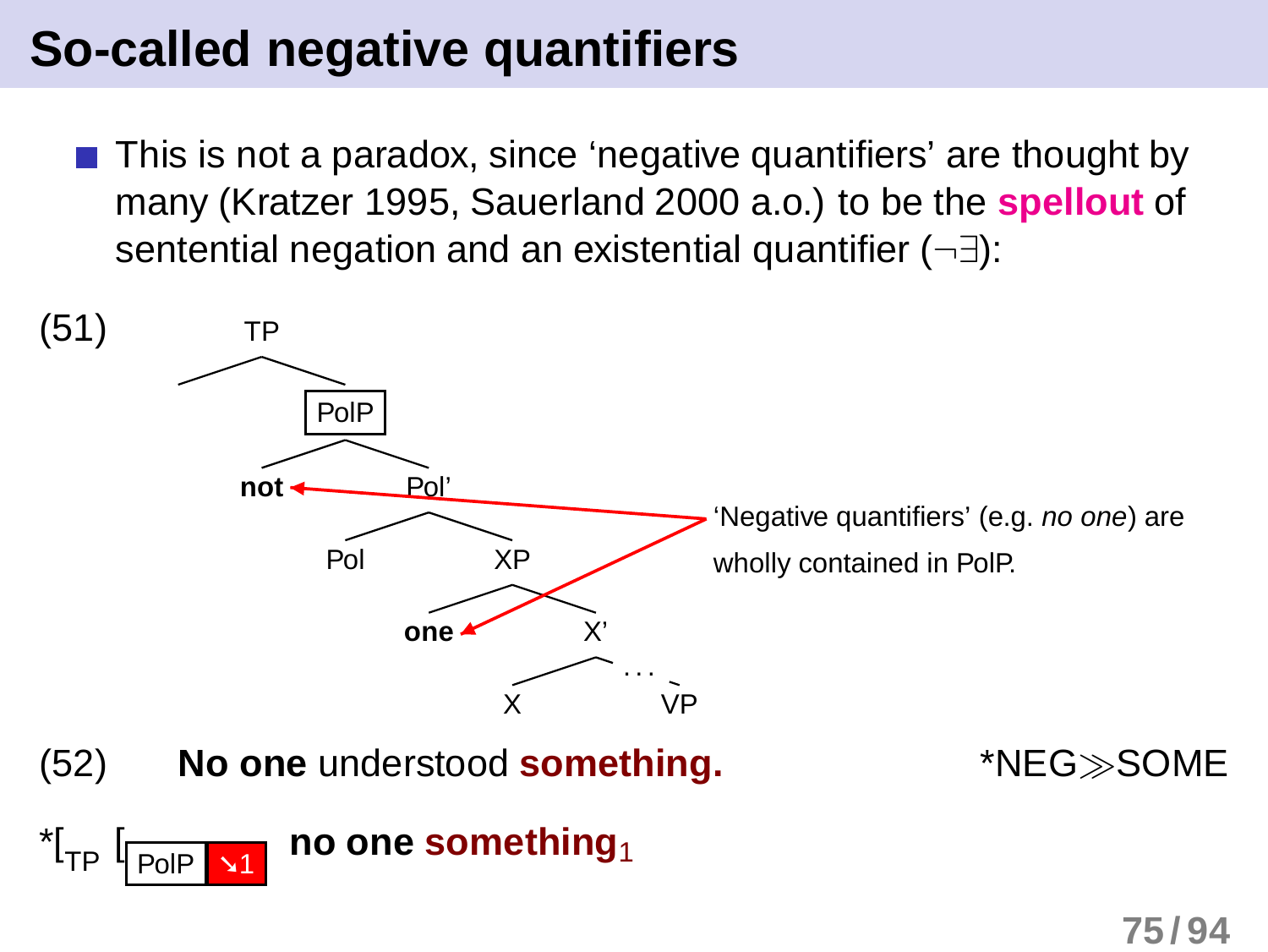## **So-called negative quantifiers**

- Evidence for analyzing them as made up of negation and an existential quantifier in its scope (Kratzer 1995, Sauerland 2000, Iatridou and Sichel 2008, a.o.):
	- Reconstruction impossible [\(53b\):](#page-75-0)
- (53) a. At most five people can be present.  $CAN\gg AT$  MOST 5
	- b. No doctor can be present. \*CAN≫NO\_DOCTOR
	- c. John cannot be present. \*CAN≫NEG

<span id="page-75-1"></span><span id="page-75-0"></span> $\blacksquare$  Split scope possible [\(54\):](#page-75-1)

(54) No doctor has to be present. There is no doctor x such that x has to be present.(wide scope) It is **not** required that **a** doctor be present. (split scope)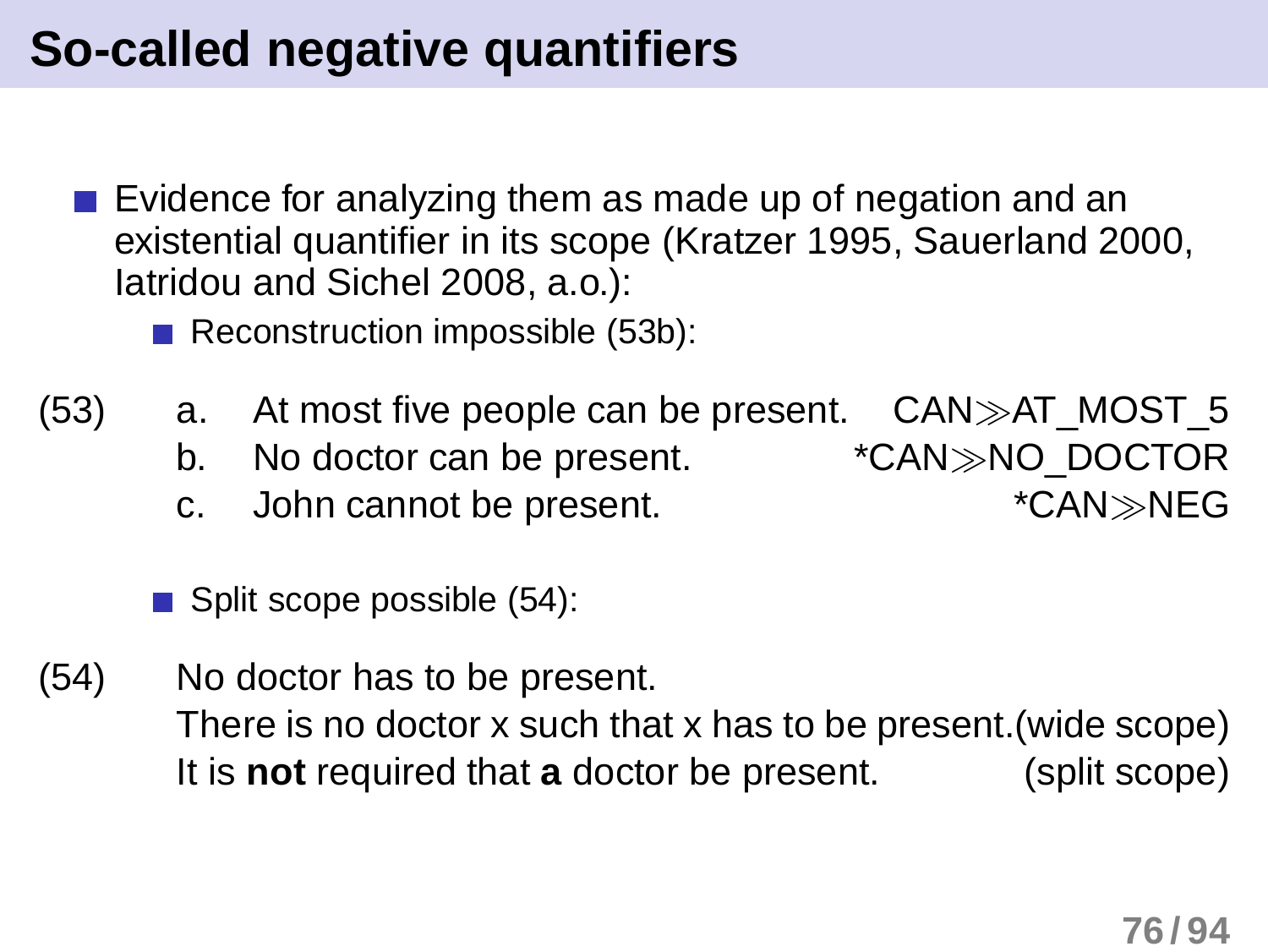## **Symmetry**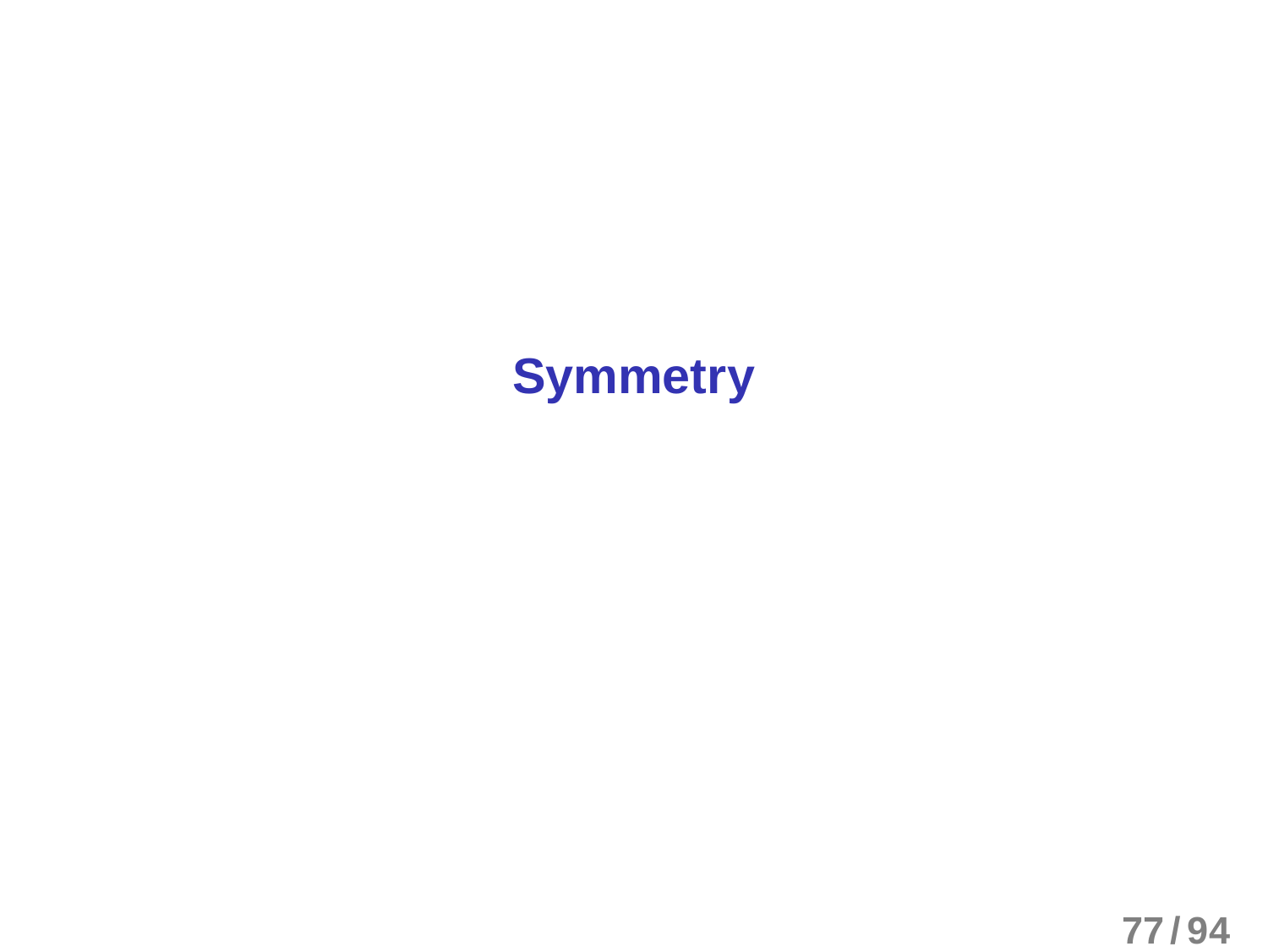## **An problem for unification**

- The acceptability conditions of NPIs (ex. any) and PPIs (ex. some) don't seem to be the **mirror images** of each other (**locality** condition on PPIs).
- (55) It's **impossible** that he stole anything.
- $(56)$  It's **impossible** that he stole something.  $\checkmark$  IMP. $\gg$ SOME
	- Some doesn't even seem to be anti-licensed by certain licensers of any (consensus so far: only Anti-Additive expressions are anti-licensers of some):
- (57) **At most five people** stole anything.
- (58) **At most five people** stole something. √AT\_MOST\_5≫SOME
	- A unified account of some and any seems impossible. (Szabolcsi 2004)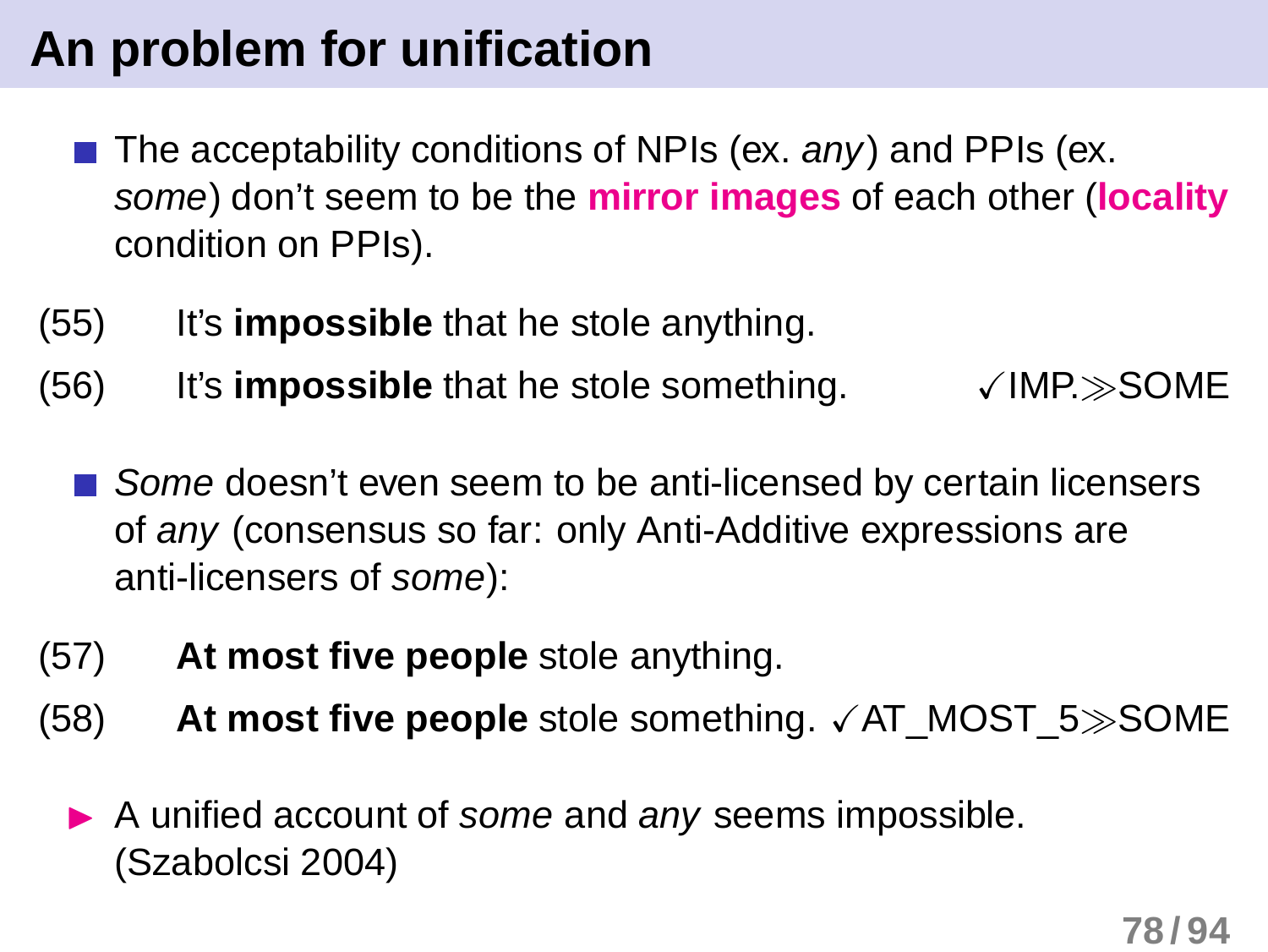### **Summing up the issue**

|      | (Apparent)<br>sensitivity to<br>locality | (Apparent)<br>sensitivity to mere<br>downward-monotonicity |
|------|------------------------------------------|------------------------------------------------------------|
| Anv  | No                                       | Yes                                                        |
| Some | Yes                                      | Nο                                                         |

**Table:** Asymmetry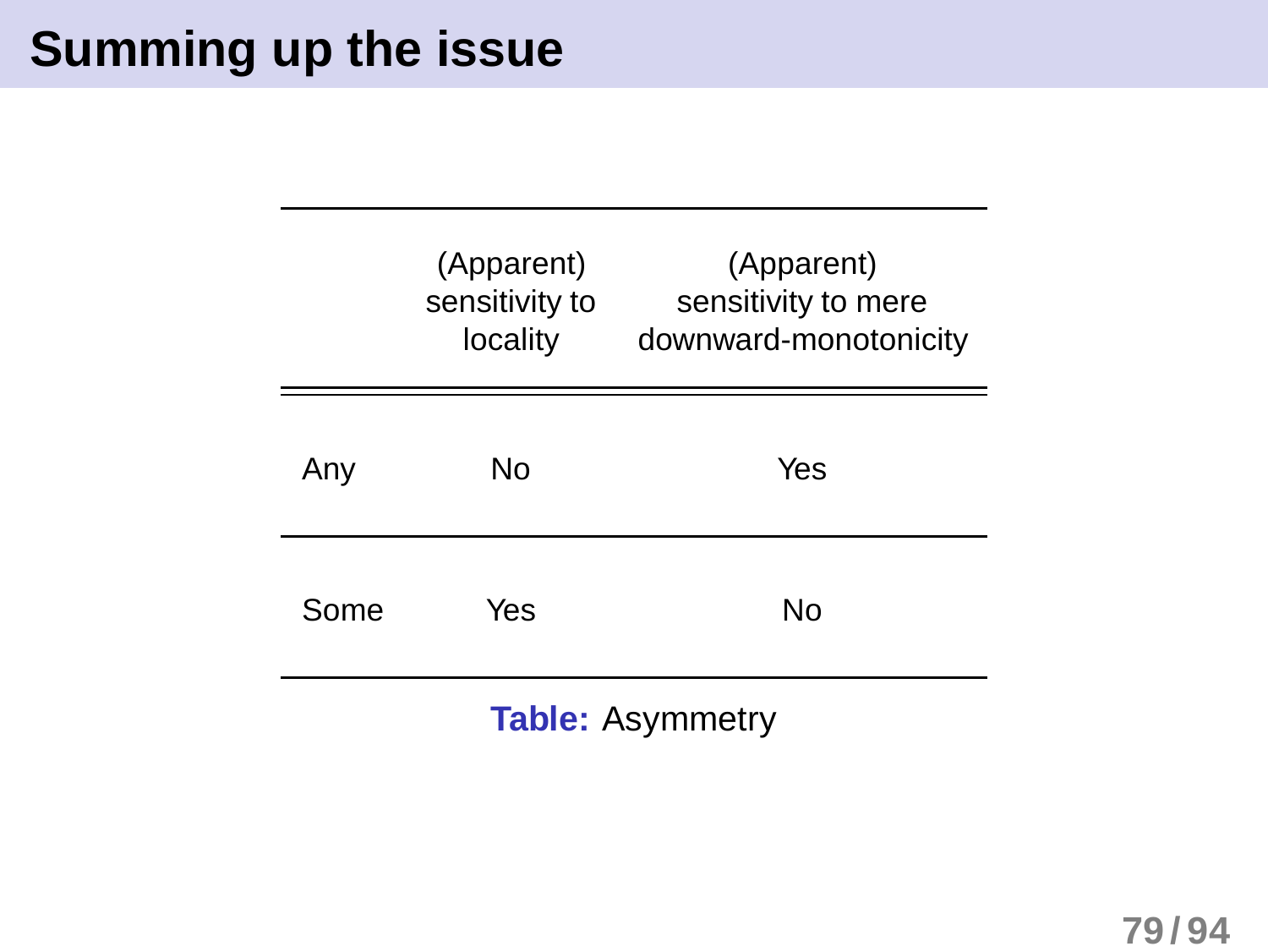- (59) **At most five people** understood **something.** ≈ At most five people understood. XAT\_MOST\_5≫SOME
	- $\blacksquare$  At most five people is one of those weakly negative expressions, which are **merely downward-monotonic.**
	- So far, the fact that some is not anti-licensed in its scope has always been taken to mean that some is **not vulnerable** to mere downward-monotonicity.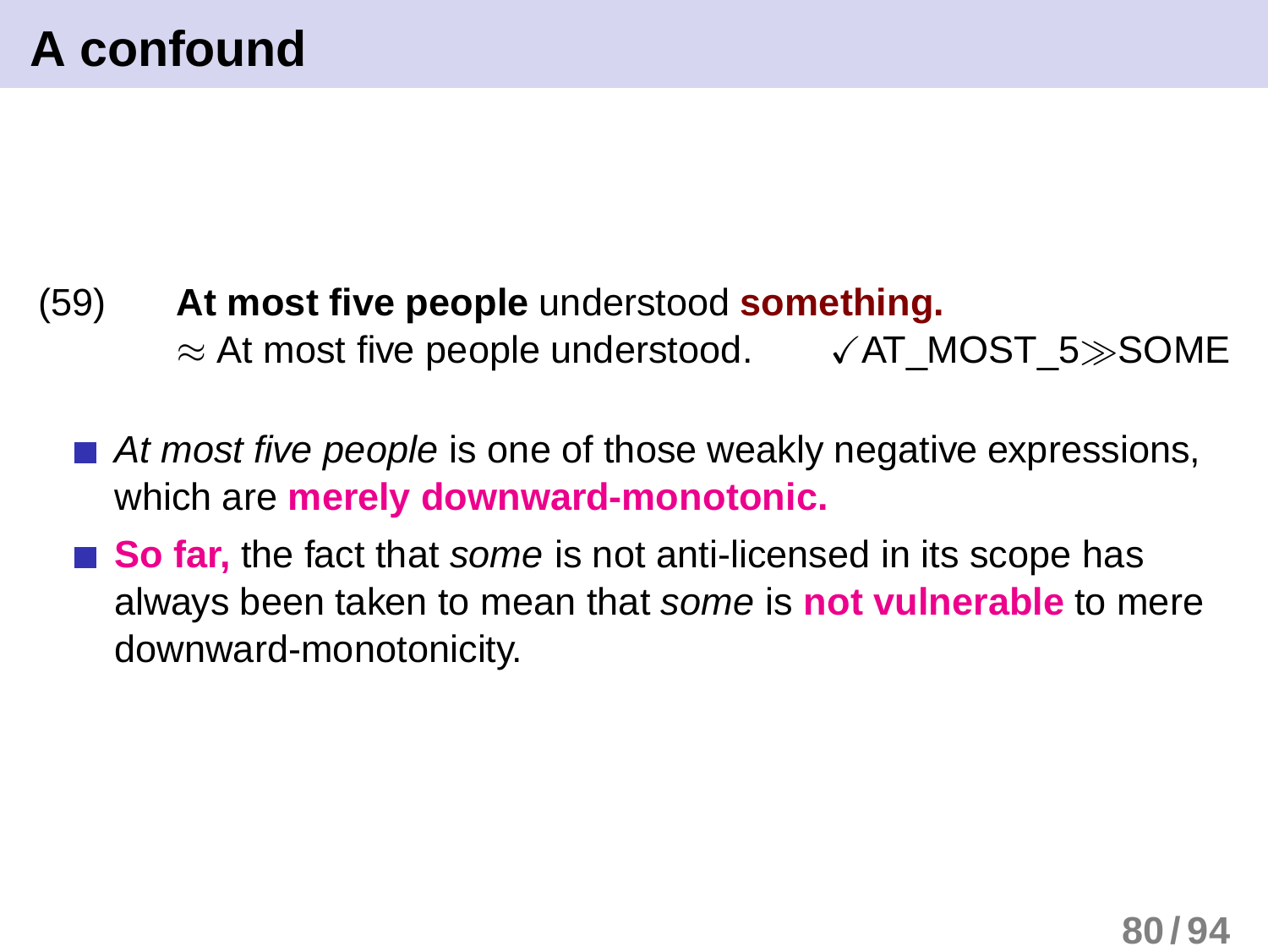#### **DM expressions**

#### **Anti-additive ('more negative') expressions**

not, impossible, doubt, negative quantifiers (no one, never. . . )

at most five, few, rarely. . .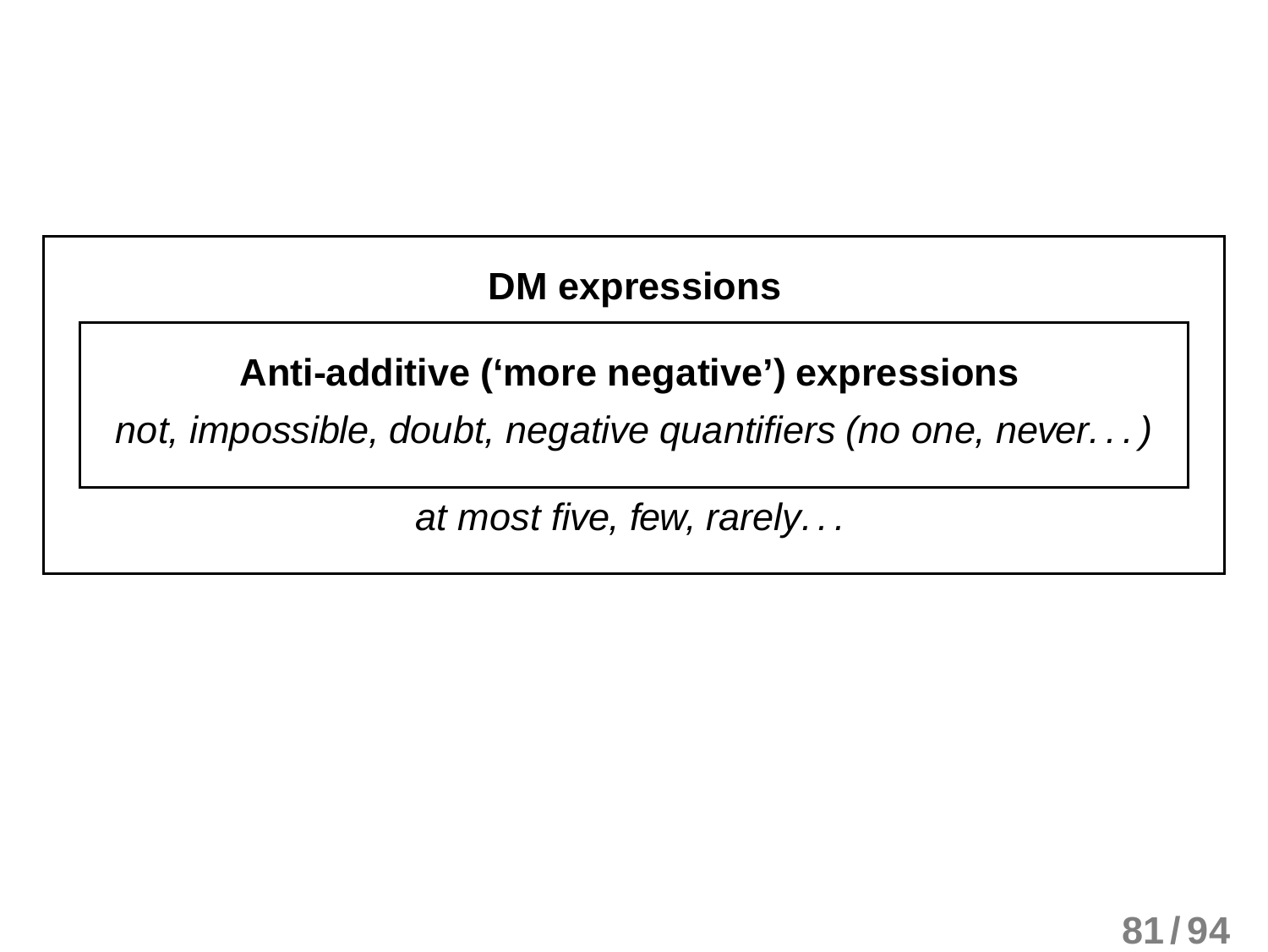## **A confound**

At most five people can be interpreted **outside of PolP:**



At most five people is not only weaker than not or no one: it is also outside of PolP. That makes **two differences.**

No one has been able to **show** that some is vulnerable to Antiadditivity rather than to mere DM<sup>ity</sup>.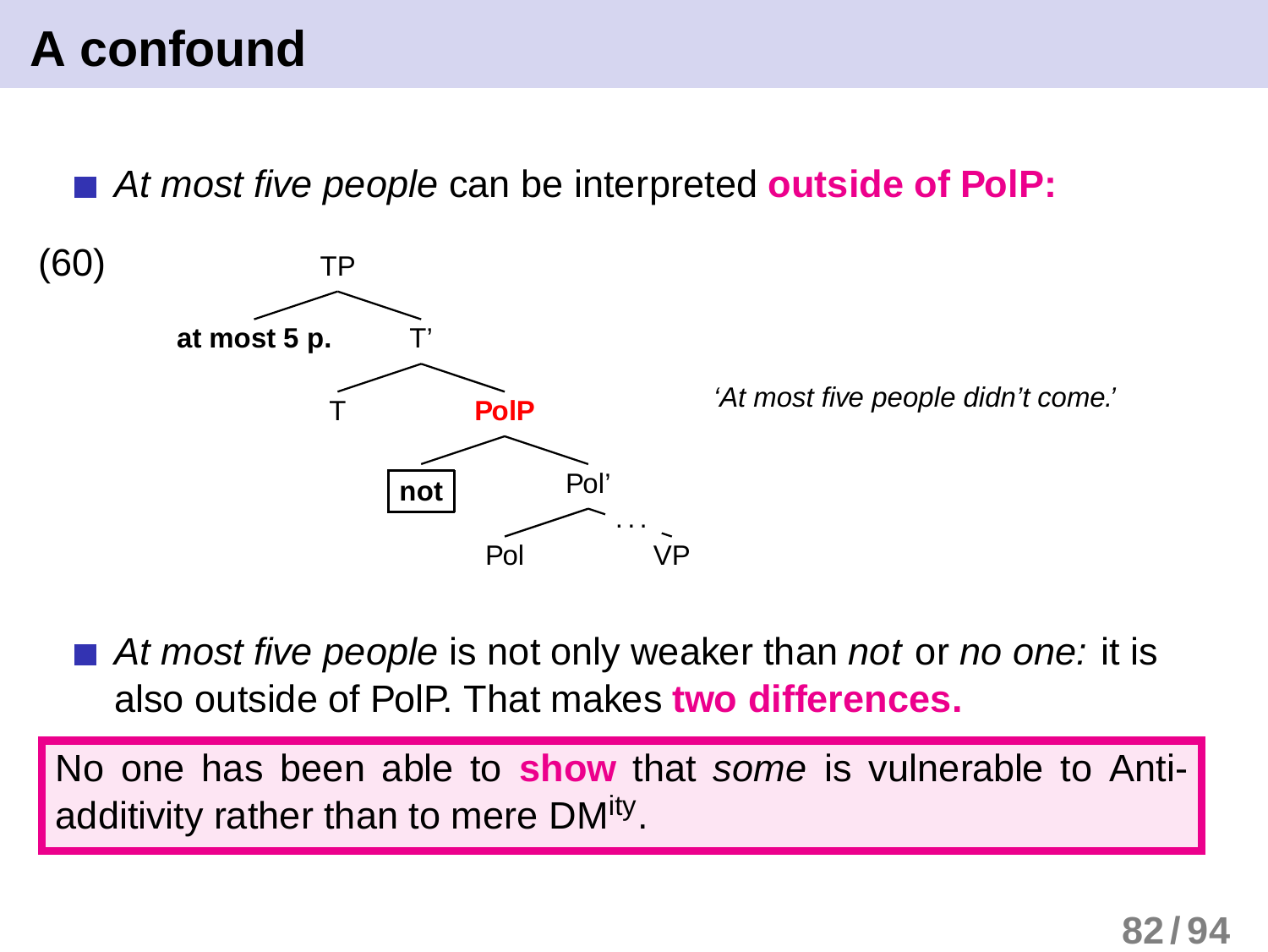## **Symmetry**

- We are now in a position to use **entanglement** as a diagnostic tool: some can be anti-licensed by **downward-monotonicity:**
- (61) **At most five people** sold someone anything.

\*AT\_MOST\_5≫SOME

\*[ TP ➘<sup>1</sup> ➘<sup>2</sup> **at most 5 people** [ PolP ➚1 ➚2 **someone**<sup>1</sup> **anything**<sup>2</sup>

**Besides, some is not vulnerable to non-monotonicity** (while any is): the combination of negation and a non-monotonic quantifier creates a non-monotonic environment for the PI in PolP:

(62) **No** salesclerk sold **exactly 42 people something**/\***anything.**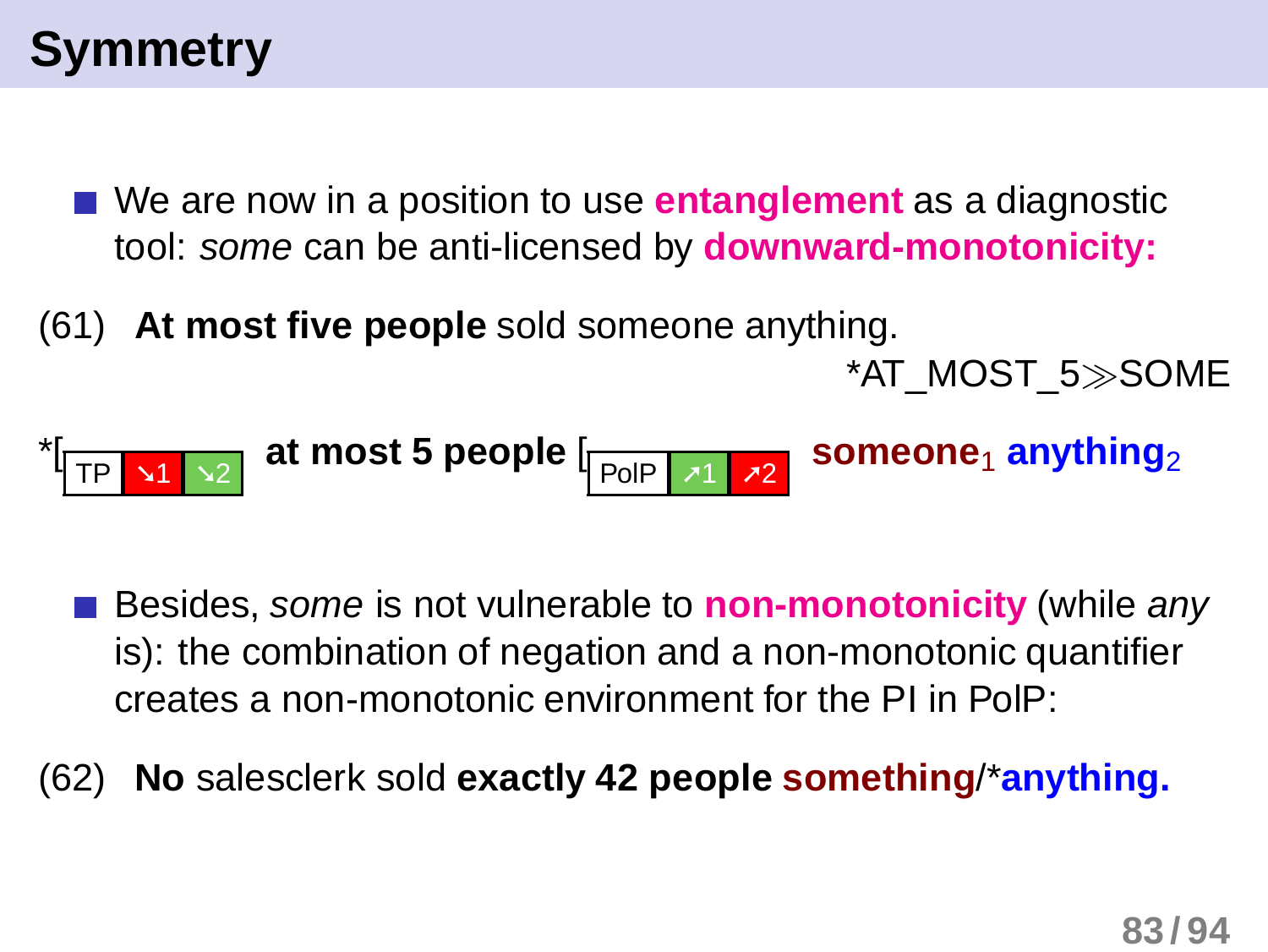Some and any cannot be licensed in the same constituent.

$$
\text{(63)} \ \left[\begin{matrix} \text{any} \\ \text{XOR} \\ \text{some} \end{matrix}\right]
$$

- (64) a. John did**n't** understand anything.
	- b. John did**n't** understand something. \*NEG≫SOME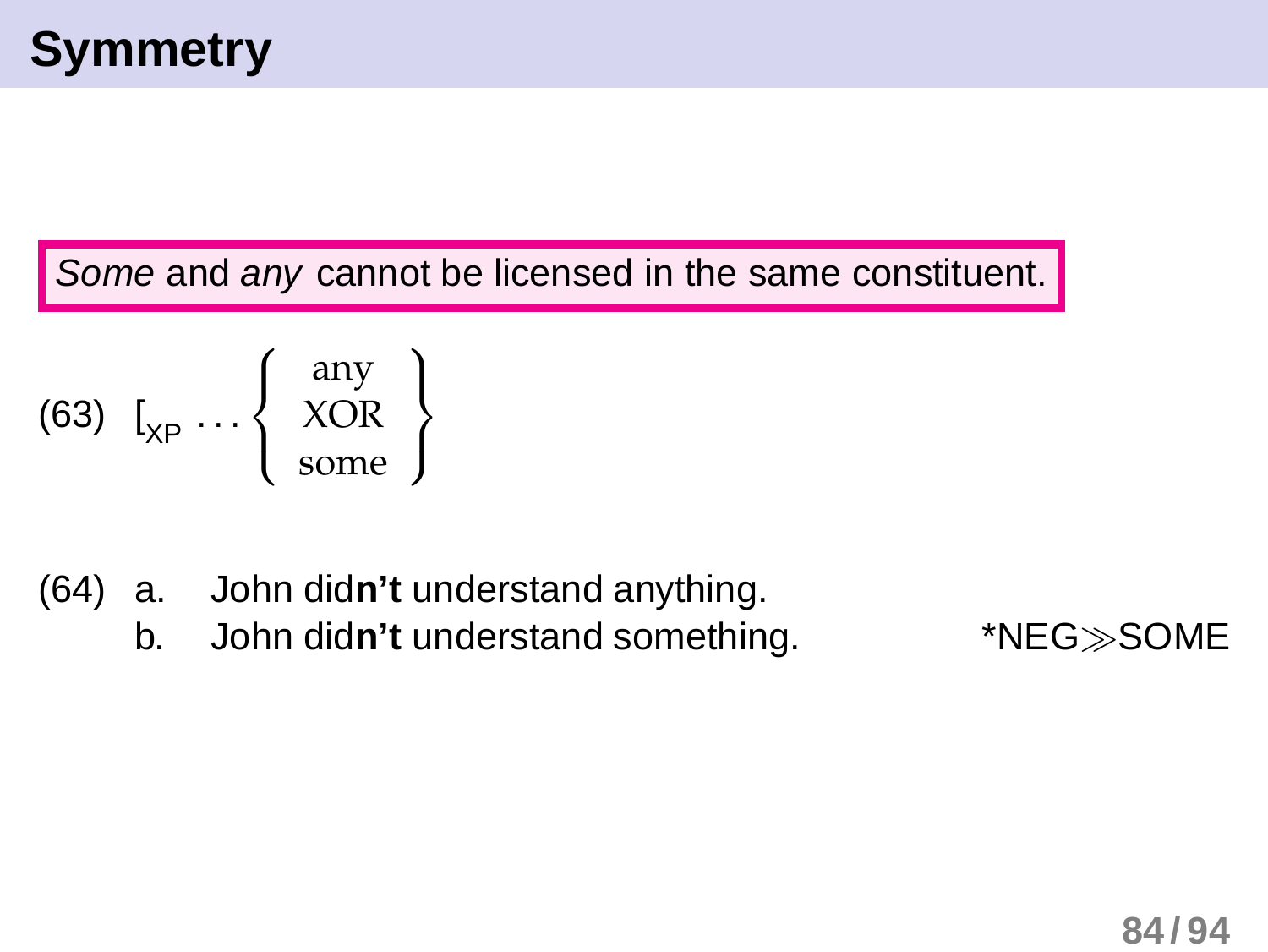- <span id="page-84-0"></span>We are led to conclude that some and any are licensed in different constituents in [\(65\)-](#page-84-0)[\(66\):](#page-84-1)
- (65) It's **impossible** that he did**n't** steal anything.



<span id="page-84-1"></span>(66) It's **impossible** that he did**n't** steal something.

$$
\left[\begin{smallmatrix}1_{\text{TP}} & \text{[Pole]} & \text{[mpossible]}\\ \text{[pole]} & \text{[pole]} & \text{[m]}\end{smallmatrix}\right]
$$

Licensing is liberal.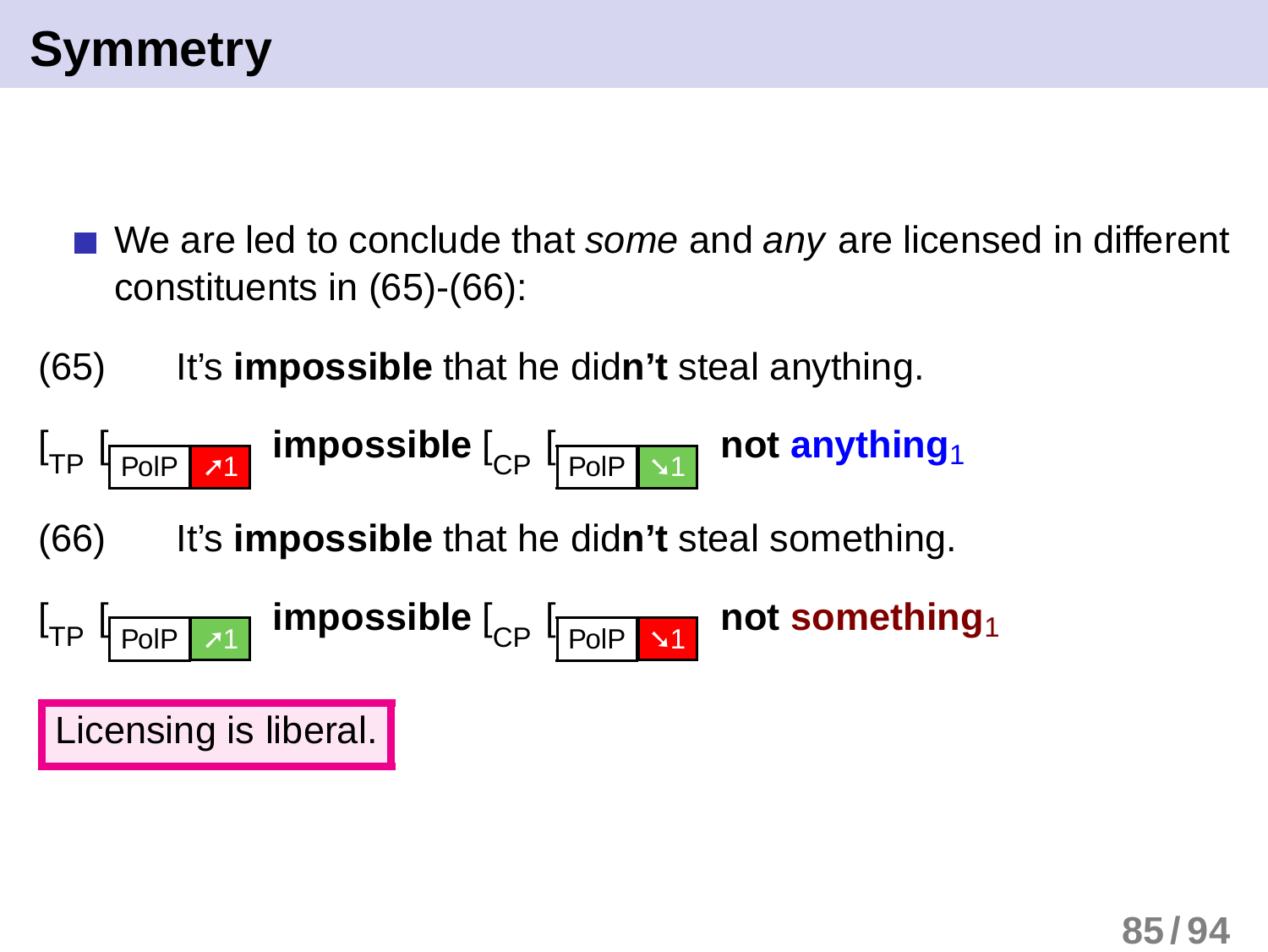$\blacksquare$  Thanks to entanglement, we can show that the acceptability condition of some is the mirror image of that of any (contra all past research).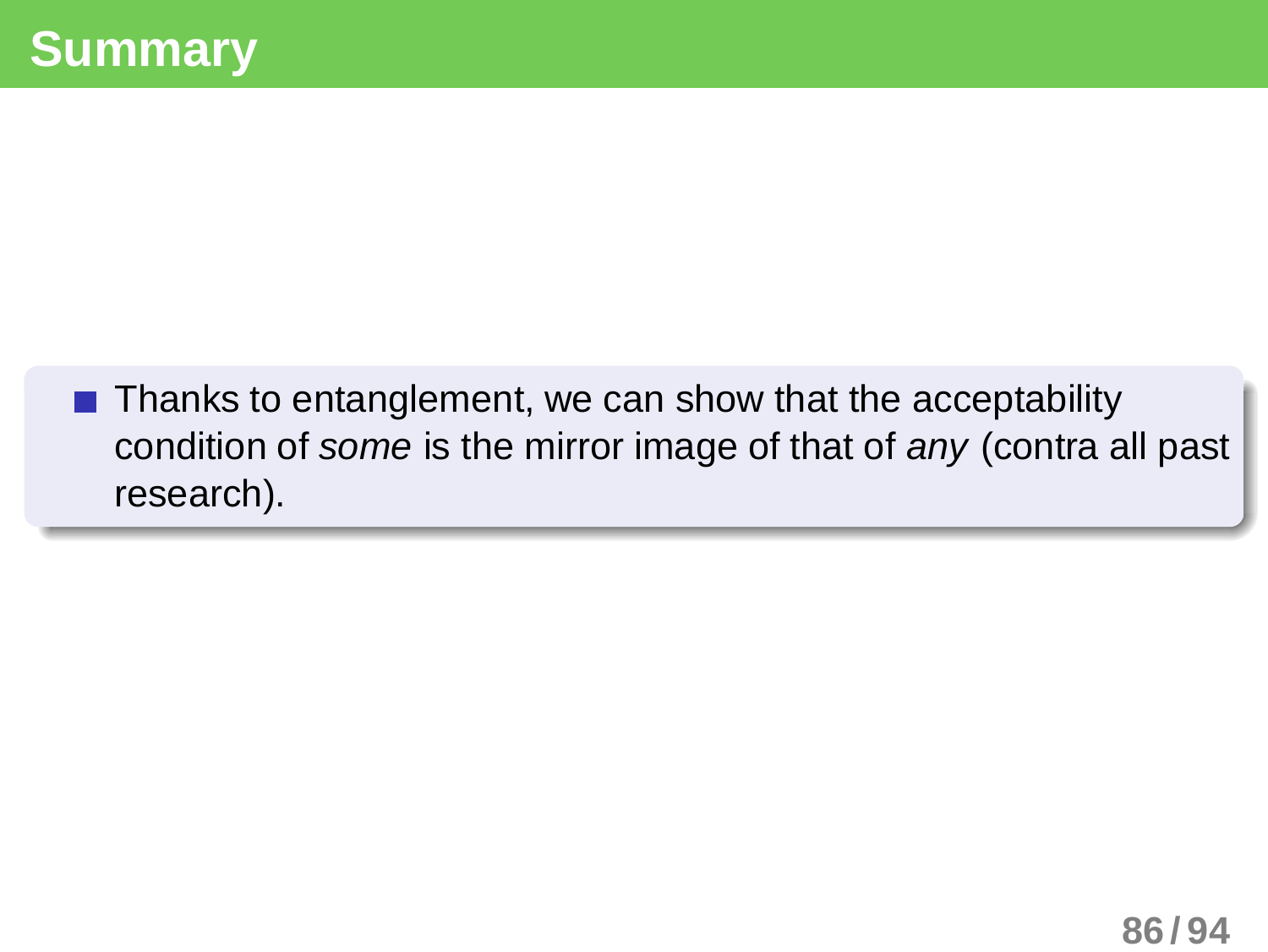### **Interruption by some?**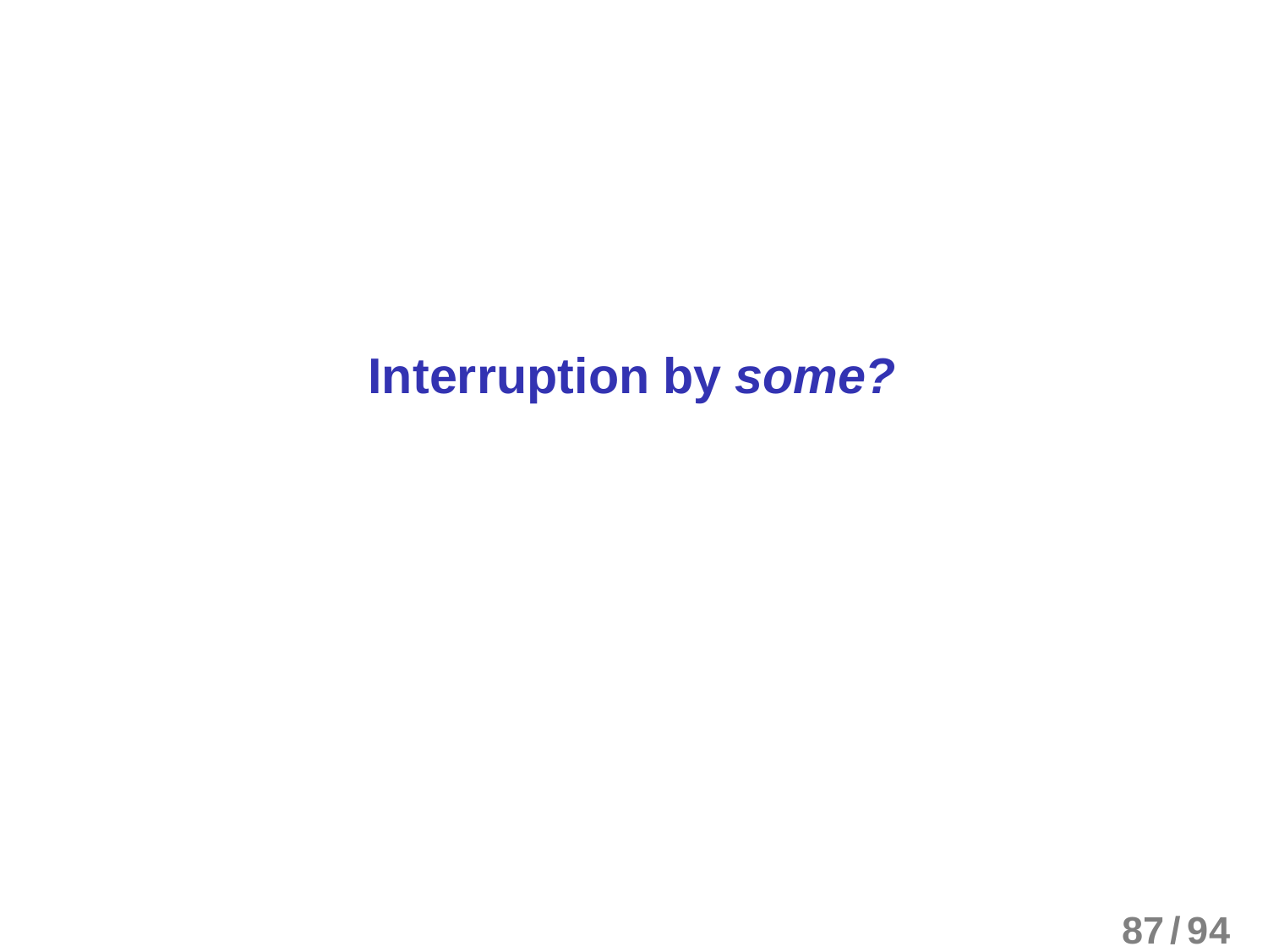#### **Some doesn't interrupt a syntactic relation**

(67) **At most five people** sold someone anything.



(68) **At most five people** sold anyone something.

<sup>\*</sup> 
$$
\sqrt{TP} \times 1
$$
  $\times 2$  at most 5 p. T  $\sqrt{P} \times 1$   $\times 2$  **anyo<sub>1</sub> something**

- (69) a. **At most five people** told anyone that someone had come. AT\_MOST\_5≫SOME
	- b. **At most five people** told someone that anyone had come. \*AT\_MOST\_5≫SOME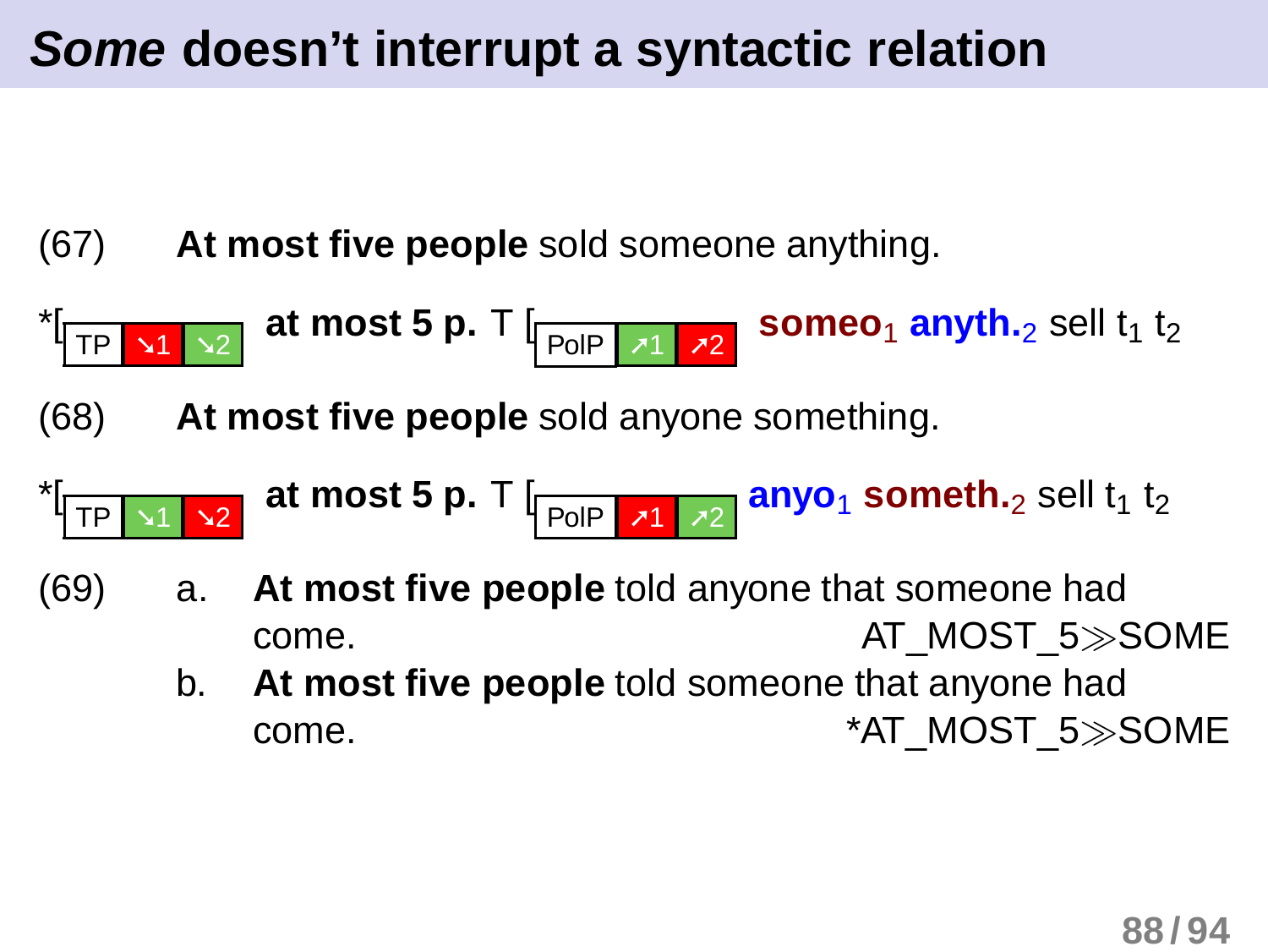#### **Some doesn't interrupt a syntactic relation**

The problem is general with PPIs (Baker 1970:

- (70) a. He would rather be in Montpelier.
	- b. \*He wouldn't rather be in Montpelier.
- (71) There isn't anyone here who wouldn't rather do something downtown.

$$
\begin{array}{c}\n\left[\begin{array}{cc|c}\n_{TP} & \text{for} & \text{not} \\
\hline\n\end{array} \right]\n\end{array}
$$
\n
$$
\begin{array}{c}\n\text{not} & \text{and} \\
\text{for} & \text{for} \\
\hline\n\end{array}\n\end{array}
$$
\n
$$
\begin{array}{c}\n\text{not} & \text{for} \\
\hline\n\end{array}\n\end{array}
$$

(72) \*There isn't anyone here who wouldn't rather do anything downtown.

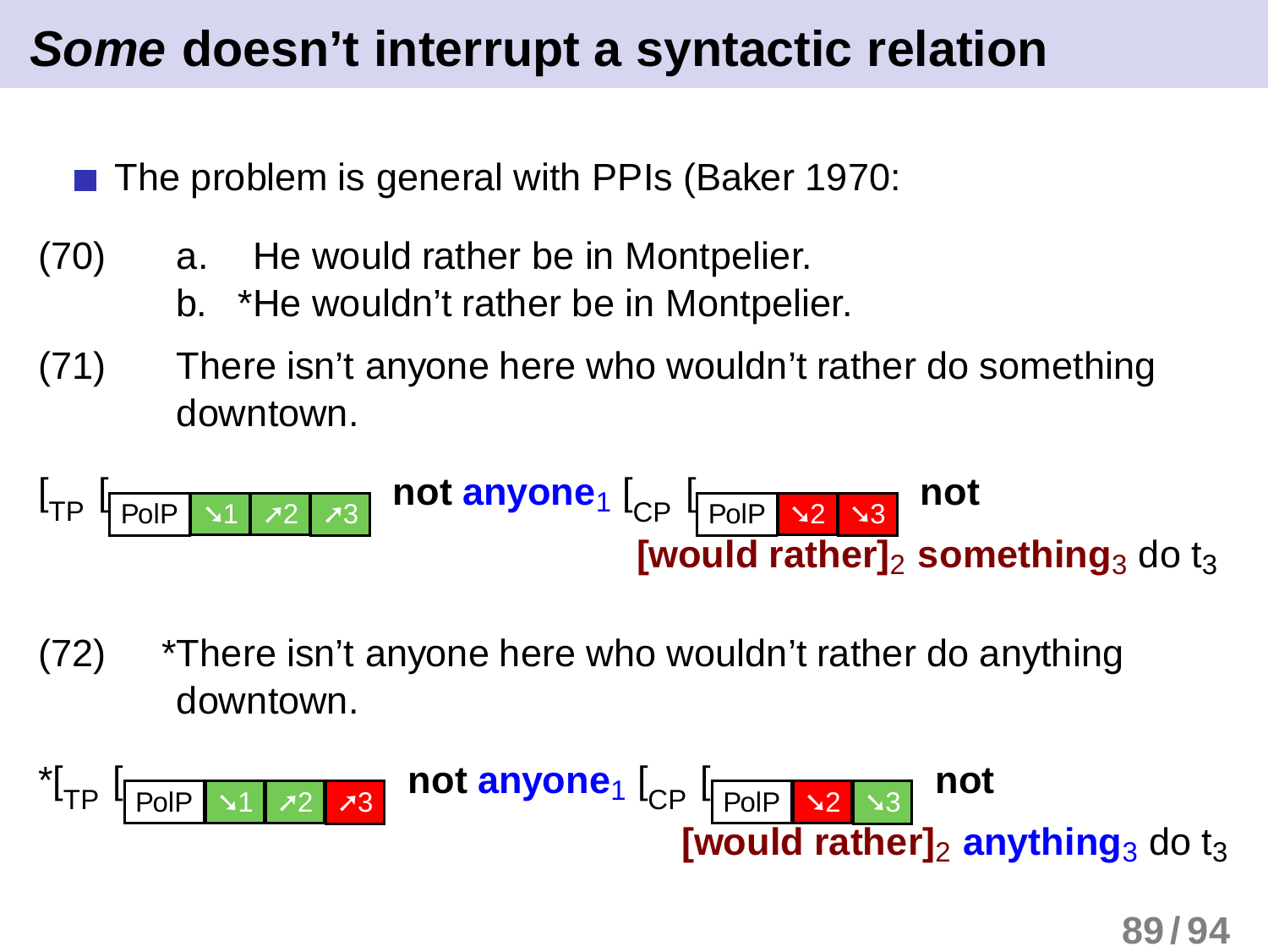#### **Some doesn't interrupt a syntactic relation**

Difference between the two kinds of intervention:

- (73) a. If someone stole a camera, we're in trouble.
	- b. If John stole anything, we're in trouble.
	- c. If someone stole anything, we're in trouble. ?IF≫SOME
- $(74)$  \*If everyone stole anything, we're in trouble.
	- The difference is expected: if-clauses are not in fact DM (they are only DM given background assumptions).
	- **Narrow scope of the PPI is not perfect though. I propose that this** is due to the tension placed on the system (constituent both DM and pseudo-DM).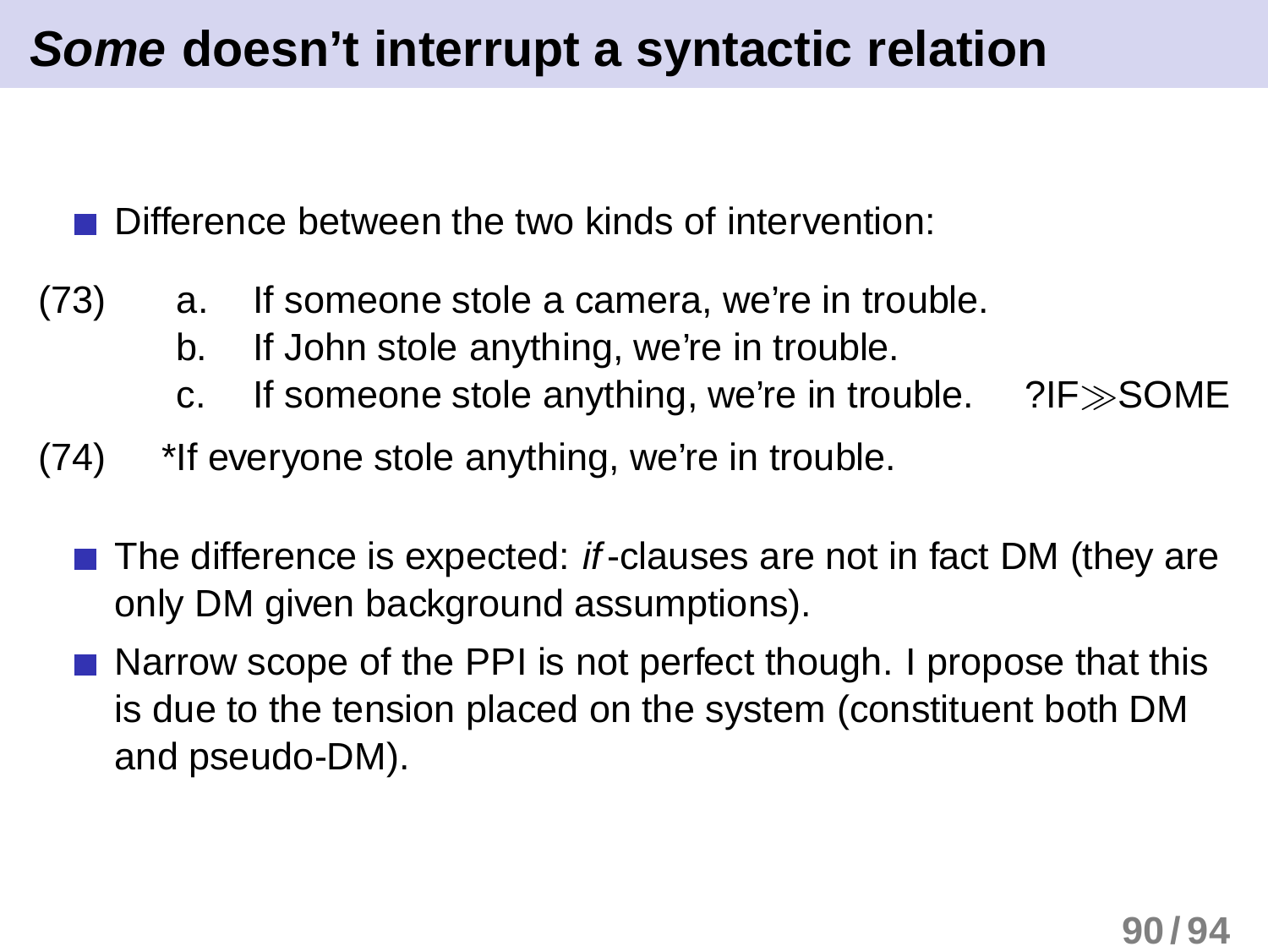## **More on entanglement and cyclicity**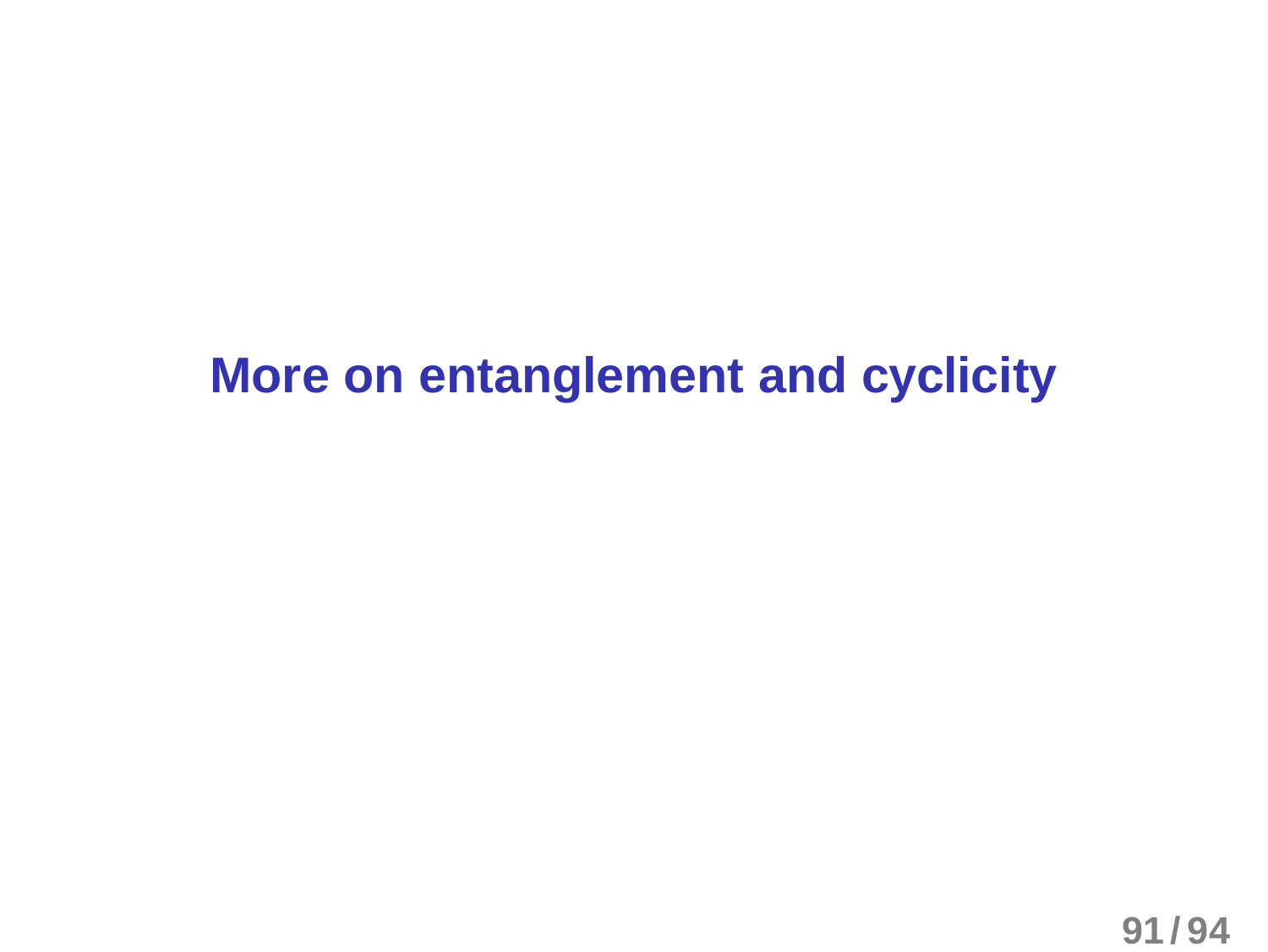- (75) a. You ca**n't** convince me that someone has**n't** already solved this problem. [Ladusaw 1979, McCawley 1998] \*NEG≫SOME≫NEG; NEG≫NEG≫SOME
	- b. You ca**n't** convince me that someone has**n't** solved this problem. NEG≫SOME≫NEG; NEG≫NEG≫SOME

$$
{}^{\star}[{}_{\text{TP}}\left[\underline{\text{PolP}}\middle|\begin{array}{c|c} \texttt{M1} & \texttt{M2} \end{array}\right]\text{ n't}\left[\underline{\text{CP}}\middle|\begin{array}{c|c} \texttt{M1} & \texttt{M2} \end{array}\right]\text{ so }_{1}\left[\underline{\text{PolP}}\middle|\begin{array}{c|c} \texttt{M2} & \text{not already} \end{array}\right]
$$

- (76) a. You ca**n't** convince me that someone is**n't** still holed up in this cave. [Baker 1970, McCawley 1998] \*NEG≫SOME≫NEG; NEG≫NEG≫SOME
	- b. You ca**n't** convince me that someone is**n't** holed up in this cave. NEG≫SOME≫NEG; NEG≫NEG≫SOME

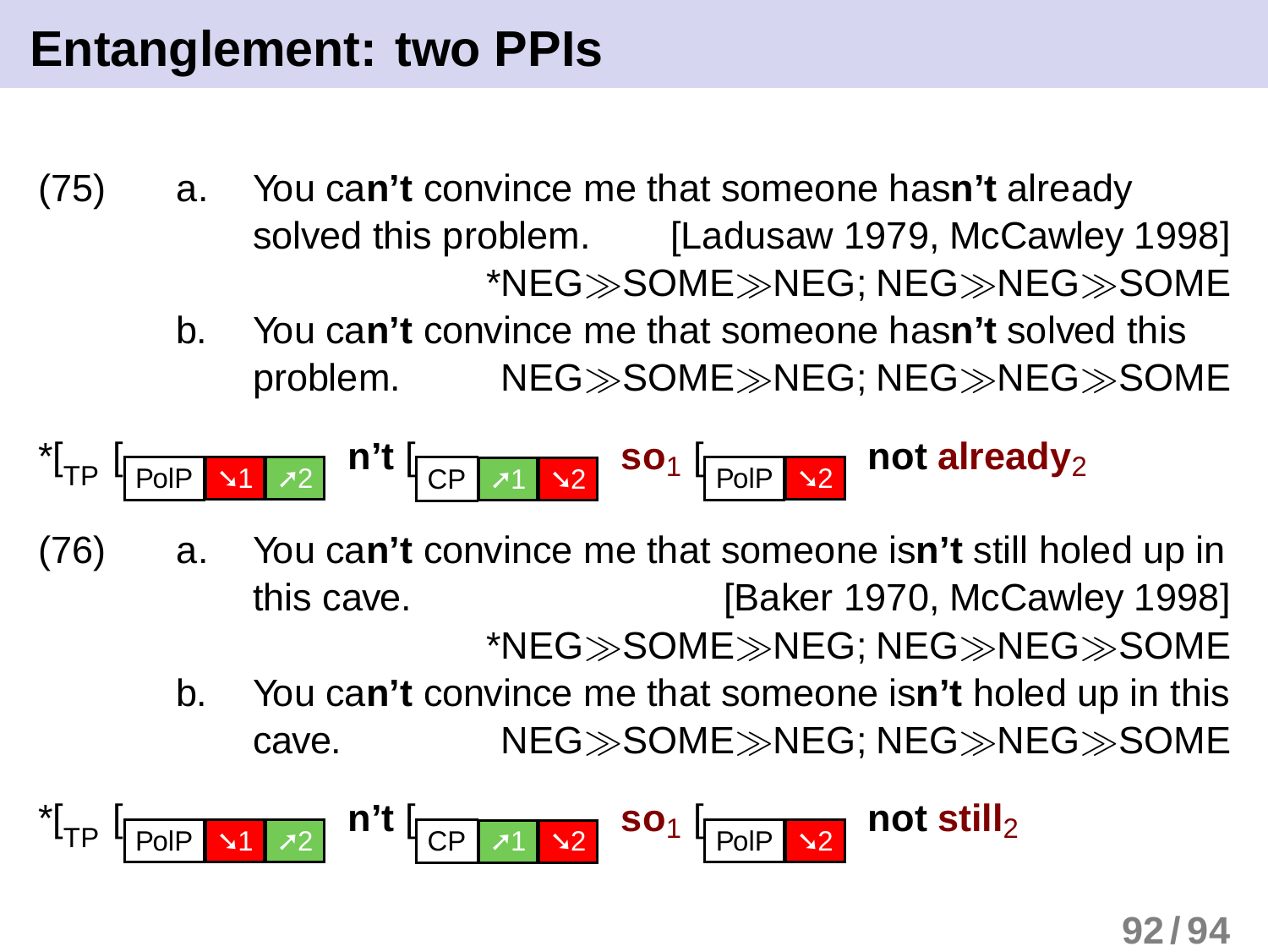## **Cyclicity: two PPIs**

Remember that [\(31\)](#page-53-0) is a case of entanglement:

(77) —A: Everyone is hiding.

—B: #That's exactly true, it's **impossible** that someone is**n't** hiding somewhere.

$$
^{\star}[\text{TP} \downharpoonright_{\text{POIP}} \text{N1} \upharpoonright_{\text{P2}}] \text{ imposes. } [\text{CP} \downharpoonright_{\text{P1}} \text{N2} \text{SO}_1 \downharpoonright_{\text{POIP} \upharpoonright \text{N2}} \text{not somewhat.}
$$

Let's add one level of embedding: the missing reading reappears.

- (78) a. —A: Everyone is trying to hide.
	- b. —B: That's exactly true, it's **impossible** that someone is**n't** trying to hide somewhere.